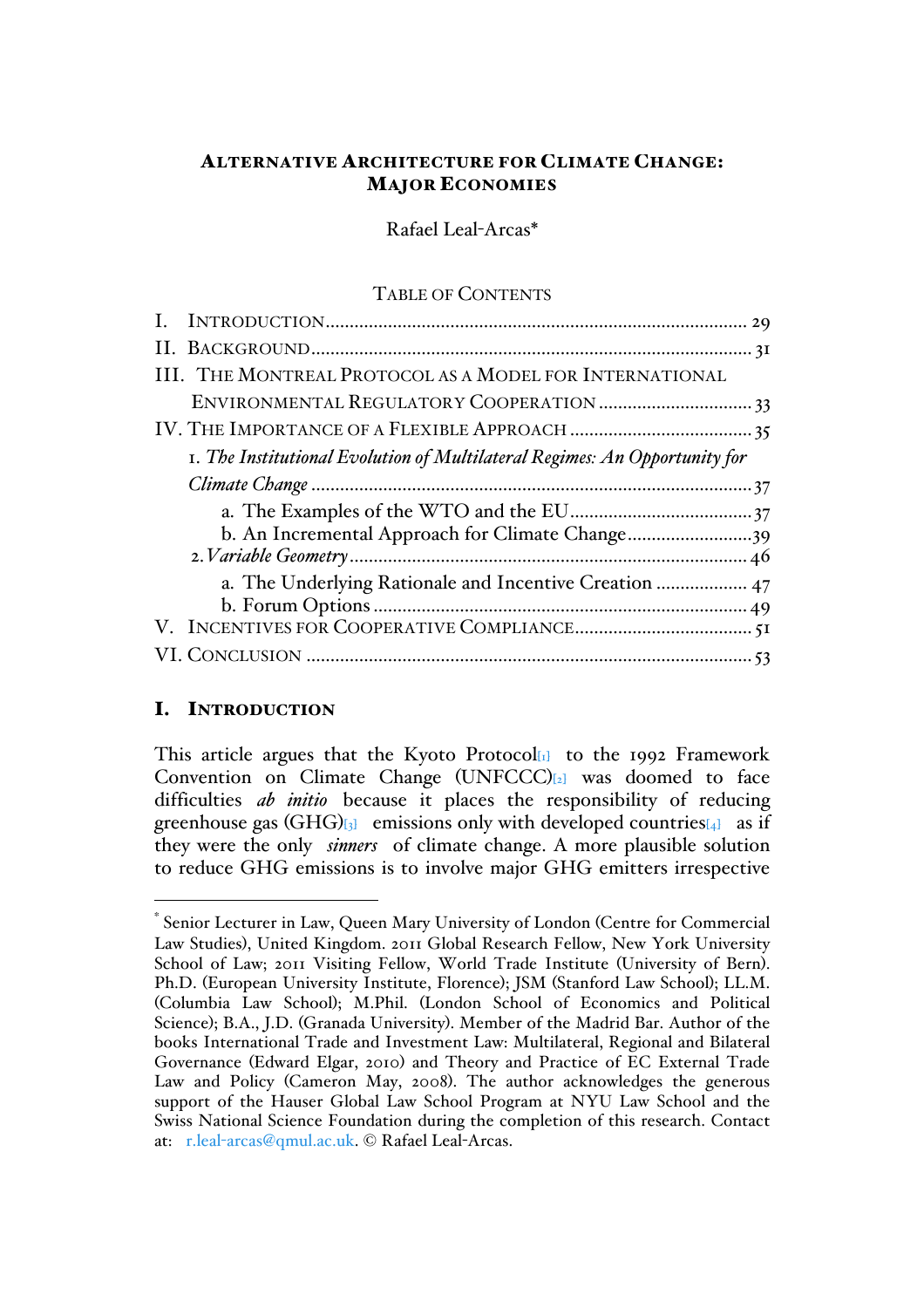of their GDP. The article also proposes using the experience of trade agreements as a model for reaching a global climate treaty, since oftentimes the very same people are at the negotiating table for trade and environmental issues.[5]

The Kyoto Protocol is a top-down agreement on climate change which has proven to be very rigid in its approach to reducing GHG emissions.<sup>[6]</sup> For the purposes of GHG emission reduction, the UNFCCC divides the world into Annex I countries (or developed countries) $\begin{bmatrix} 7 \end{bmatrix}$  and developing countries, legally binding only Annex I countries to reducing their GHG emissions by a certain deadline.<sup>[8]</sup> Why so? Because seen retrospectively, rich-countries have been (and continue to be) the major polluters; they are responsible for most of the GHG emissions, and have the financial and technological means to tackle climate change.

However, instead of asking only Annex I countries to reduce GHG emissions, this article argues that a better (and arguably fairer) way to tackle the climate change issue today is by bringing together the major GHG emitters, irrespective of their GDP. Why? Seen prospectively, climate change is a developing-countries problem, as predictions indicate that, in the near future, developing countries will be the major polluters (see chart below) as well as the major victims of the consequences of climate change, especially countries near the equator.[9] The longer we wait, the harder and more expensive it will become to deal with climate change.[10] So major GHG emitters (whether developed or developing countries), which are responsible for historic, current, and future emissions, should therefore be the ones to take action.[11]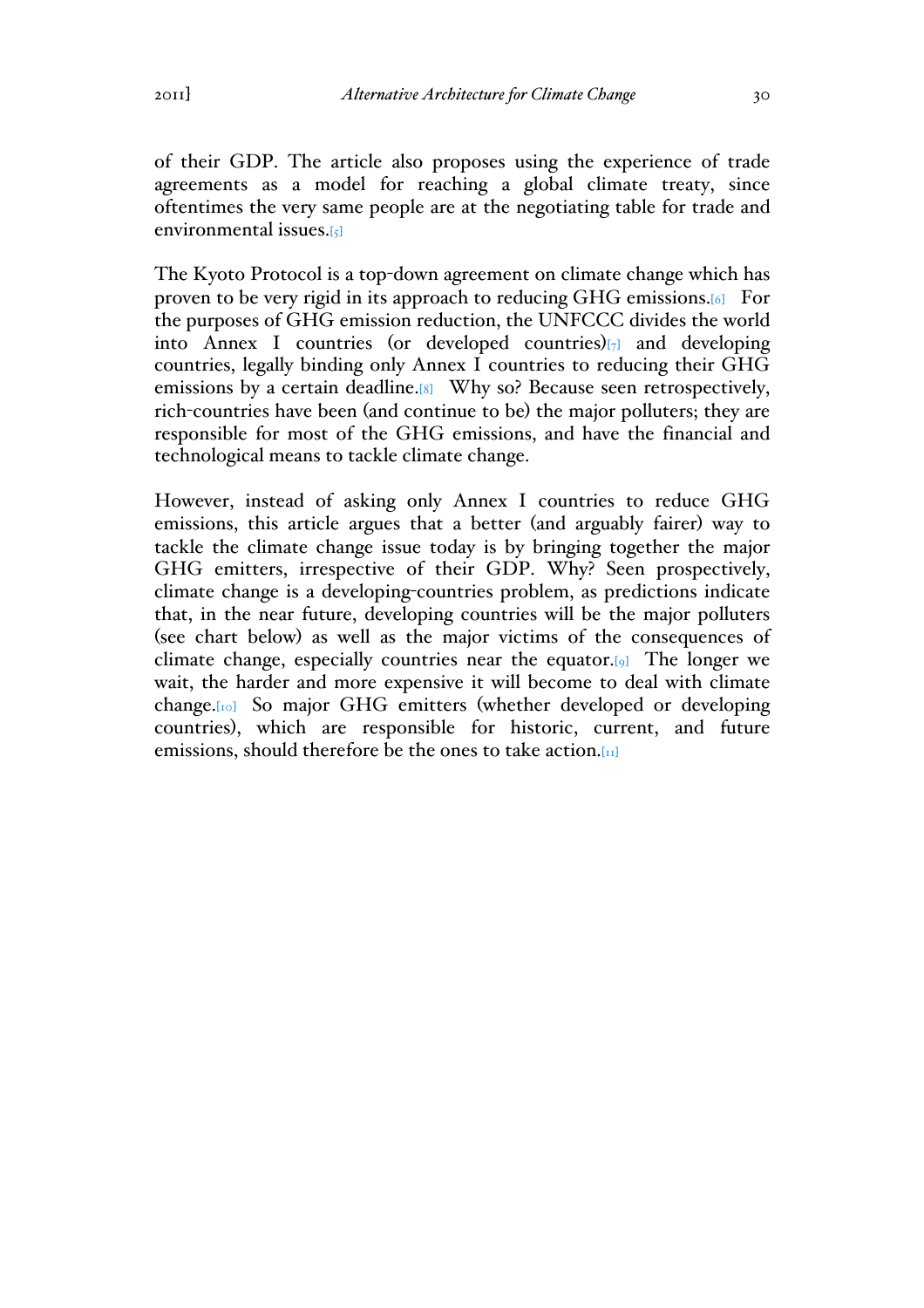

As of 2000, the top 25 GHG emitters accounted for approximately 83 per cent of global emissions. $[12]$  Moreover, the top five GHG emitters today (China, U.S., the EU—treated as a single entity—India, and Russia) were responsible in 2000 for over 60 per cent of global emissions.[13] By contrast, most of the remaining countries contributed very little in absolute terms to GHGs in the atmosphere (i.e., the 140 least-pollutant countries were responsible for only 10 per cent of global GHG emissions).[14] These countries include the least-developed countries and many small island states.

# II. BACKGROUND

International efforts to negotiate a comprehensive, universal, and legally binding treaty on climate change have "been producing diminishing returns for some time" $[x_5]$  and an alternative approach to this top-down fashion of law-making is needed "which develops different elements of climate governance in an incremental fashion and embeds them in an international political framework." $[t_0]$  At the same time, there are 193 parties to the Kyoto Protocol, many of which are in favor of the continuation of the Kyoto Protocol for logical reasons. This continuation of the Kyoto Protocol could be conceived not in isolation but along with complementary climate agreements. For instance, countries in favor of the continuation of the Kyoto Protocol argue that it is currently the only legal instrument with legally binding constraints on GHG emissions of any sort. Bilateral and regional agreements could therefore complement the UNFCCC/Kyoto Protocol. Other smaller *fora* with major GHG emitters could provide stimulus for an agreement in the UNFCCC regime.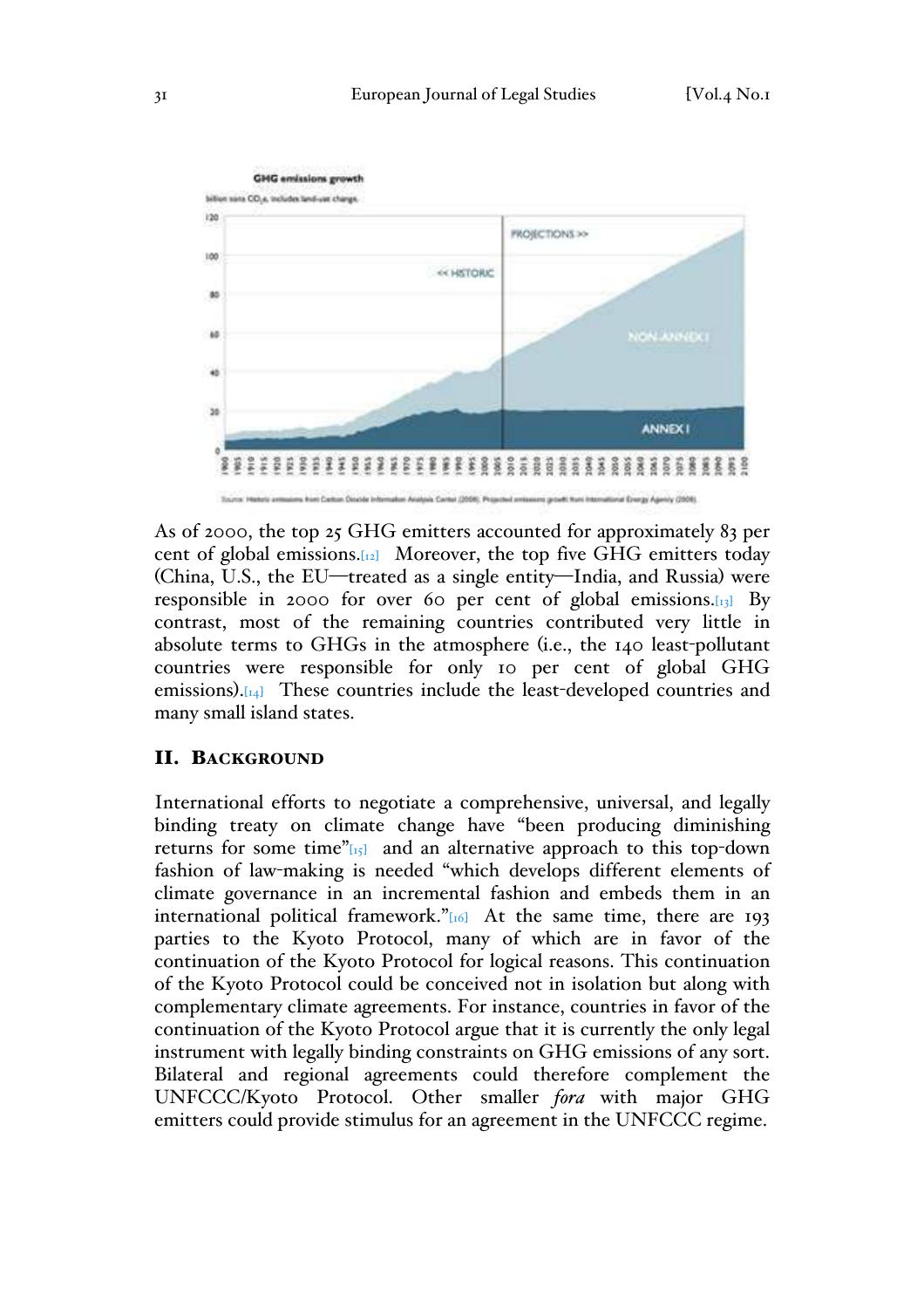Moving the climate change agenda forward multilaterally among the 195 parties to the UNFCCC is proving to be a serious challenge. $[x_7]$  The lack of progress in UNFCCC negotiations in recent years, especially the failure to obtain an international agreement on emissions limitations targets and timetables by all major developed and developing country emitters, has led many to question whether the UNFCCC is, in fact, the best and most effective forum for mobilizing a global response to climate change.[18] This current approach to negotiating a comprehensive, universal, and legally binding global agreement on climate change is unlikely to succeed.<sup>[19]</sup>Moreover, the current targets and the Nationally Appropriate Mitigation Actions (NAMAs) under the system of "pledge and review" are most likely insufficient toward the goal of limiting the increase in global temperatures to 2 degrees Celsius above pre‐industrial levels agreed upon at the COP-15 in Copenhagen.[20] Furthermore, many of the world's larger emitters today are developing countries (such as China, India, Brazil, and South Africa), who thus far have refused to agree to binding emissions limitation obligations under the international UNFCCC/Kyoto Protocol regime, in part because of the lack of any U.S. limitations commitments.

The near-disaster Conference of the Parties[21] (COP)-15 in Copenhagen empirically demonstrated that the UN machinery is incapable of moving forward fast enough to produce a global climate deal. Moreover, international climate policy, as it has been understood and practiced by many governments of the world under the Kyoto Protocol approach, has failed to produce any discernible real world reductions in emissions of greenhouse gases since the mid 1990s. $[22]$  The underlying reason for this is that the UNFCCC/Kyoto model was structurally flawed and doomed to face serious difficulties because it systematically misunderstood the nature of climate change as a policy issue between 1985 and 2009. In this sense, a group of authors from Asia, Europe, and North America produced the Harwell paper, which urged a radical change of approach. $[23]$ 

Arguably, agreement at the COP-16 in Cancún, however unsatisfying, could only be reached because the more difficult and contentious issues (such as internationally agreed emissions targets) were put to one side during the negotiations, despite the vocal objections of Bolivia. (In the UN machinery, consensus among the parties is required, which, according to COP-16 Chair, Mexican Foreign Minister Patricia Espinosa, does not mean unanimity. Therefore, one country—i.e., Bolivia in the COP-16 does not have the right to veto a decision that the other 194 members agree on). $[24]$  In the absence of any further progress on GHG emission limitations agreements, there is growing concern that some key countries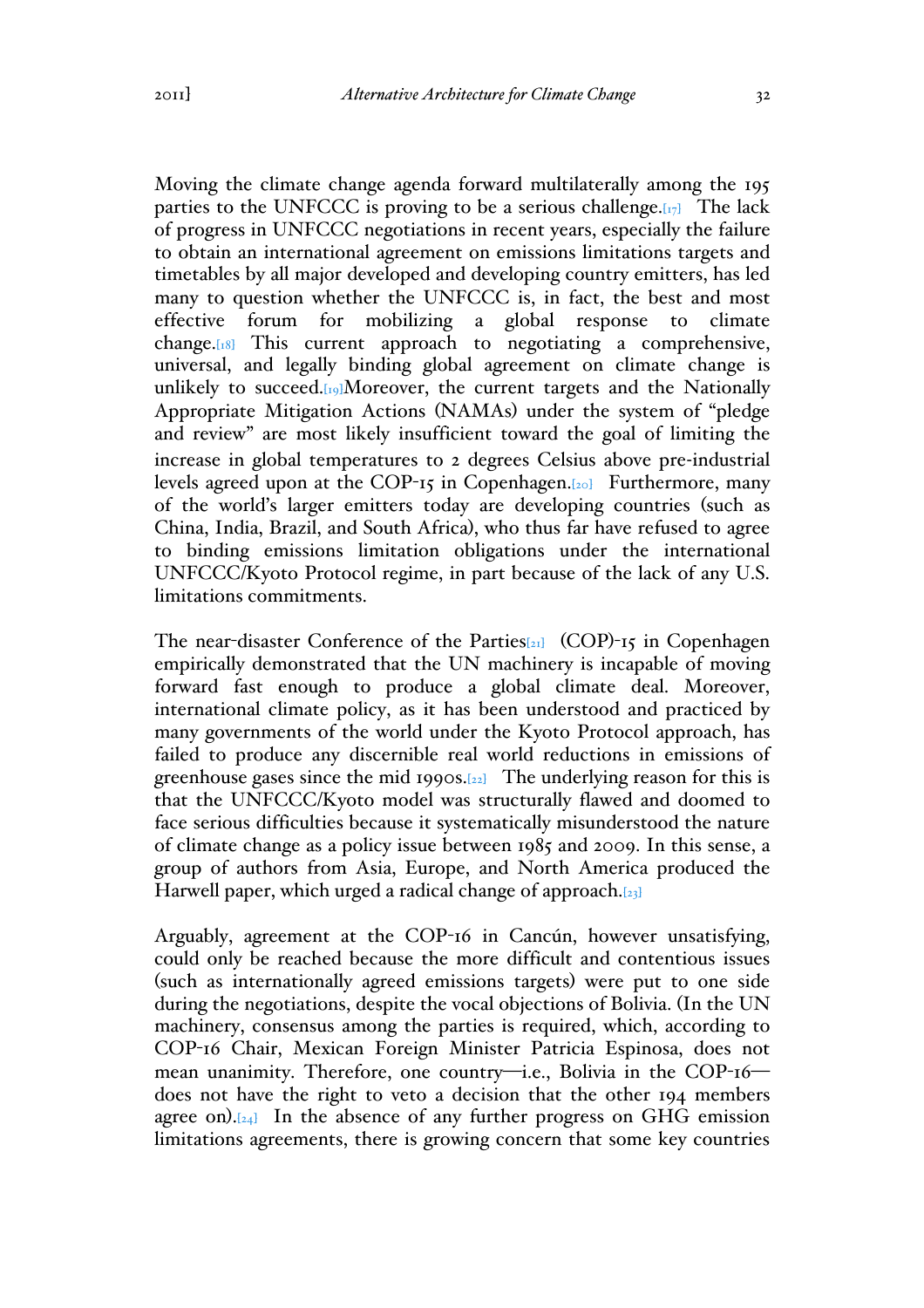will tire of the unmanageable negotiating process, and perhaps disengage from the issue of climate change entirely.

For the creation of a future global climate change agreement, the following fundamental points need to be kept in mind. First, assessing the emission reduction pledges: are they enough?; second, fast-track finance: what are the sources of finance and what are the targets; third, technology diffusion; fourth, the impact of investments in the energy sector; fifth, what will the political groupings be in the multilateral agreement on climate action and what will parties ask for?; sixth, what can be done to facilitate the UN process in the climate change context? Should the climate talks be 'multitrack'?; seventh, what are the complementary and supporting routes to an agreement on climate action?: The EU presidency? The  $G$ -20? $\epsilon_5$ ] Bilateral agreements between major players?; eighth, can and will sub-national, national, and regional agreements reduce greenhouse gas national, and regional agreements reduce greenhouse gas emissions?;[26]ninth, are there any 'quick-win' multipliers for climate action? There is indeed no shortage of ideas on how to advance the aim of climate protection. $[27]$  Below are some suggestions on how to move forward the climate change agenda.

# III. THE MONTREAL PROTOCOL AS A MODEL FOR INTERNATIONAL ENVIRONMENTAL REGULATORY COOPERATION

The UNFCCC negotiation process has much to learn from the success of the Montreal Protocol on Substances that Deplete the Ozone Layer.  $[28]$ The legal point of departure of the process which led to the Montreal Protocol is the Vienna Convention for the Protection of the Ozone Layer.[29] Although the UNFCCC and its Kyoto Protocol are the principal instruments to fight climate change, the Montreal Protocol has emerged as a major mechanism for regulating certain GHGs with a high global warming potential. The Montreal Protocol was adopted in 1987 to eliminate aerosols and other chemicals that were blowing a hole in the Earth's protective ozone layer.[30] In 1985, an agreement was reached on a Framework Convention, i.e., an international agreement with vague objectives and no specific obligations for signatory countries. Nevertheless, the Convention anticipated specific numerical limits by calling for future negotiations of additional protocols. The combination of fear regarding the ozone hole, the threat of worse things to come, and the availability of an alternative path led countries to agree to a strong protocol to the Convention in Montreal in 1987. There is debate over how strong a role fear of the ozone hole (and possibly worse outcomes in the future) among policy-makers and the public played in the negotiations toward signing the Montreal Protocol.[31]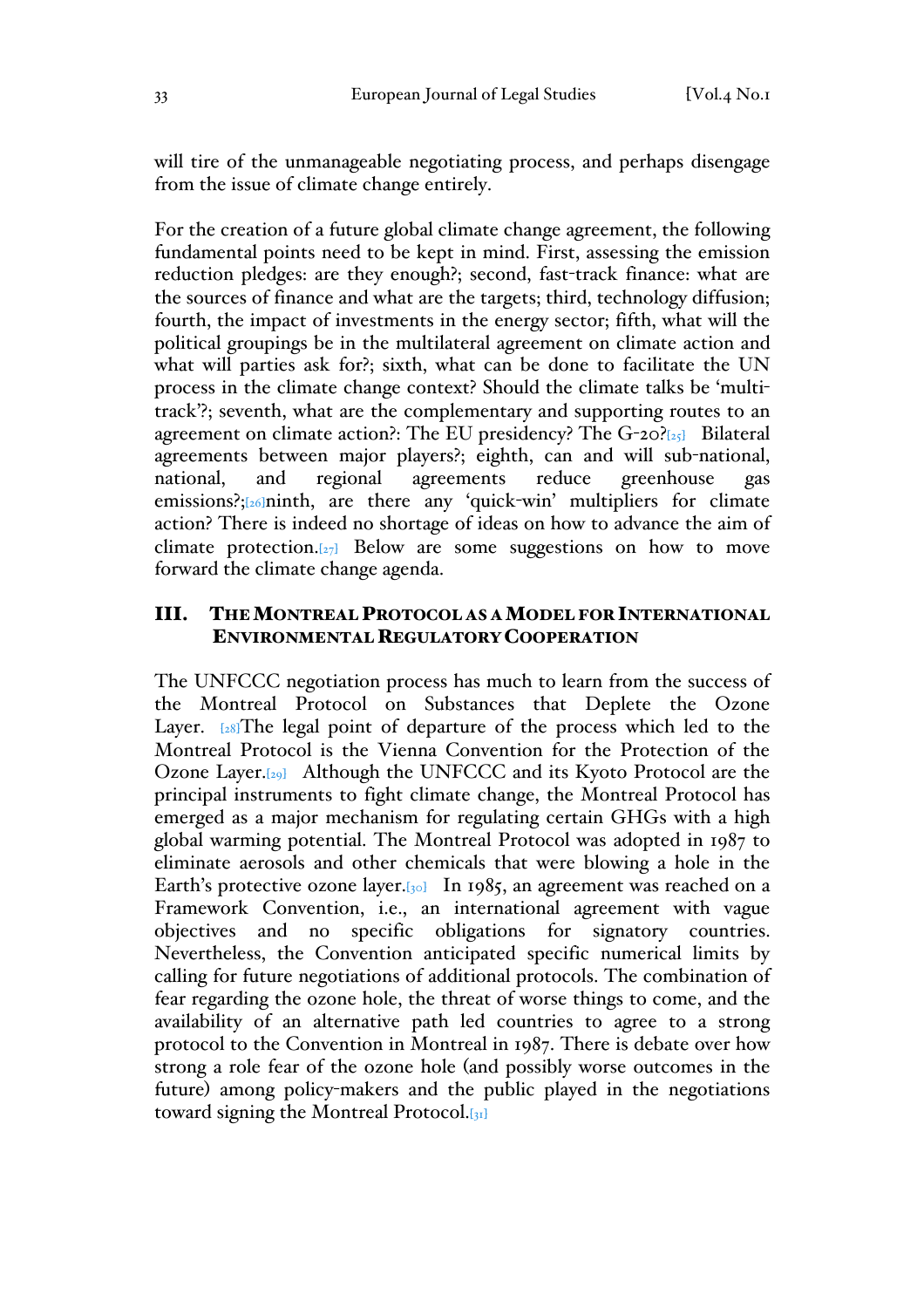The Montreal Protocol and successor agreements are regarded as highly successful examples of international environmental regulatory cooperation that has been capable of rapid modification to take account of developing scientific information, spur credible regulatory commitments, and reflect technological advances. $[32]$  This system has often been held up as a model for dealing with global warming (including recent proposals to use the Montreal treaty regime to control some specific greenhouse gases).<sup>[33]</sup> The analogy between ozone depletion and climate change works well in some respects: both the climate change and the ozone problems are long-lived because, once emitted, the problematic gases remain in the atmosphere for periods exceeding a century. As a result, emissions from any one country may affect many others, and current decisions to continue emitting or to minimally reduce emissions bear irreversible consequences. Moreover, both problems are characterized by large scientific uncertainty and potentially devastating outcomes.

Furthermore, the Montreal Protocol is one example of an international environmental agreement in which trade-related environmental measures form a key component. Most prominently, the Protocol's restriction on Parties trading in ozone-depleting substances with non-Parties has served the dual purpose of encouraging wide participation in the Protocol $_{[34]}$  and removing any competitive advantage that a non-party might enjoy (i.e., preventing leakage to non-participating jurisdictions). Additionally, provision within the Protocol for funding and transfer of alternative, ozone-friendly technologies was intended to promote trade between industrialized and developing countries.

There are legislative lessons to be learned from the ozone layer experience for the case of climate change. In the case of the ozone layer via the Montreal Protocol, the international community established a twopronged international approach involving scientific research and assessment along with a parallel international negotiating process. In the case of climate change, an international regime was developed that is similar in some respects, involving a general Framework Convention envisioning sequential protocols with specific obligations (e.g., the Kyoto Protocol) and a parallel scientific assessment process (i.e., the Intergovernmental Panel on Climate Change). A fund which enables industrialized countries to finance emission-free projects (including private-sector initiative and investment) in developing countries was also established (in the form of the Clean Development Mechanism).[35]

Some of the questions and mistakes that arose from the Montreal Protocol can also be instructive for the climate negotiations process. For example, should more aggressive action have been taken in 1987 while negotiating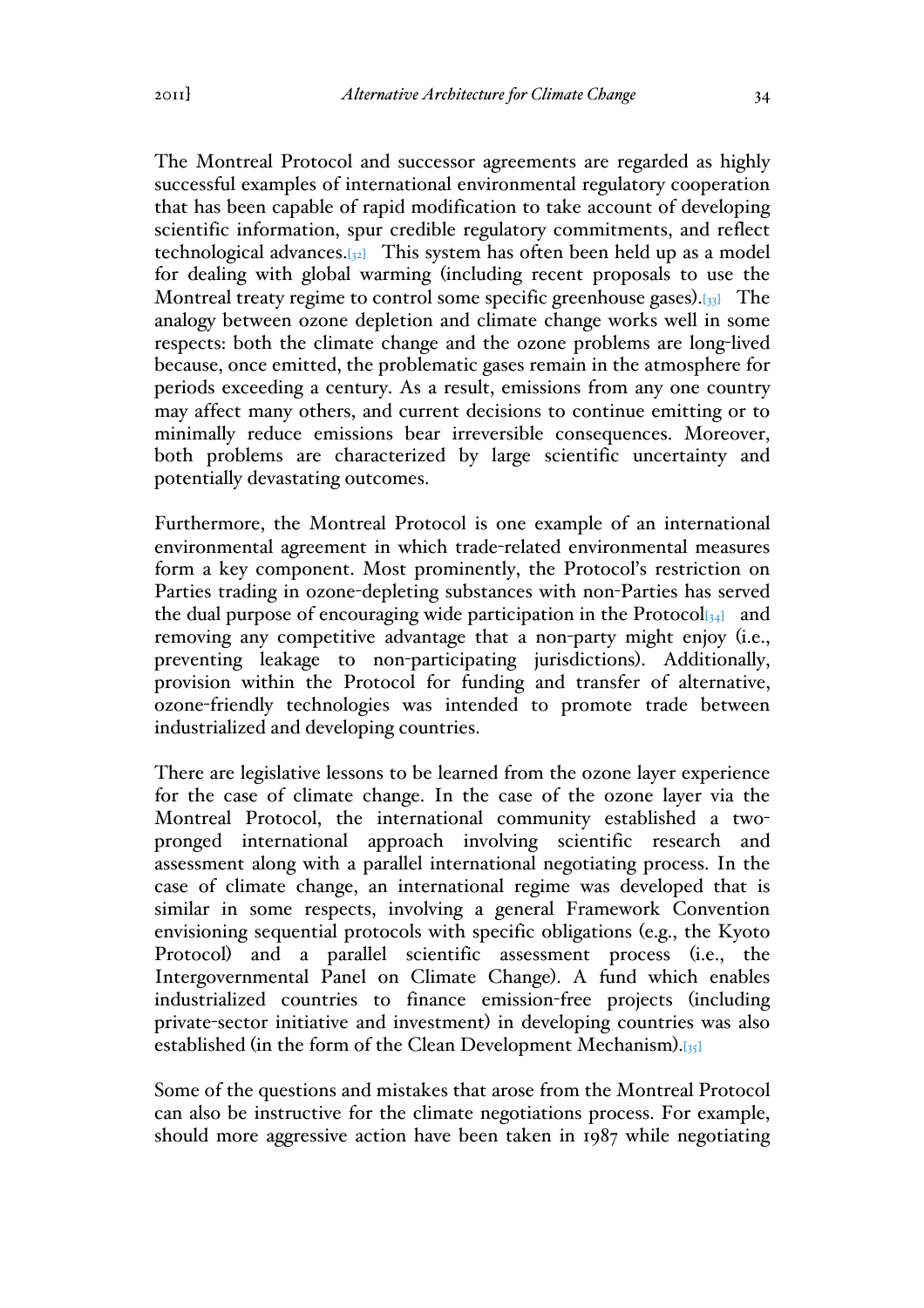the Montreal Protocol so that some ozone depletion and skin cancer cases could have been avoided? This is precisely the dilemma decision-makers now face with global warming: given the uncertainties, how strong should the first steps be toward the creation of a meaningful global climate change agreement? The climate change problem affords an opportunity for humans to act in advance of a surprising, undesirable, and very noticeable outcome, analogous to the ozone hole.

However, the Montreal Protocol included both mandatory production limits for developing countries and enforcement provisions for noncompliance that were strong, at least on paper. Neither is envisioned in the Kyoto Protocol, and events at the 2009 COP-15 in Copenhagen highlighted the difficulty of reaching an agreement on binding GHG emission limits for developing countries. In addition, the threat of skin cancer posed by the ozone hole engaged public attention to a greater extent than climate change did, except during relatively brief periods when hurricanes, heat waves, or melting ice caps are in the news.

In spite of these differences, there is much to be learned from the ozone story, and at the very least it demonstrates that international environmental agreements can work, albeit a little too slowly. Countries can manage to come together, evaluate science, and act sensibly to avert natural disaster. Moreover, the Montreal Protocol process shows that it is not necessary for science to be certain and for impacts to be evident in order to develop strong policy initiatives that receive public and industry support, and it contains important lessons on risk, uncertainty, precaution, and on cooperative approaches to solving large environmental challenges. Furthermore, the Montreal Protocol experience provides specific guidance on how to engage developing countries as well as how to implement and enforce such an international agreement quickly to achieve unexpectedly rapid results. Finally, the politics of domestic implementation was straightforward and the cost of doing so, minimal. All these experiences are directly transferable to the climate change challenge.

Following the example of the Montreal Protocol, it is important to have a flexible approach in order to create a climate change agreement. The Kyoto Protocol is clearly not working, partly due to its lack of flexibility. Therefore, bilateral and regional climate agreements—which are more flexible and manageable than a universal climate change agreement—could complement the Kyoto Protocol in the reduction of GHG emissions.

### IV. THE IMPORTANCE OF A FLEXIBLE APPROACH

Given the fragmented and cyclical nature of international law generally,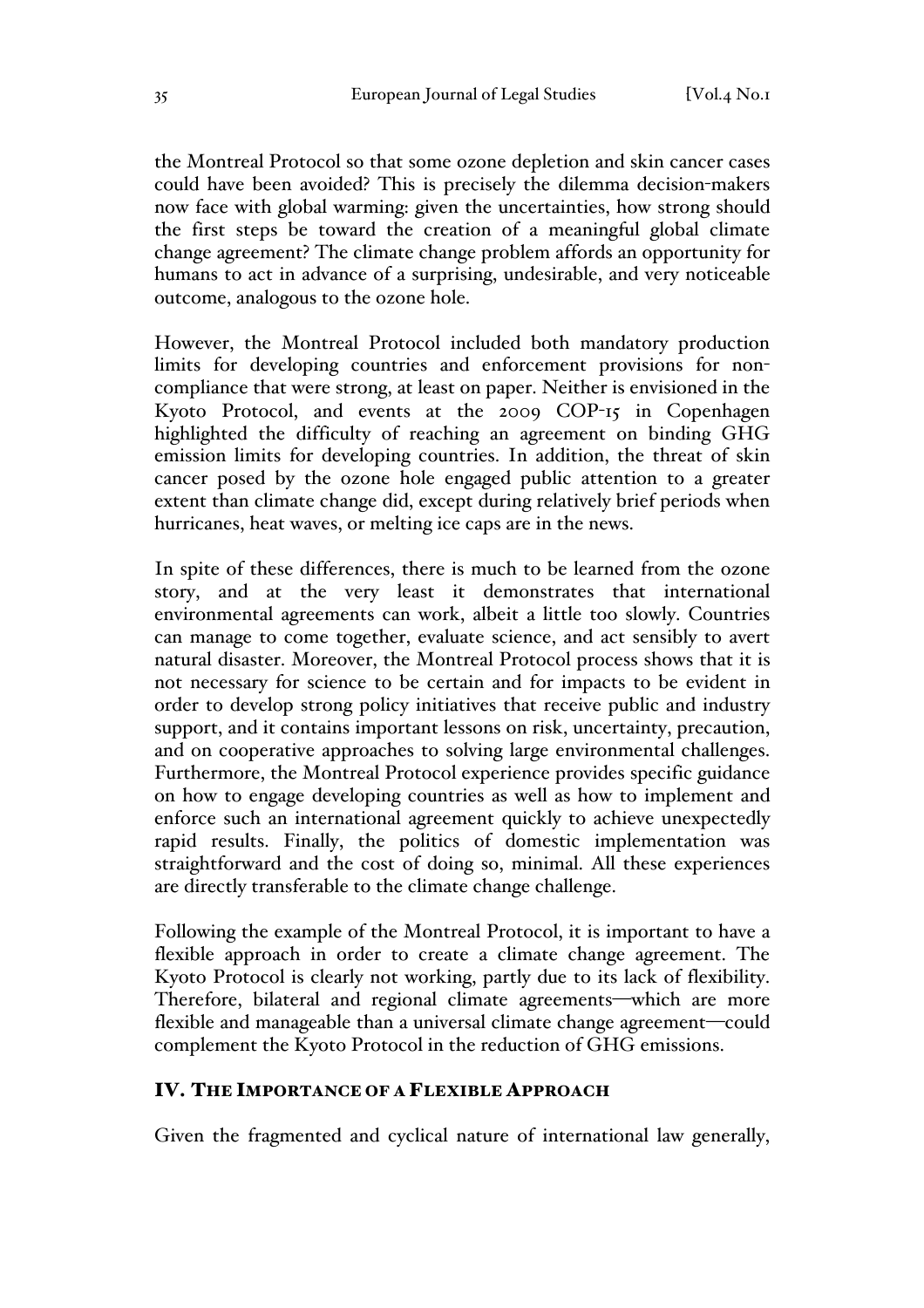bringing together a group of countries—as opposed to the entire global community—seems to make sense as a stepping stone toward the eventual creation of a future global climate change agreement. In the case of climate change, two leading scholars of international governance, Robert Keohane and David Victor, argue that the diverse range of institutions involved in climate change governance constitutes a regime complex, which has advantages and disadvantages compared to a unitary international regime.[36] The chart below shows a graphical map of the climate change regime complex: $[37]$ 



The case of international trade law is a good illustration of the fact that nature of international law, generally speaking, is fragmented and cyclical.[38] At first, international trade agreements were bilateral. Then came the 1947 General Agreement on Tariffs and Trade (GATT),[39] which multilateralized bilateral trade agreements. Years later, international trade law saw the collapse of multilateralism in 1979, which broke down during the Tokyo Round of multilateral trade negotiations. A series of new plurilateral (or selectively multilateral) agreements were adopted during the Tokyo Round, which caused a fragmentation of the multilateral trading system.[40]In 1994, international trade law was again multilateralized with the World Trade Organization Agreement.[41]

The same thesis could be used for climate change law. Given the success at multilateralizing international trade law—while not always easy—why not emulate the experience of multilateralization of international trade law for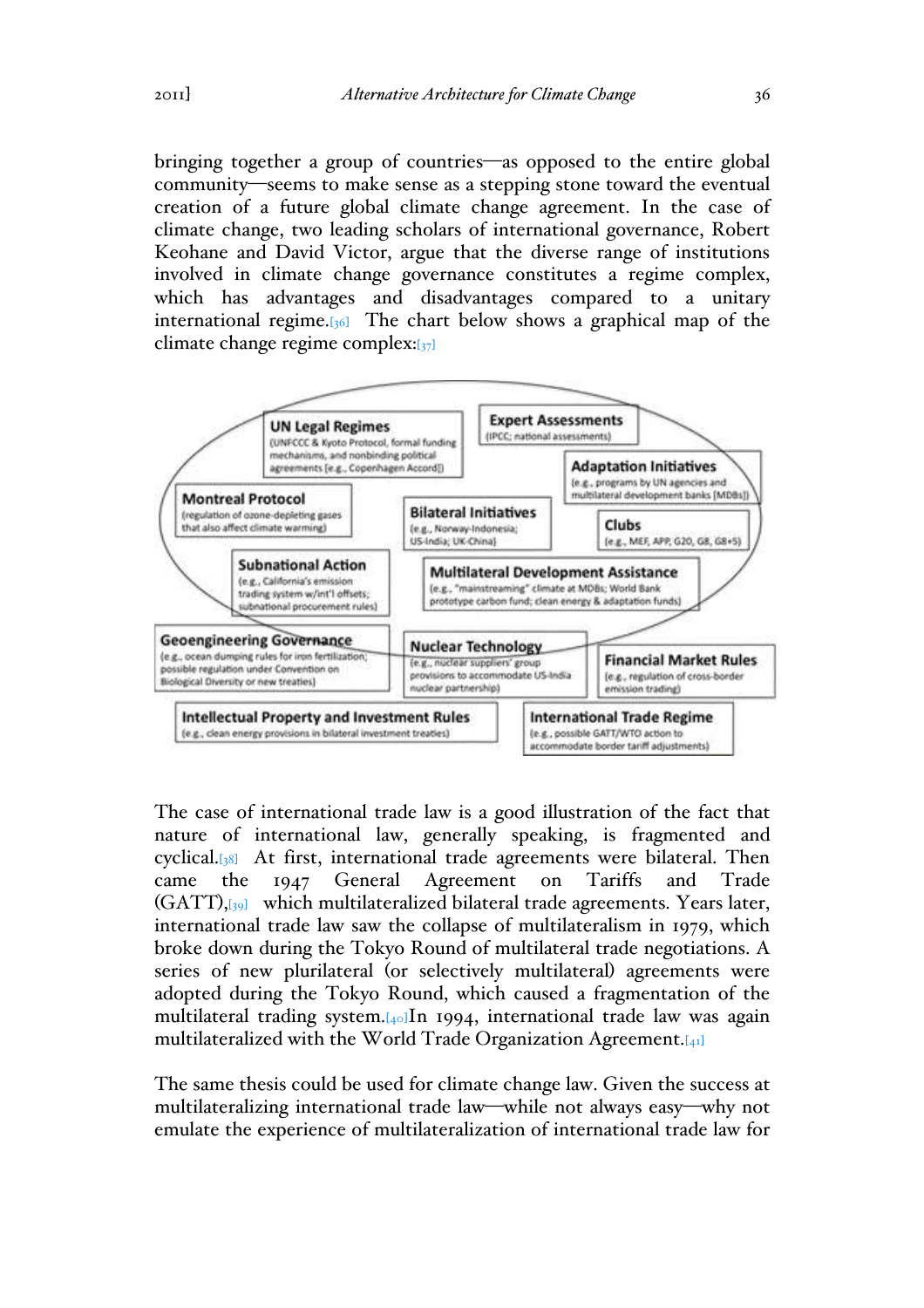the case of climate change law? While not always easy, this trend of using bilateral or plurilateral agreements to build toward eventual multilateralization, is worth emulating for the case of climate change  $law.[42]$  In the framework of the UNFCCC, there are currently 195 parties to the Convention. One option to move the climate change agenda forward is to bring together major GHG emitters via bilateral and plurilateral agreements (for example, in the framework of the G-20[43] or the Major Economies Forum on Energy and Climate [MEF]). Having a flexible system beyond the traditional top-down approach would be an efficient way to move forward multilaterally in climate change. $[44]$  In environmental regimes, there is a particular need for flexibility and evolution,<sup>[45]</sup> because our understanding of environmental problems is likely to change as science and technology develop. Flexibility is therefore key for a successful climate change agreement. $[46]$  This flexible approach was the success of the multilateral trading system.

# 1. *The Institutional Evolution of Multilateral Regimes: An Opportunity for Climate Change*

a. The Examples of the WTO and the EU

Experience from successful precedents tells us that multilateralism is often an evolutionary process, which, by definition, takes time and does not always have to grow in a linear manner. In this sense, the COP-15's failure in Copenhagen has led many people to rethink the best way to create an effective international response to climate change. Some think that the path to a new legally binding agreement on climate change may need to take a longer and more incremental approach than what has been attempted at the various COPs.[47] This path to a new legally binding agreement on climate change will involve a gradual process of evolution, $[48]$  as has been the case of the GATT/World Trade Organization (WTO), $[49]$  the European Union, $[50]$  and the G-8 $[51]$ /G-20.

How and why do regimes evolve? Oftentimes regimes start out as nonlegal, voluntary arrangements that eventually become legally binding. $[s_2]$  The multilateral trade regime is a good illustration of a successful regime evolution. The 1947 GATT, which set out a plan for economic recovery after World War II by encouraging reduction in tariffs and other international trade barriers, started with just 23 members and did not establish any formal organization, as it was just an international trade agreement. Over the years, the GATT evolved through several rounds of negotiations to acquire enough credibility by the parties in order to transform a general agreement into an international organization. The 1986-1994 Uruguay Round of multilateral trade negotiations reformulated and institutionalized the GATT and replaced it with the WTO, which was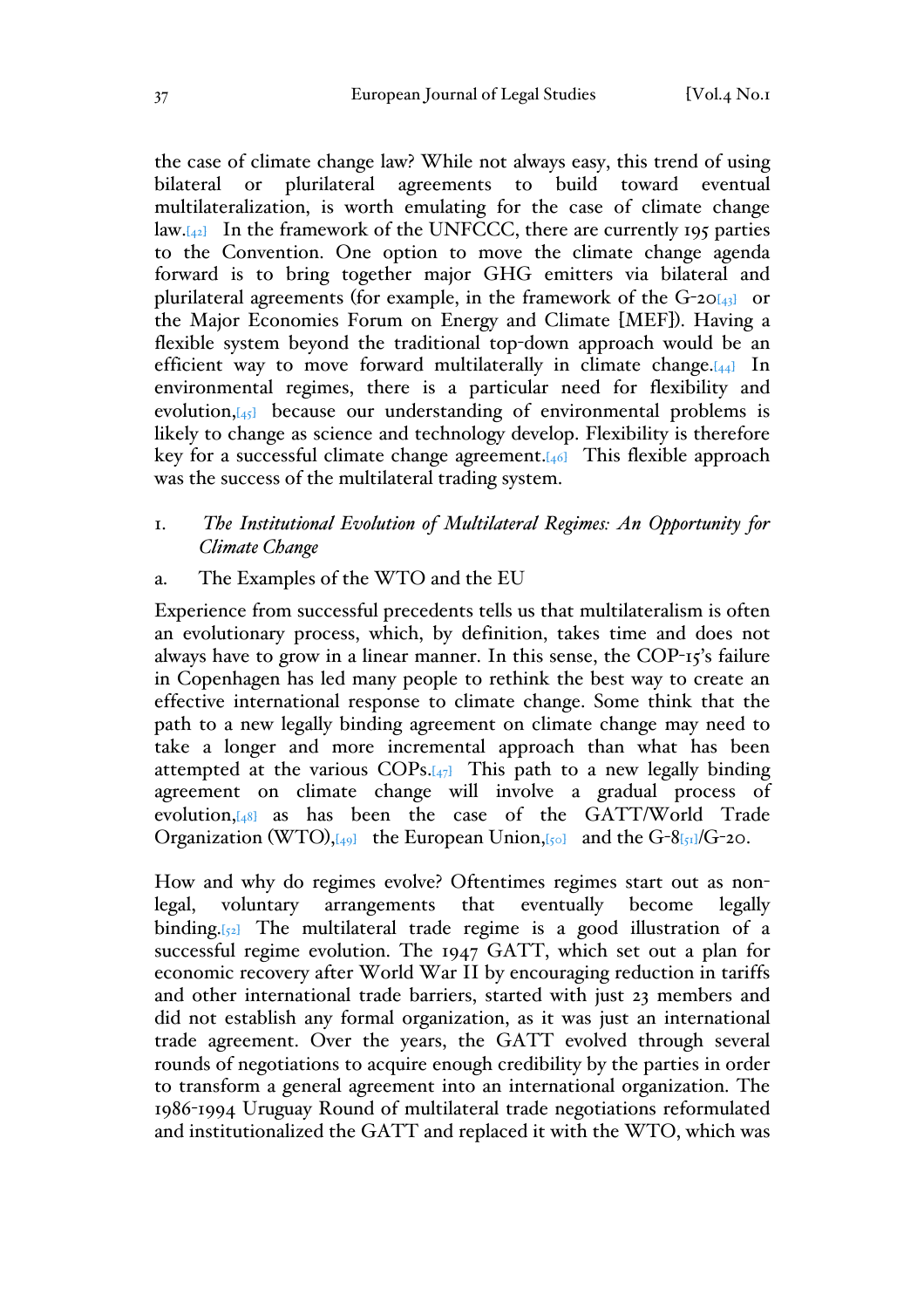eventually born in 1995. The WTO, a global trade agency with binding enforcements of comprehensive rules expanding beyond trade, has grown to more than 150 members as of early 2011. The membership is expected to expand in the near future. The WTO is certainly a remarkable example of institutional evolution.

The same is true for the EU. From a small group of six rather homogeneous West-European countries in the 1950s, it later became a group of nine countries in the 1970s, 12 in the 1980s, 15 in the 1990s, up to 27 countries in the 2000s that are legally bound by common EU treaties. As the EU was progressing, European countries saw the benefit of being EU members and eventually joined. The European integration project is ongoing, and it is expected that more countries will join the EU in the future. However, if the EU were to have started with its current 27 Member States, chances are that it would not have succeeded. The EU, therefore, makes a good case for the incrementalist approach.

In the case of climate change, the temporal factor should not be a real concern if the 20 major GHG emitters, responsible for around 80 per cent of GHGs in 2008,[53] are on board from the beginning. An incremental expansion to the rest of the UNFCCC membership will not really be detrimental to the global warming effect, as the rest of the UNFCCC membership is only responsible for around 20 per cent of global emissions.<sup>[54]</sup>

The ultimate goals should still be a comprehensive and binding global climate change agreement but, in the meantime, small steps, both within and outside the UNFCCC, offer an effective way forward. Furthermore, when designing a future climate change agreement, one should take advantage of prior agreements to reduce transaction costs and increase legitimacy. In order to create a binding agreement, States need to have confidence and trust in the regime. A good example is the WTO's dispute settlement system, which has demonstrated over time to be an impartial judicial body.

The trade and climate change communities faced a double negative at the beginning of 2010, i.e., no global deal at the 2009 Copenhagen climate Conference of the Parties to reduce emissions of heat trapping gases and no concluding deal at the WTO of the Doha Round of multilateral trade negotiations. Both multilateral negotiations are highly complex, but also of great importance to all parties involved, whether industrialized or developing countries. Attempts to keep the two multilateral agreements and their respective negotiations apart, hoping to reduce complexities, have not been successful. The two multilateral processes could be more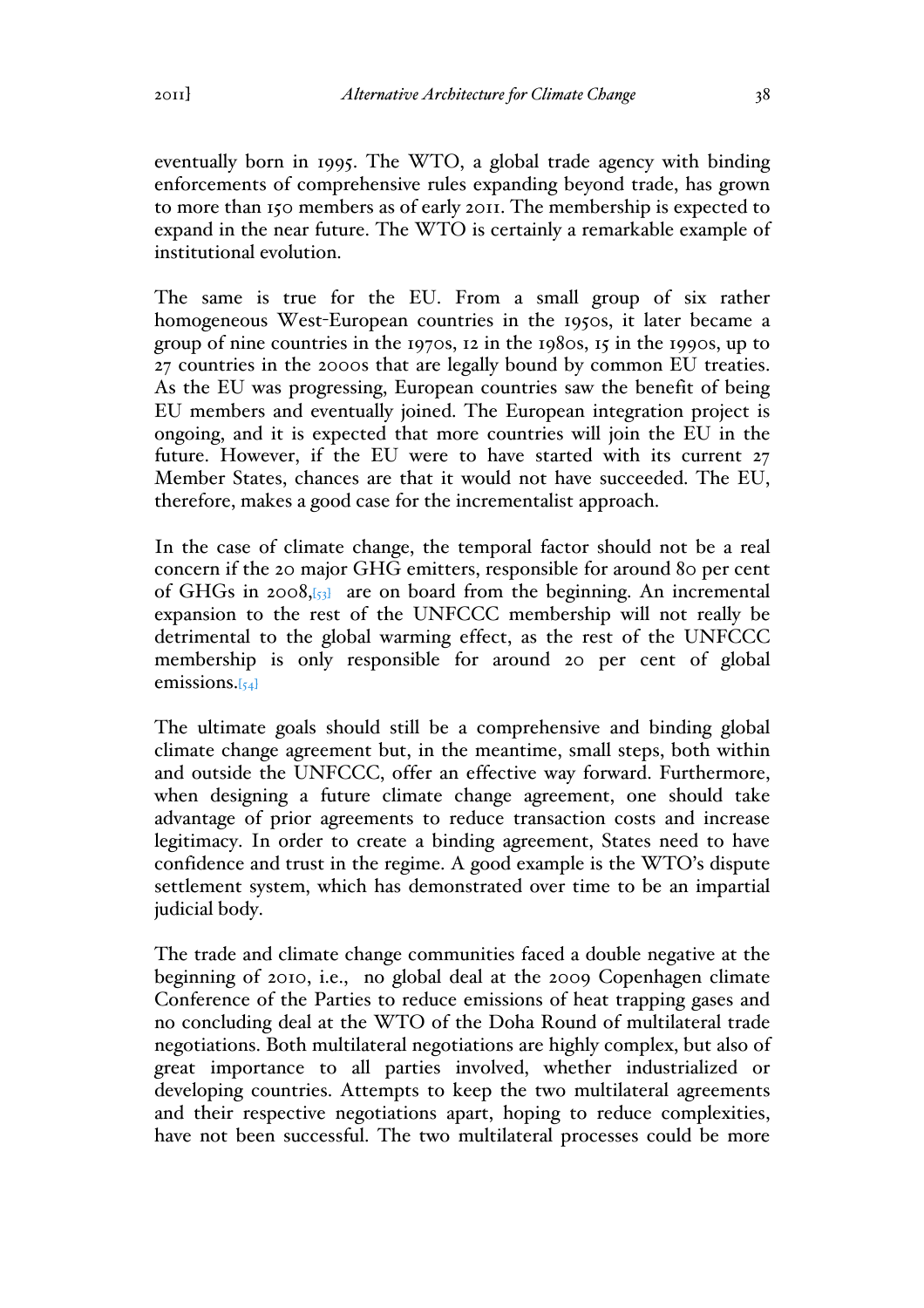directly linked to each other and bridges could be built to reach more ambitious goals in both multilateral *fora*.[55]

Given the possibly catastrophic consequences of climate change, of course a more rapid process would be ideal. However, this article argues that, given the current obstacles to multilateral climate change negotiations, the evolutionary approach is the most credible way forward.

#### b. An Incremental Approach for Climate Change

In the case of the climate change regime, although the international response has developed along an evolutionary pathway,[56] in some key respects, it has proceeded in fits and starts, and has, at this stage, stalled or even moved backward.[57] There have been many incremental steps so far—in fact, the regime has become fragmented, with the Major Economies Forum (MEF) and other initiatives emerging, which are only loosely connected with the UNFCCC. Another important way in which the climate change regime has evolved is in its financial mechanism. Examples are the Kyoto Protocol's Adaptation Fund<sub>[58]</sub> and the Clean Development Mechanism (CDM).<sup>[59]</sup> However, no such steps have been taken in one critical area—the legalization of countries' core commitments. In some ways, it seems the regime is moving in the direction of political rather than legal commitments.[60] Overall, the UNFCCC has remained very rigid because of the division between Annex I and non-Annex I countries, which has proven very resistant to evolution.

One reason the climate change regime appears to have stalled in recent years is that it has tried to forge ahead too quickly along the legal dimension. According to Bodansky and Diringer, "arguably, the leap was too ambitious for a relatively young regime, which had not had time for trust to develop".[61] Continuing to push for binding commitments in the near term could produce a string of failures and potentially undermine the credibility and relevance of the UNFCCC process in the eyes of both parties and observers.[62] The urgency to reduce GHG emissions made parties feel impatient to create a legal framework as soon as possible. The multilateral record, however, shows that "oftentimes strong, stable and legally binding architectures are not simply hatched; they are built step by step over time". $[63]$ 

So how should the climate change regime evolve? $[64]$  One way is by giving priority to institutional development and then gradually turn to legalization. For example, even if parties do not formally agree on mitigation pledges, they can move forward in other areas, including stronger support for developing countries and better systems for the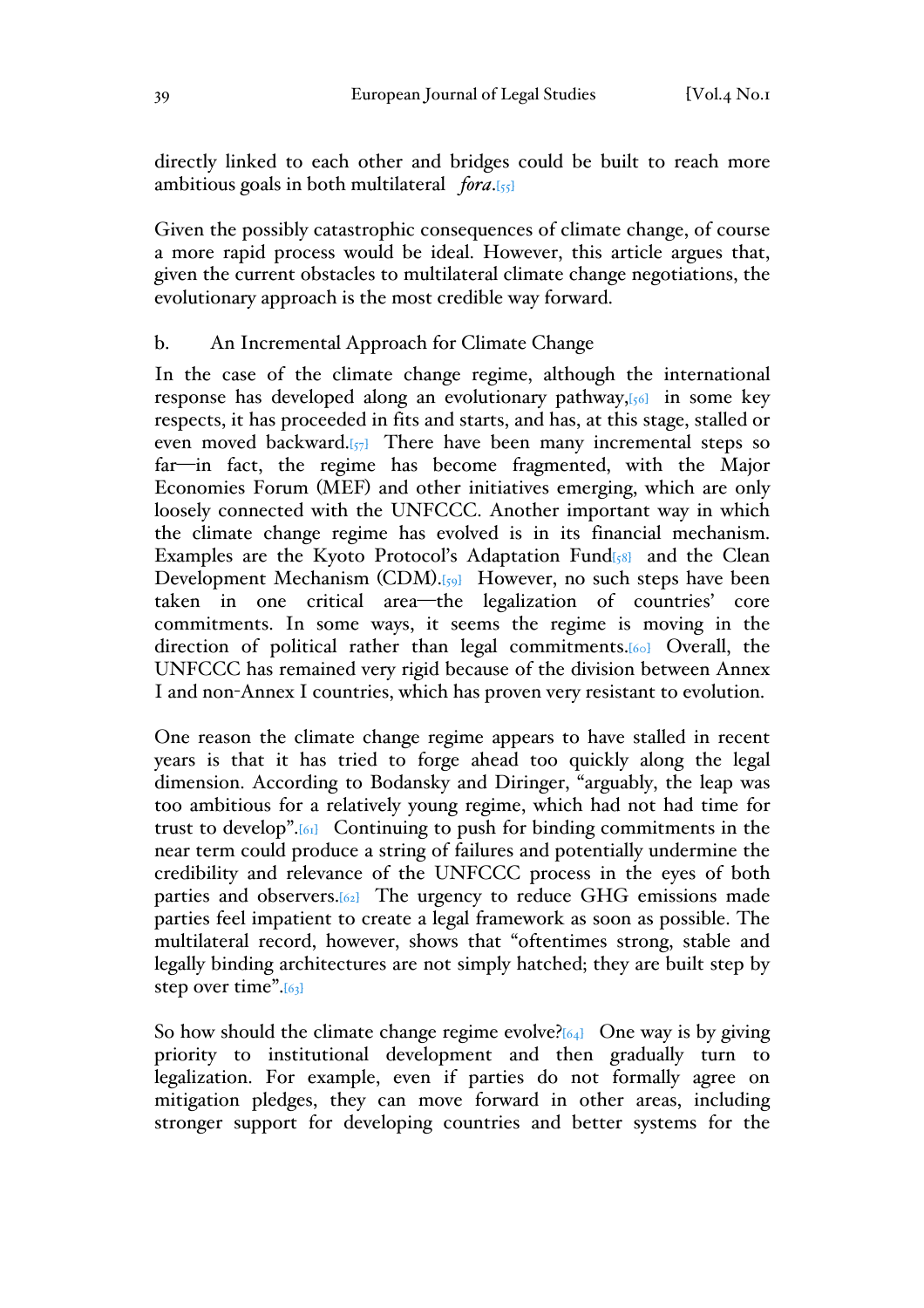measurement, reporting, and verification of mitigation efforts. These measures will build the UNFCCC's role as an international forum for *action*, as opposed to *negotiation*. Once parties are prepared to legalize their commitments, one possibility is to initially adopt parallel agreements, and only later merge the various tracks into a single agreement.

Some have proposed a top-down, $[65]$  burden-sharing architecture for international climate policy going forward, designed to produce a fair distribution of burdens across countries,<sup>[66]</sup> while also giving priority to economic development, addressing concerns about wealth inequality, and achieving emission reductions consistent with limiting the expected increase in global average temperature to 2 degrees Celsius.[67] This proposal to change the current rules of the game accepts the UNFCCC's principle of "common but differentiated responsibilities",[68] but eliminates the distinction between Annex I and non-Annex I countries. The variables that could be used to differentiate the responsibilities of the UNFCCC parties are total GDP, per capita GDP, total emissions, per capita emissions,[69] and population *inter alia*.[70]

If we pursue the evolutionary approach to climate change, and defer for now the question of ultimate legal form, what happens to the Kyoto Protocol? Parties could choose to keep elements of Kyoto operational (for example the CDM) even after its first commitment period expires after 2012. Eventually, the CDM and other elements of Kyoto could be incorporated into whatever institutional structure is established by a new legal agreement.

# *i. Climate-based RTAs and the Building-Blocks Approach*

Trade mechanisms can be an effective tool for securing environmental objectives. Since reaching a global climate change agreement is no easy task, this article proposes the use of regional trade agreements  $(RTAs)_{[71]}$  with strong climate change chapters for the creation of a future global climate change agreement. This regional approach is more realistic than aiming for a global climate agreement. Both approaches share the objective of creating a strong international framework for climate action. However, they differ on how to achieve the goal.

The multilateral trading system—just like climate negotiations—has been besieged with institutional difficulties, resulting in an enormous proliferation of RTAs as a way to progress. WTO Members that traditionally favored most-favored-nation (MFN) liberalization based on the WTO rule of non-discrimination $[72]$  are increasingly being drawn into RTAs. Given this tremendous proliferation of RTAs in recent years, the WTO is losing its centrality in the international trading system. RTA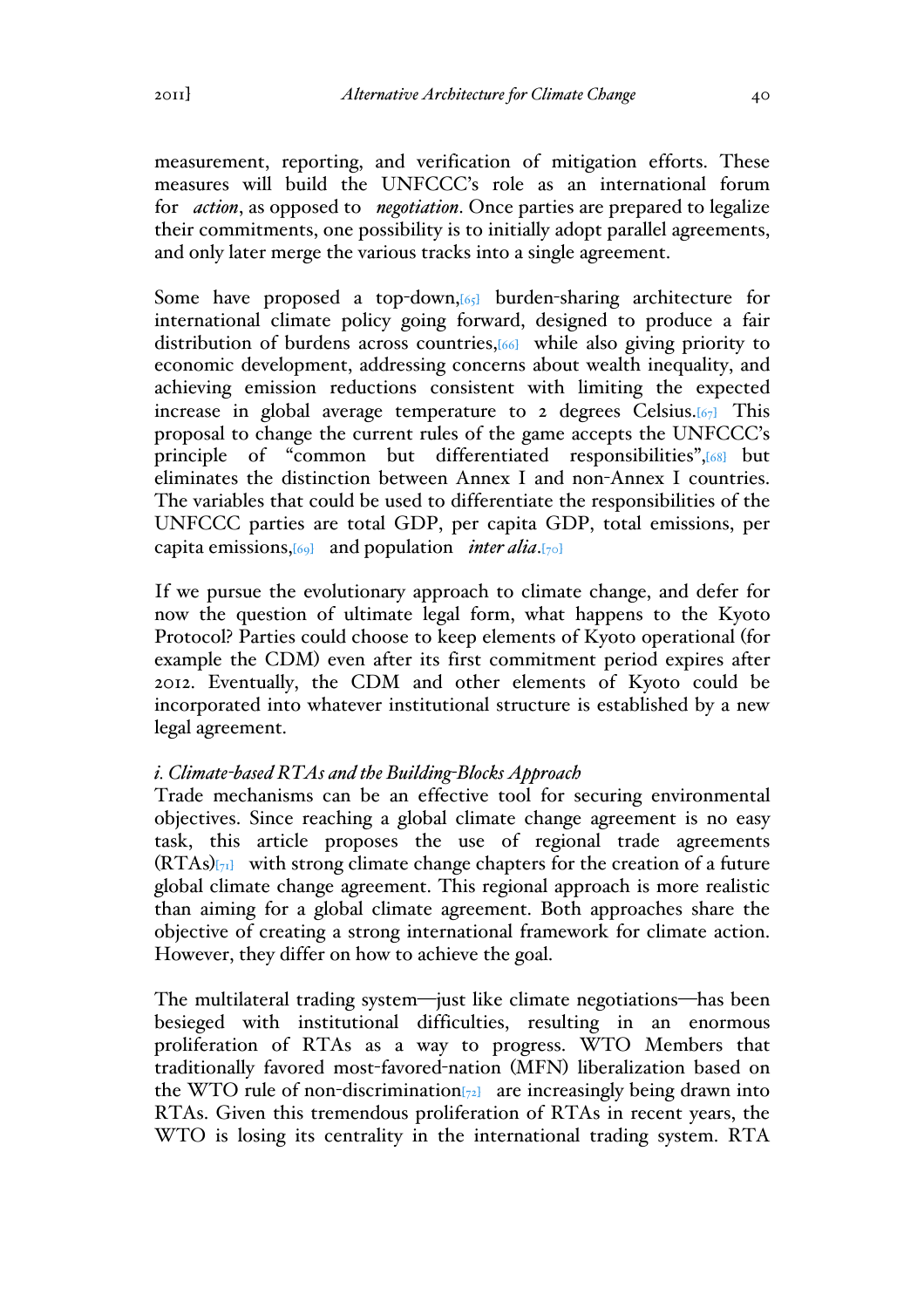proliferation implies the erosion of the WTO law principle of nondiscrimination, which endangers the multilateral trading system.[73] RTAs can help countries integrate into the multilateral trading system, but are also a fundamental departure from the principle of non-discrimination.

So why do countries conclude RTAs? There are both economic and political reasons. One of the economic reasons is that countries are in constant search for larger markets since they feel the pressure of competitive regional liberalization. "Moreover, deeper integration is always much easier at the regional level than it is at the multilateral level. Furthermore, as we know from previous experience, multilateral negotiations can take a very long time and are very complex, whereas RTAs move much faster. $[74]$  Despite repeated statements of support and engagement, WTO Members seem incapable of marshaling the policies and political will needed to move the multilateral trade agenda forward".[75] Trade powers want to gain greater access to one another's markets but, at the same time, have struggled to lower their own trade barriers.<sup>[76]</sup>

There are also several political reasons for countries to engage in RTAs: they ensure or reward political support; regulatory cooperation is easier regionally than it is multilaterally; there is less scope for free riding on the MFN principle; and there are always geopolitical as well as security interests for the conclusion of RTAs. Thus, while most countries continue to formally declare their commitment to the successful conclusion of the Doha Round of multilateral trade negotiations—which would contribute toward enhancing market access and strengthening the rules-based multilateral trading system—for many countries, bilateral deals have taken precedence and their engagement at the multilateral level is becoming little more than just a theoretical proposition.

The current proliferation of RTAs may be an effective avenue toward a future global climate change agreement. We should capitalize on these RTAs in the climate arena. How so? Why not incorporate strong climate change chapters to RTAs so that they become building blocks toward reaching a multilateral agreement in the climate regime? For example, countries should include climate-protection chapters in their bilateral/regional trade agreements and support greenhouse gas-reducing activities in third countries.

As Houser argues, "the climate doesn't have time for a Doha-like approach", $\left[\frac{7}{7}\right]$  referring to the extremely low progress of multilateral trade negotiations. This is how trade and climate change get to cooperate: based on the premise that RTAs can be used as building blocks for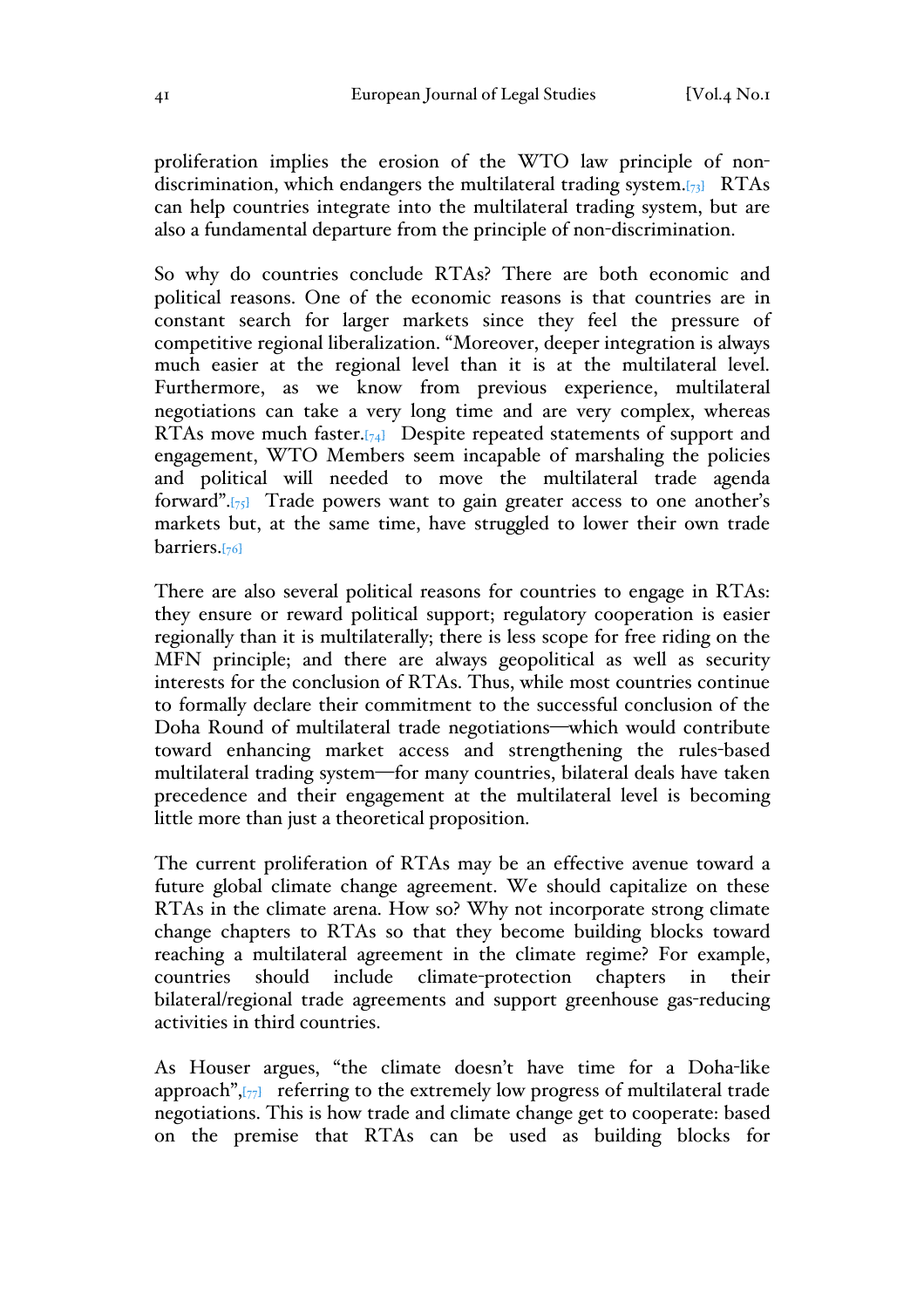multilateralism, one could envisage a global climate change agreement based on climate-related RTAs, especially large RTAs such as the Trans-Pacific Partnership.<sup>[78]</sup> Indeed, given how proactive developing countries are in the conclusion of RTAs, this option would be an effective way toward a future global climate change agreement, especially since Kyoto demands nothing concrete of them. In this sense, climate-based RTAs can be used as a legal mechanism to move forward the multilateral climate change agenda, thereby including also major developing countries.[79]

Admittedly, the approach of using climate-based RTAs as building blocks for multilateralism may lead to regulatory fragmentation as well as confusion,[80] legal conflict, and uncertainty,[81] whereas a global climate change agreement would serve as a more coherent and unified international framework for regulating climate change.[82] Moreover, since the building-blocks approach does not require universal participation, it may reduce the urgency of global cooperation.[83] Therefore, even if climate change policy does become increasingly bilateral, these agreements would ultimately have to lead to a global climate treaty with common rules and common procedures. Nonetheless, overall there is much within the trade experience that can be inspirational for the case of climate change.

### *ii. Incremental Bottom-up Approach*

The idea behind the bottom-up approach $[84]$ —which envisions the international climate change effort as an aggregation of nationally defined programs put forward by countries on a strictly voluntary basis—is to aim at economic change toward a low-carbon future through promoting energy efficiency and inducing technological breakthroughs throughout the economy.<sup>[85]</sup> Each country would determine what is socially, economically, politically, and technically feasible based on national circumstances.[86]

A good example of a bottom-up initiative is the 2005 Asia-Pacific Partnership on Clean Development and Climate, adopted in January 2006, where a group of major Asia-Pacific countries (Australia, Canada, China, India, Japan, Korea, and the U.S.) engages in discussions about energy security, air pollution reduction, and climate change. $[87]$  Collectively, these countries account for more than 55 per cent of the world's GHG emissions, population, economy, and energy use.[88] The Charter of Asia-Pacific Partnership on Clean Development and Climate clearly stipulates in its preamble that "the purposes of the Partnership are consistent with the principles of the United Nations Framework Convention on Climate Change and other relevant international instruments, and are intended to complement but not replace the Kyoto Protocol".[89] The Charter further stipulates that one of the purposes of the Charter is to "create a voluntary,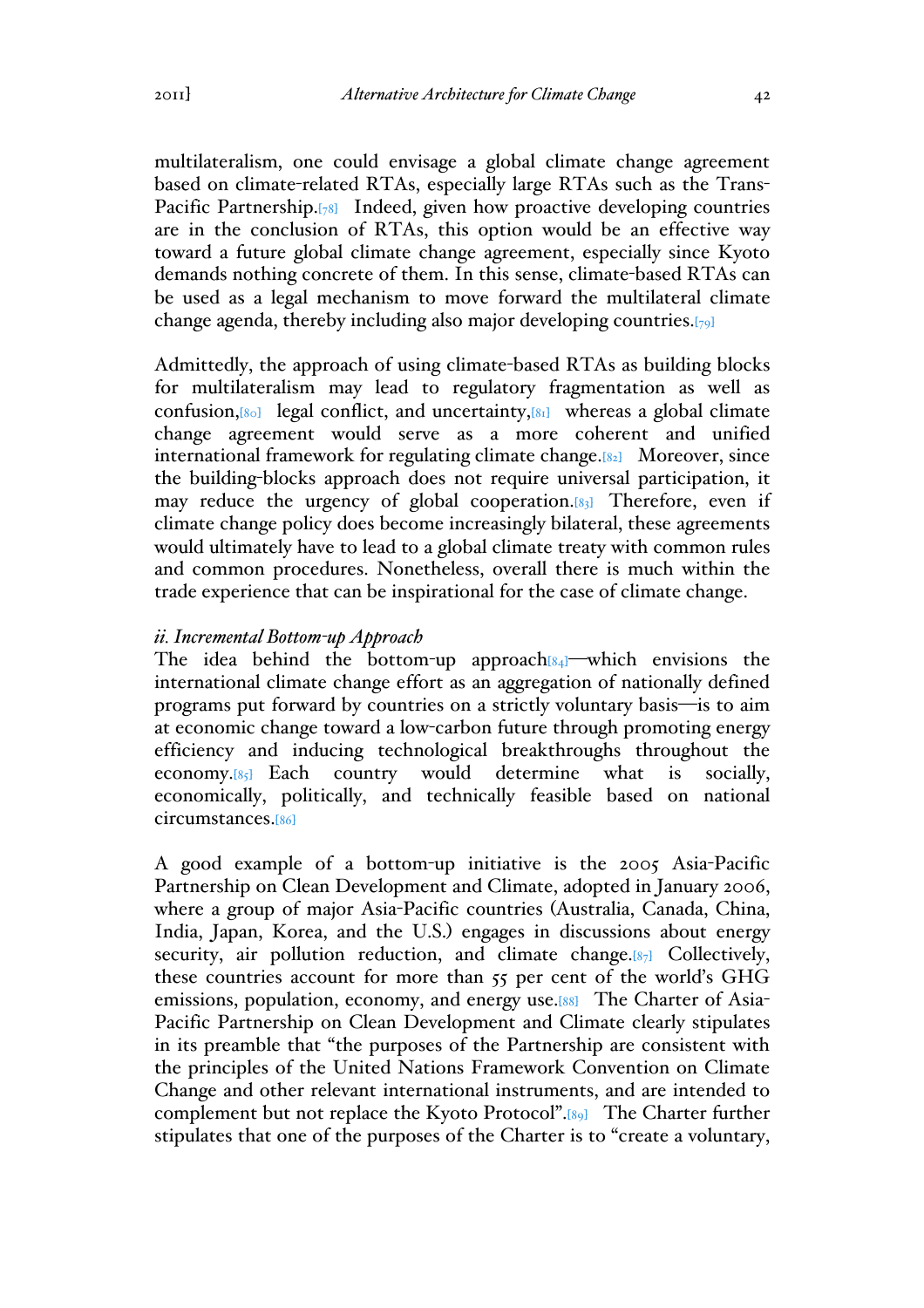non-legally binding framework for international cooperation to facilitate the development […] and transfer of […] cleaner, more efficient technologies and practices among the Partners".[90] At the same time, the Charter also stipulates that, while the Partners have come together voluntarily to advance clean development and climate objectives, they recognize that "development and poverty eradication are urgent and overriding goals internationally".[91]

At an individual-country level, the U.S. has some policy tools available that may allow for international cooperation with respect to GHG mitigation. For example, there are options for the U.S. Environmental Protection Agency to implement regulations under the Clean Air Act<sup>[92]</sup> to limit GHG emissions. The U.S. could also use some form of cap-and-trade scheme to limit its GHG emissions.<sup>[93]</sup> There may, within the cap-and trade scheme, be scope to trade offsets arising from emissions reductions in developing countries; thus, U.S. firms investing in emissions reductions in such countries could use the reductions as credits against their Clean Air Act emissions limitations requirements. $[94]$  There is also a number of subnational carbon trading schemes already in operation or in development, notably the Regional Greenhouse Gas Initiative (RGGI),[95] a system for utility emissions limitations in Northeast states in the U.S., and the Western Climate Initiative, spearheaded by California's GHG emissions limitations program.[96] In addition, there are some early examples of international cooperation among sub‐national jurisdictions looking toward some form of transnational emissions trading. $[97]$  In this respect, RGGI has been in discussion with the UK about such a scheme. California has signed a Memorandum of Understanding with the Brazilian state of Acre and the Mexican state of Chiapas, forming a working group that seeks to promote efforts on Reducing Emissions from Deforestation and forest Degradation (REDD).

For the future, a very plausible scenario entails cooperative GHG regulatory arrangements among large GHG emitters (whether developed or developing countries), including progress towards some form of GHG limitations/emissions trading system. From the U.S. perspective, this scenario would allow U.S. firms to satisfy any obligations to reduce emissions by purchasing allowances or credits from developing countries at a substantially lower cost than they would incur if they achieved the reductions domestically. This cooperative scenario, along with an agreement by major developing country emitters to limit emissions, would enhance the prospects for securing climate legislation in the U.S. Congress, especially given the fact that the absence of any developing country emissions limitations obligations according to the Kyoto Protocol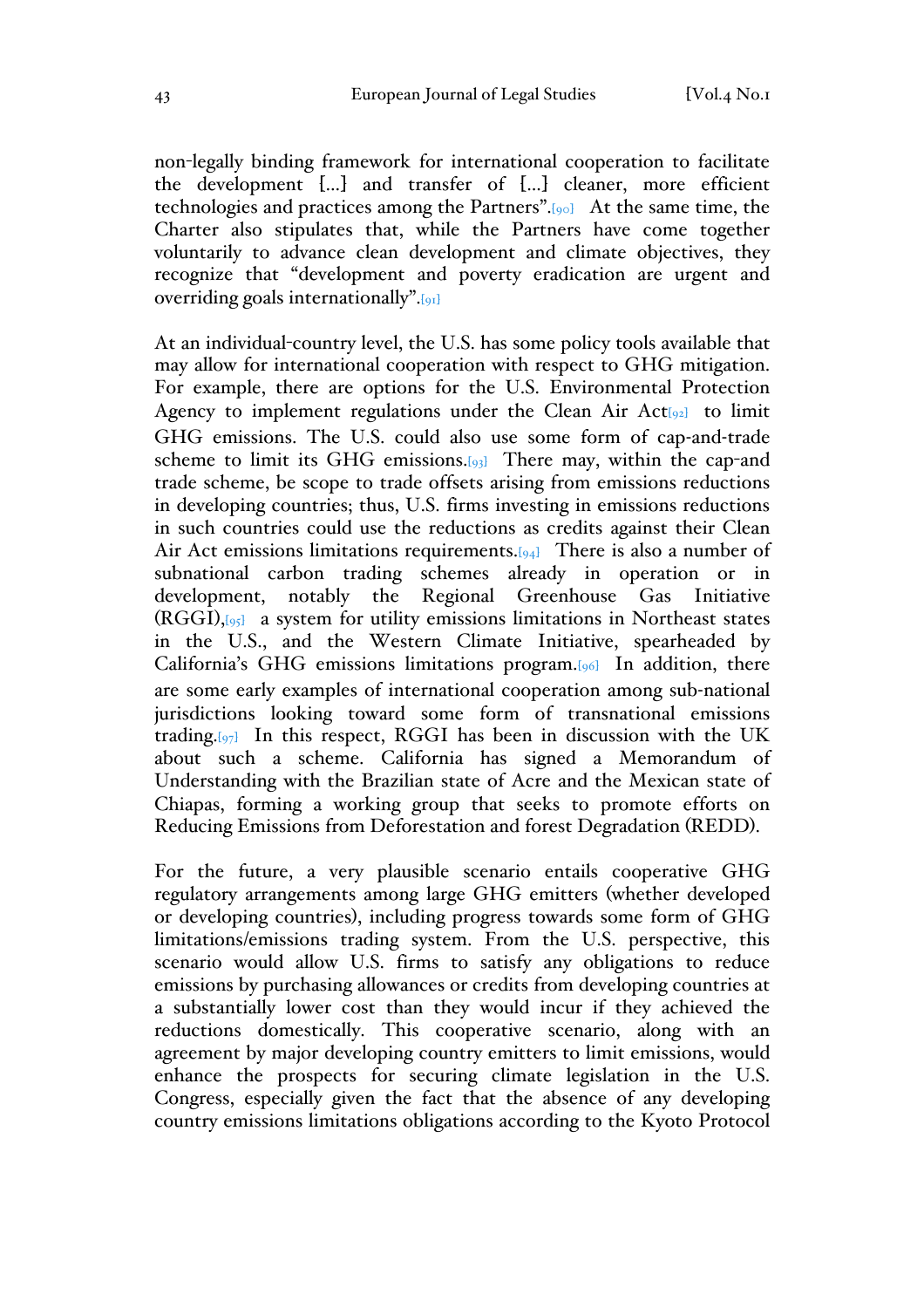was a key factor in the broad opposition in the U.S. Senate to the Kyoto Protocol with the Byrd-Hagel resolution in 1997. Major emitters such as China and Brazil would be interested in some form of cooperation if it brought, through emissions trading or otherwise, further investment and technology to their countries (as has been the case with China through the Kyoto Protocol's Clean Development Mechanism). Major emitters would also be interested in some form of cooperation if it provided an expanded market for their goods (for example, biofuels in the case of Brazil, and wind and solar equipment in the case of China). However, these two countries are currently reluctant to accepting regulatory obligations that might threaten their ability to continue high rates of economic growth, now or in the future.

### *iii. Multilateralizing Bilateralism: Beyond China and the U.S.*

What is absurd is that the world's first and second largest CO<sub>2</sub> emitters i.e., China and the U.S. respectively—are not bound by the Kyoto Protocol.<sup>[98]</sup> Together, they account for 42% of the world's total GHG emissions. If we are serious about reducing GHG emissions, we must have both countries on board, without which it is difficult to continue with climate change negotiations effectively. The continuation of Kyoto as it is now is less effective in the absence of China and the U.S. The international community should amend Kyoto so that China and the U.S. are legally bound. The U.S. is a crucial country in climate change negotiations because it has both the technology and the financial capacity to reduce GHG emissions.[99] Having the U.S., China, and the EU on board would certainly expedite the creation of a future global climate change agreement.

The United States and China are cooperating on a number of joint efforts over clean technology, which plays a major role in the relations of the two countries.[100] If the United States and China can continue their clean technology collaborations, it will show the world that two major players on the international climate change platform are serious about combating the climate change challenge, and it will also encourage other countries to create alliances. Among the most noticeable efforts are:

1) The United States-China Clean Energy Research Center, which will facilitate research and development by a team of leading scientists and engineers in the clean technology industry. The initial research priorities include promoting energy efficiency, clean vehicles, and clean coal, which includes carbon capture and storage.[101]

2) The United States-China Energy-Efficient Buildings, which is an action plan for green buildings and communities, industrial energy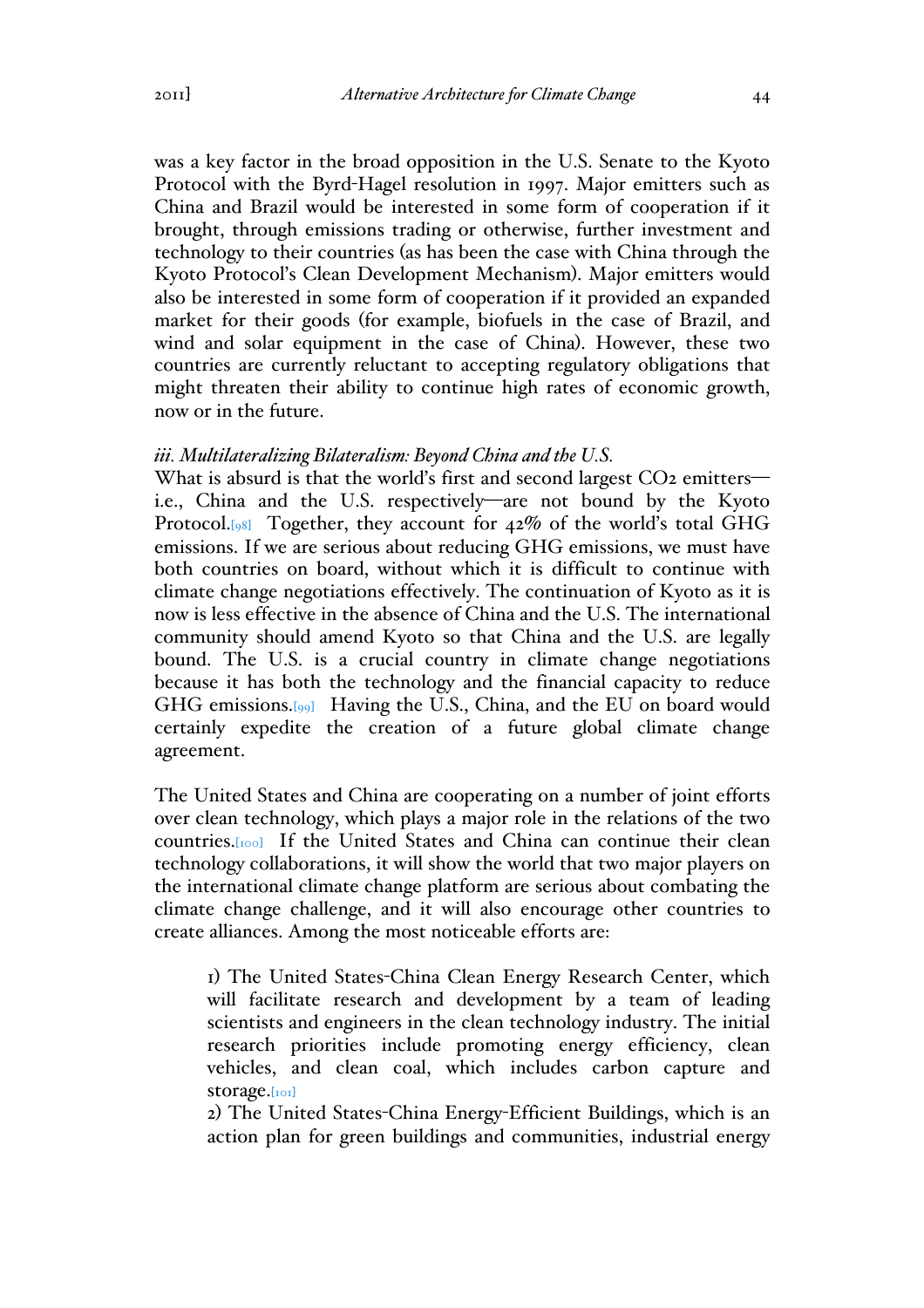efficiency, consumer products standards, advanced energy efficiency technology, and public-private engagement.[102]

3) The United States-China Electric Vehicles, which reflects the shared Sino-American interest in greater utilization of electric vehicles to decrease oil dependence and greenhouse gas emissions, while promoting viable economic growth.[103]

4) The 21st Century Coal Program,[104] which calls for collaboration between a number of companies in the United States, including General Electric, AES, and Peabody Energy. These companies will be working with a number of Chinese companies to develop an integrated gasification combined cycle power plants, methane capture, and other technologies that promote a cleaner use of coal resources.

 $\zeta$ ) The China Greentech Initiative.

6) The United States Alliances in Chinese Cleantech Industry.[106] Currently, many companies from the United States are exploring opportunities through alliances, clean technology and capital technology transfer investments. This new exploration leads to an increase in opportunities to assist clean technology into becoming one of the largest industries on a global platform.

7) The United States-China Renewable Energy Partnership, [107] which develops roadmaps for widespread and continual renewable energy research, development, and deployment in the United States and China,[108]including renewable energy road mapping, regional deployment solutions, grid modernization, advanced renewable energy technology research, and development collaboration in advanced biofuels, wind, and solar technologies, as well as public-private engagement to promote renewable energy[109] and expand bilateral trade and investment via a new annual United States-China Renewable Energy Forum.[110]

8) The United States-China Energy Cooperation Program, [111] which is a vehicle for companies from both countries to work together and pursue clean sector market opportunities, address any trade impediments, and increase sustainable development.

9) The U.S.-China Regional Cooperation Initiatives, such as the U.S.-China Green Energy Council (based in the San Francisco Bay area),[112] the U.S.-Clean Energy Forum (based in Greater Seattle), [113] and the Joint U.S.-China Cooperation on Clean Energy (based in Beijing, Shanghai, and Washington D.C.).[114]

A way forward in climate change negotiations is the creation of bilateral deals between developed and developing countries, possibly (and desirably) involving the U.S. These could include emissions allowances, a Kyoto-type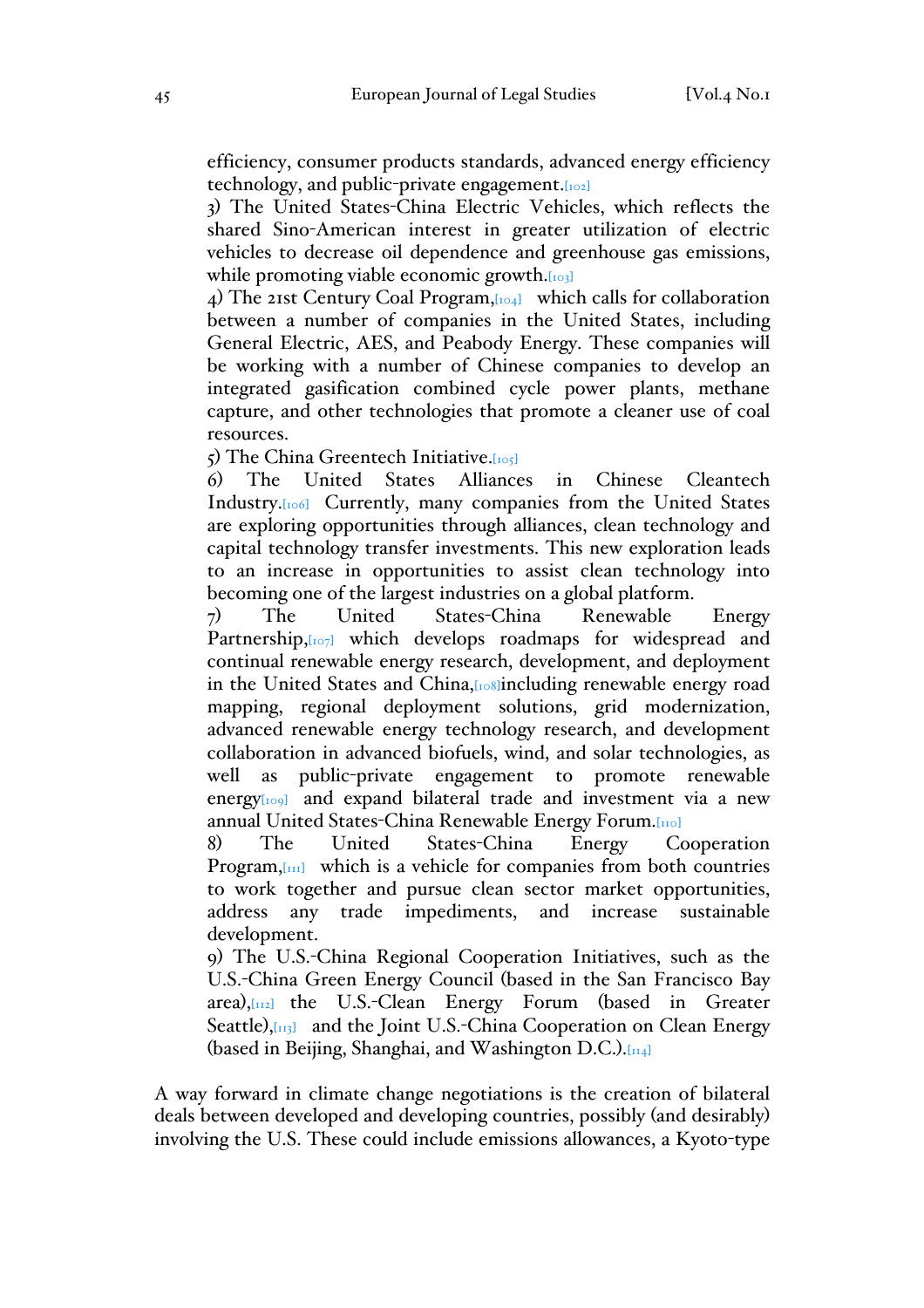Clean Development Mechanism, cash, and non-climate change benefits in trade or other side payments $[r_{15}]$  or linkages, $[r_{16}]$  for instance, and may solve some of the equity problems among countries of who pays how much.

# 2. *Variable Geometry*

Variable geometry is a possible option to move forward toward a global climate change agreement. Variable geometry, a decentralized system, consists of making deals within smaller clubs $\left[\frac{1}{117}\right]$  of like-minded countries such as those in the Major Economies Forum on Energy and Climate (MEF), which brings together large emitters of  $GHG.[<sub>118</sub>]$  These clubs could eventually expand to reach the entire UNFCCC membership, as is the case of the so-called Green Room in the WTO,[119] a similar practice of which already exists in many forms in the UNFCCC negotiations. Another example of variable geometry at the WTO was the July 2008 WTO Mini-ministerial Conference, composed of a trade G-7,[120] because of the serious difficulties that arose from the entire WTO membership of more than 150 Members trying to move the trade agenda forward. The desire to complete the Doha Round of multilateral trade negotiations was such that the negotiations' membership was reduced to 40 countries and eventually just the seven key players at the WTO; hence the name mini-Ministerial Conference. That said, the mini-ministerial conference was just a means to try to reach an informal agreement in the WTO framework, whereas the actual WTO agreement would need the approval of the entire WTO membership.[121] In the case of climate change, ideally these clubs of countries could be integrated into a single framework agreement on climate change, resulting in greater coordination and reciprocity.

In the EU context, there are two classic examples of variable geometry (or enhanced cooperation, as it is known in the EU parlance), $[122]$  namely the Schengen Agreement and the Eurozone. The Schengen Agreement started in 1985 among five EU Member States for abolition of border control. As of 2008, 22 EU Member States and three other non-EU European countries were part of the Schengen Convention. In the case of the Eurozone, it started with 11 members. As of 2011, the Eurozone is composed of 17 of the 27 EU Member States, which have adopted the Euro as their common currency. These two experiences show that creating smaller working groups within the context of larger, less manageable systems can foster both cohesion among the members and advancement of the integration process.

Pursuing the climate change challenge in *fora* other than the UNFCCC could complement evolution within the UNFCCC (i.e., it does not have to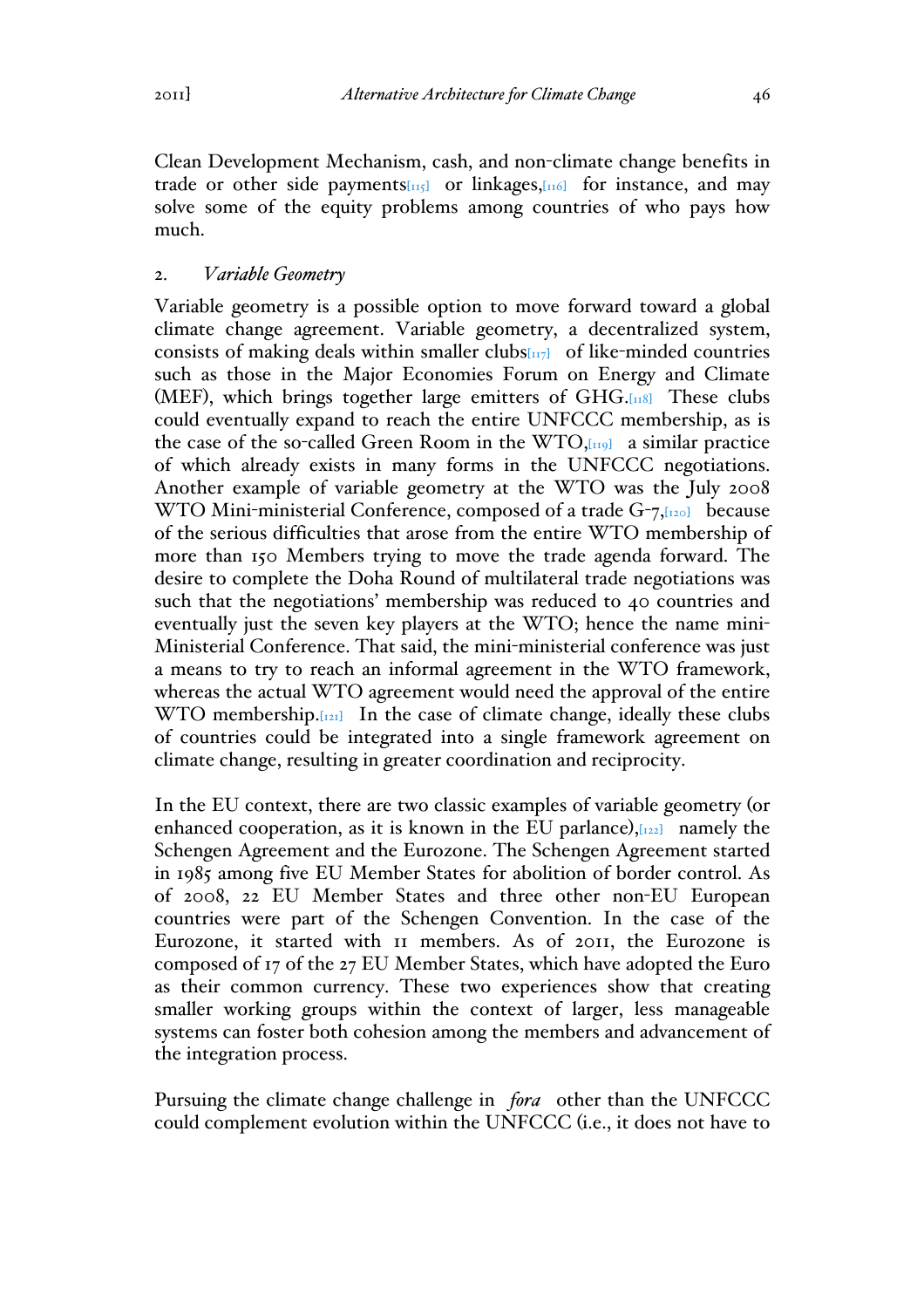be an either/or situation). If the UNFCCC stalls, these non-UNFCCC processes would become more urgent. For example, as countries move forward with domestic emissions trading systems, they likely will look for opportunities to link them through bilateral or plurilateral arrangements. Moreover, if, for instance, climate-related trade disputes begin to arise more frequently, they could easily lead to cases before the WTO, which might be then forced to consider rules to mediate between trade and climate policy.

#### a. The Underlying Rationale and Incentive Creation

Based on empirical observation, variable geometry (or a 'club' approach) seems both logical and fair as a mechanism to move forward the climate change agenda, given that a relatively small number of countries produces a large majority of GHG emissions. Moreover, from a practical viewpoint, it is easier to negotiate amongst a small number of large players than amongst a large number of small players, which explains the creation of clubs. So bringing together a group of countries (i.e., major GHG emitters in the case of climate change, whatever the format may be, whether bilaterally or plurilaterally) seems to make sense, especially because there is more pressure to deliver when the group of countries is smaller.<sup>[123]</sup> Furthermore, less time is spent on procedural matters when dealing with a small group of countries. Moreover, based on international negotiating experience from other fields, the only way to get any real business done is in small meetings (sometimes tête-à-tête meetings between key leaders).[124]

Indeed, the chart below shows that 15 out of the 195 UNFCCC members were responsible for approximately 80 per cent of global GHG emissions in 2005. This figure means that the remaining UNFCCC membership was only responsible for around 20 per cent of global emissions. In other words, very many countries have contributed very little to climate change, but very few countries have contributed very much. This latter small group of countries should therefore be responsible for fixing the current situation, which would be easier and less complex to fix in a small club than among the entire UNFCCC membership. The horizontal axis of the chart denotes the number of countries most involved in the UNFCCC. Moving from left to right, countries are added in order of their absolute GHG emissions, with the largest GHG emitter added first.[125]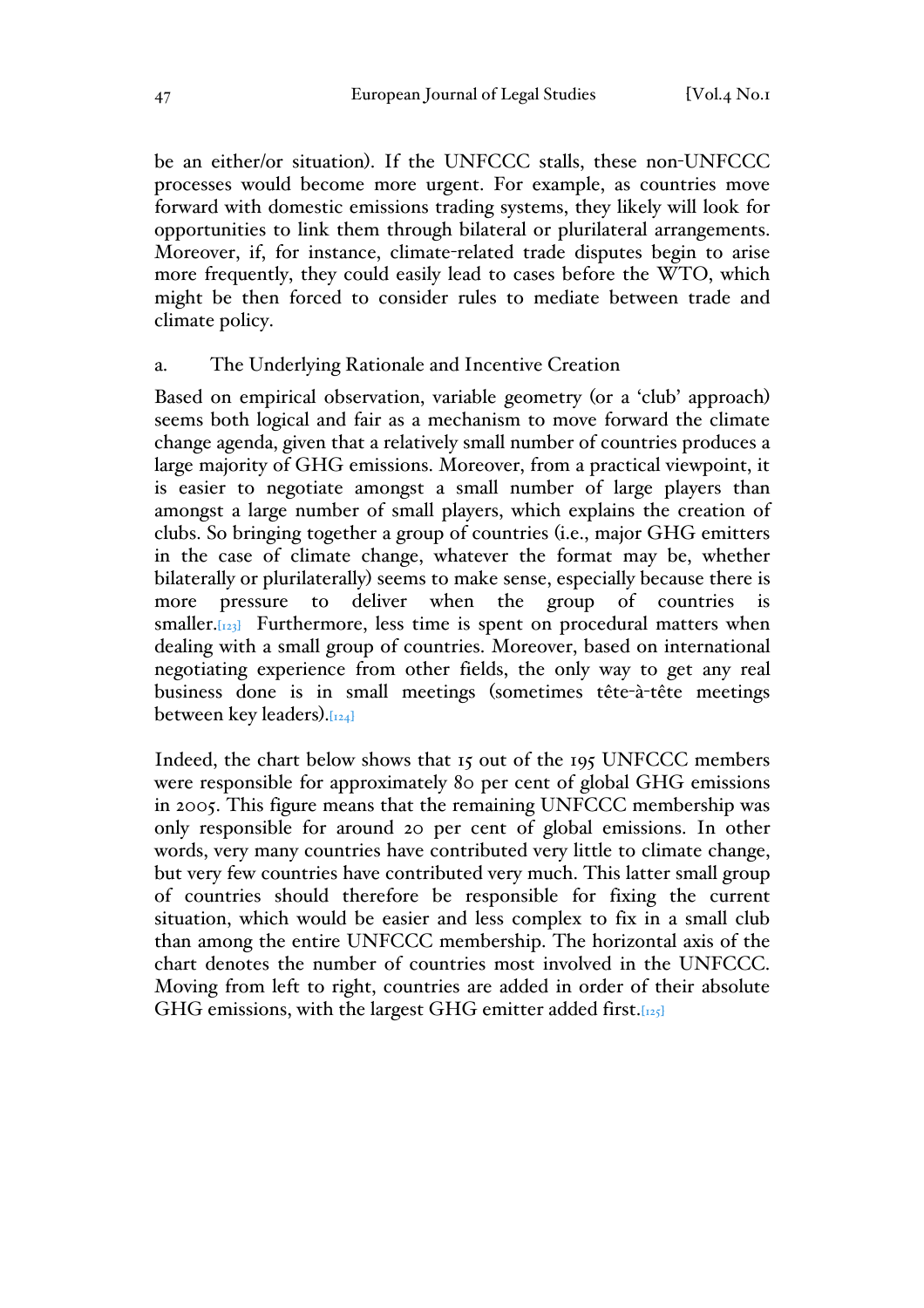

If we accept this club approach, what *fora* may be used for formulating a global response to climate change? $[126]$  The G-20, the MEF, the G- $8,$ [127] the G-3,[128] and regional groupings all seem plausible options to provide political leadership. They all have the shared vision that GHG emissions must be reduced, with targets for developed countries and actions from developing countries. As mentioned earlier, though, not every part of the world needs to be represented at the beginning. The global GHG contribution of the least-developed countries and small island developing states is so minimal, that it seems logical to start with the major GHG emitters and eventually have the rest of the world join in the quest for GHG emission reduction. Once the major parties are grouping together, the chance of having other countries join increases.[129] Previous experience shows that negotiating and decision-making resulting from such clubs has been valuable in *fora* such as the UN Convention on the Law of the Sea, the WTO or the creation of the Montreal Protocol.[130] So there seems to be added value to formalizing negotiations in smaller groups.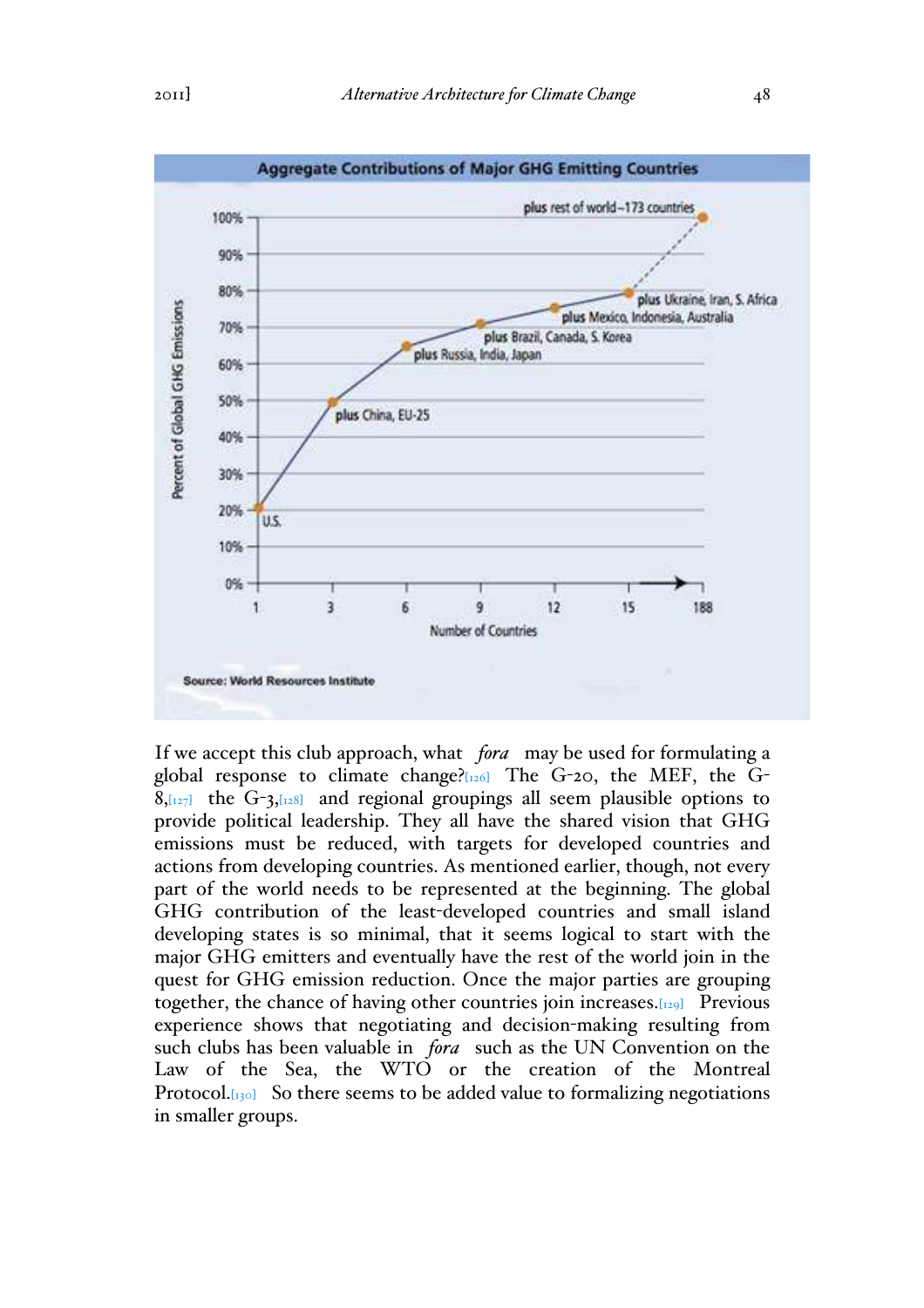As for the creation of incentives for a future climate change agreement, an optimal treaty should be such that no state can benefit from withdrawing and no party can benefit from failing to comply. Incentive is a major reason why countries agree to ratify agreements. The European Union is a good example of countries willing to give up (some of) their sovereignty to join a supranational institution because there are clear advantages to becoming a member. Another example is China's accession to the WTO, which meant reforming much of China's economy to be WTOcompatible, in return for which China has benefited immensely on a domestic front.

#### b. Forum Options

This sub-section argues that polycentric systems can produce collective action more effectively than unified institutions such as the UNFCCC/Kyoto Protocol process.[131] Moreover, it is also argued that climate governance should follow the examples of concentric circles in larger structures in other fields of global governance. For instance, just as the G-20 in the context of the International Monetary Fund or the Security Council in the context of the United Nation are examples of concentric circles for monetary and foreign policy respectively, the Major Economies Forum on Energy and Climate may serve as a concentric circle for global climate governance. However, in the case of climate change negotiations, least-developed countries and small island states have constantly shown their preference for the UNFCCC as a negotiating platform. Below are some non-exhaustive suggestions of plausible forum options to produce collective action in climate change mitigation and adaptation. The various selected concentric circles from smaller to larger are the G-3, the MEF, and the G-20.

*i. The G-3*

An agreement among a small group of major GHG emitters (for example, China, the U.S., and the EU, i.e., the G-3) could provide a starting point for building new international emission-reduction commitments involving all major emitting countries. If this group of countries can agree to some meaningful measures, then the arrangement might be expanded to include Brazil, Japan, Australia, Canada, India, Indonesia, South Africa, possibly Russia, and other major emitting countries. This major emitter "club" could be built under the auspices of an existing international forum, such as the G-20 group of major developed and developing countries, or a new network organization, and eventually feed back into the UNFCCC, which would provide much more legitimacy to the exercise. On the other hand, major countries that are not at the table may object to a three-party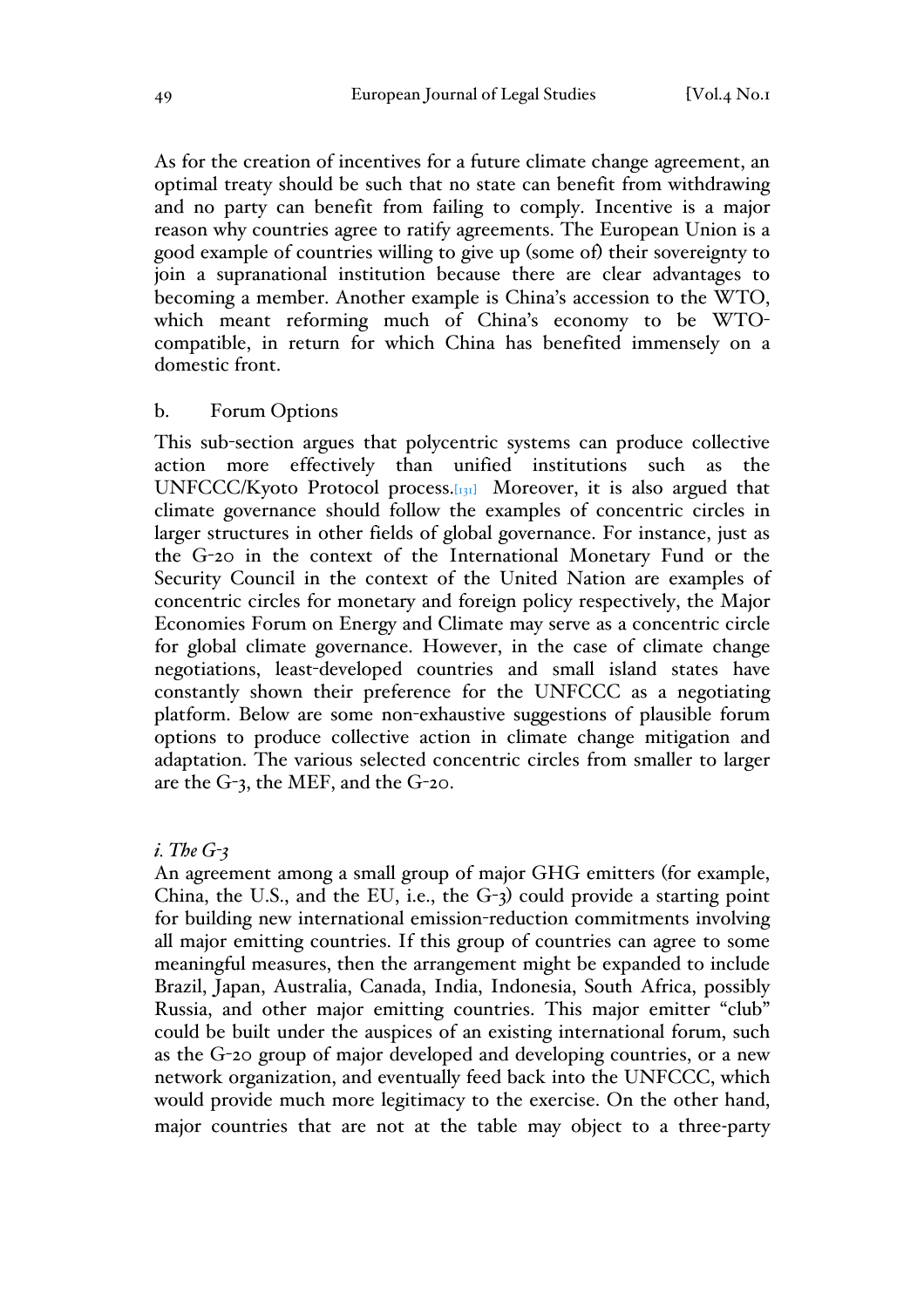initiative (such as the suggested one of China, the U.S., and the EU), triggering backlash that could impede progress on global emissions reductions.

# *ii. The Major Economies Forum on Energy and Climate*

The Major Economies Forum on Energy and Climate (MEF) was launched on March 28, 2009.[132] The MEF is intended to facilitate a candid dialogue among major developed and developing economies, help generate the political leadership necessary to achieve a successful outcome at future UN climate change conferences, and advance the exploration of concrete initiatives and joint ventures that increase the supply of clean energy while cutting greenhouse gas emissions. The MEF partners include: Australia, Brazil, Canada, China, the EU, France, Germany, India, Indonesia, Italy, Japan, Korea, Mexico, Russia, South Africa, the UK, and the U.S.[133]Bringing together these major emitters, which were responsible for around 75 per cent of GHG emissions in the world as of 2009, $[x_{34}]$  will increase the likelihood of reaching a climate change agreement, as the MEF is a more efficient negotiating forum than the UNFCCC.[135] Furthermore, an agreement amongst them would be almost as valuable as an agreement amongst all UNFCCC parties in terms of absolute GHG emission reductions, since most GHGs come from the MEF partners.

The MEF is therefore a means to facilitate progress in the climate change negotiations. The MEF has a controversial relationship with the UNFCCC/Kyoto Protocol process and offers a substantially different means to respond to climate change.[136] The Kyoto Protocol is universal in scope, whereas the MEF is based on small-group negotiations among 17 parties; the Kyoto Protocol is legally binding, whereas the MEF stresses voluntary measures; the Kyoto Protocol focuses on GHG emission reduction, whereas the MEF fosters technological innovation. To avoid the obstacles faced by the UNFCCC machinery, the MEF should focus on each member's economic weight as well as GHG emission reduction responsibilities, in order to fairly decide who should reduce GHG emissions and by how much.

#### *iii. The G-20*

Most of the largest GHG emitters have large economies, large populations, or both. Given the direct link between climate change and the world economy, the G-20 could be a plausible forum for moving forward the climate change agenda. The G-20 "brings together important industrial and emerging-market countries from all regions of the world. Together, member countries represent around 90 per cent of global gross national product, 80 per cent of world trade [including intra-EU trade] as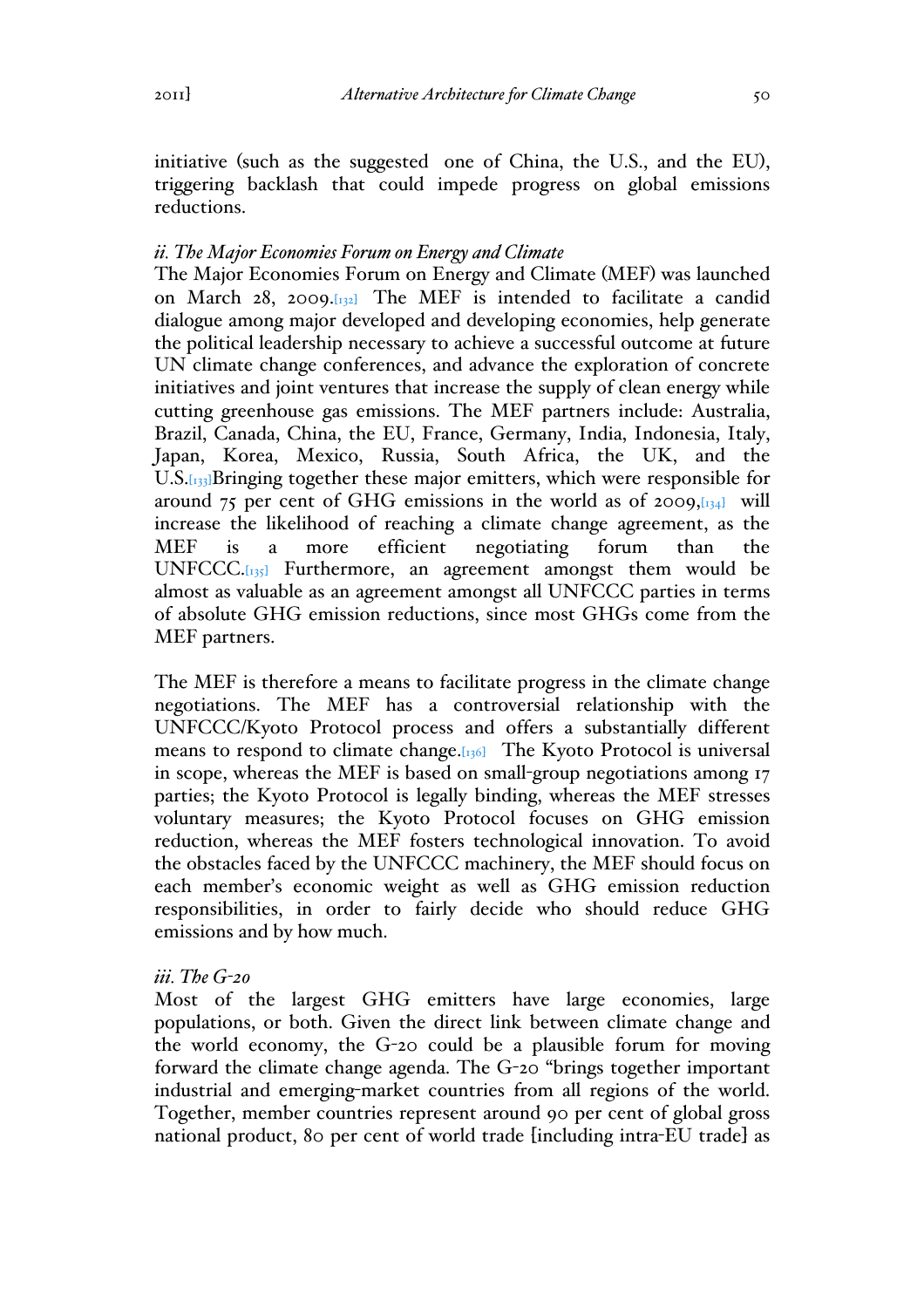well as two-thirds of the world's population. The G-20's economic weight and broad membership gives it a high degree of legitimacy and influence over the management of the global economy and financial system".[137] In 2008, the G-20 represented 66 per cent of the world's population and produced over 80 per cent of the world's GHG emissions.[138]

# V. INCENTIVES FOR COOPERATIVE COMPLIANCE

Moving forward post-COP-16 in Cancún, two main issues are necessary for the creation of a global climate change agreement: 1) obtaining binding commitments and 2) the enforcement of obligations. The first attempt to negotiate specific binding commitments began in 1995 with the Berlin Mandate, which grew out of the impending failure of industrialized countries to implement the voluntary commitments in Article 4 of the UNFCCC. Two years later, countries signed an agreement in Kyoto that contained binding provisions, including specific targets and timetables for emissions reductions below 1990 levels (-7% for the US, -8% for the EU, -5% for industrial countries overall, based on average emissions in 2008- 2012 compared to 1990). The Kyoto Protocol also included novel and controversial flexible mechanisms for meeting those obligations, largely to satisfy the concerns of the U.S. that it would not otherwise be able to meet its target.

Basically, States commit to treaties because it is in their own interest. In the first place, treaties are bilateral, where there is a *quid pro quo*. An example is bilateral investment treaties, where the investing State will provide investment capital in exchange for a degree of security in the way that capital and the resulting returns are treated. Later, there appear multilateral treaties setting up a legal regime, [139] so that a State does not bind itself without there being a credible multilateral regime under which a substantial number of States are bound, thus providing the *quid pro quo*.[140]

The basic problem with establishing a regime on GHG emission reductions has been the failure to establish a balance between setting up a regime and having a built-in reciprocal element—in part because of the insistence of the developing countries that, because of their low historic contribution to climate change, they should be excused from onerous commitments and, in part, but linked to the first element, because of the reluctance of the U.S. to undertake commitments which many see as unilateral as well as onerous.[141] In the past, the UN machinery has produced agreements well enough where it can be shown that there is a degree of fairness for all. $[I_{42}]$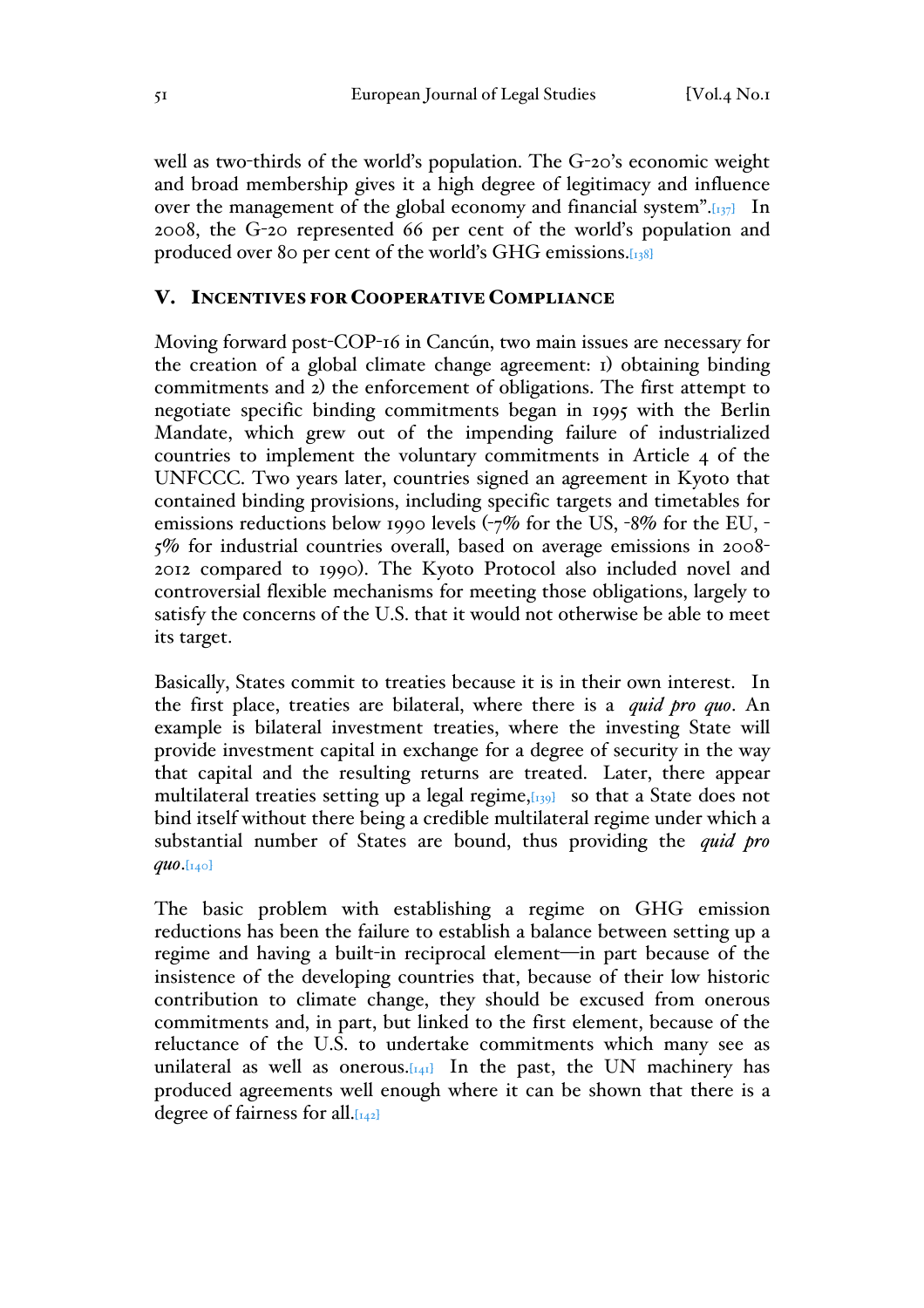So if the commitments are to be offered by States as binding obligations, one has to look for another way. In some cases, regional organizations might spearhead the way if each State thought that they were all in the same boat and that there was a balance. The EU has done this in several contexts and then extended its system broadly into a multilateral regime. Generally, in many areas the EU has adopted standards and then required aspirant trade partners or those countries hoping for EU development aid, partnership, or EU membership to swallow these standards by way of approximation. The essential-elements clauses for human rights and non-proliferation, to name but a few, show the technique. By conceptual analogy, one could well envisage the use of this technique for GHG emission reduction commitments. With the other areas, for the most part there exist multilateral agreements already to which the suppliant State is expected to accede.

As for the enforcement of obligations, if the Kyoto Protocol obligations are a last, rather than a first step toward worldwide GHG emission cuts, they would not, in and of themselves, reduce GHG emissions very much due to the absence of any long-term commitments or developing country involvement. $[I_{43}]$  A global carbon trading zone was envisioned in Kyoto in 1997, but nothing came out of it in part because it would have to be established and enforced by a legally binding treaty. Therefore, this article suggests the creation of a new mechanism modeled on the General Agreement on Tariffs and Trade (GATT) that would monitor national commitments to cut GHG emissions, even if it is acknowledged that multilateralism is not doing that well these days.

Using the GATT monitoring as a model would be perfectly feasible so long as the monitoring is carried out by an international body with environmental expertise. There may well be lessons to be learned from the GATT techniques as regards compensatory adjustments for violations. Clearly, it would not be acceptable for country A to feel free to disregard its own GHG emission commitments because country B has—in the opinion of country A—already disregarded its commitments. The monitoring problem arises only once the commitments are made, even if sometimes States are reluctant to undertake commitments because they believe that others will cheat and not be caught out. $[I<sub>144</sub>]$ 

So how would a new mechanism modeled on the GATT monitor national commitments to cut GHG emissions? Unlike the Kyoto Protocol, which would have subordinated a State's policies to the decisions of an international organization, a future General Agreement to Reduce Emissions (GARE) would perform in the same manner as the 1947 GATT in terms of setting rules, dispute settlement, and creating incentives for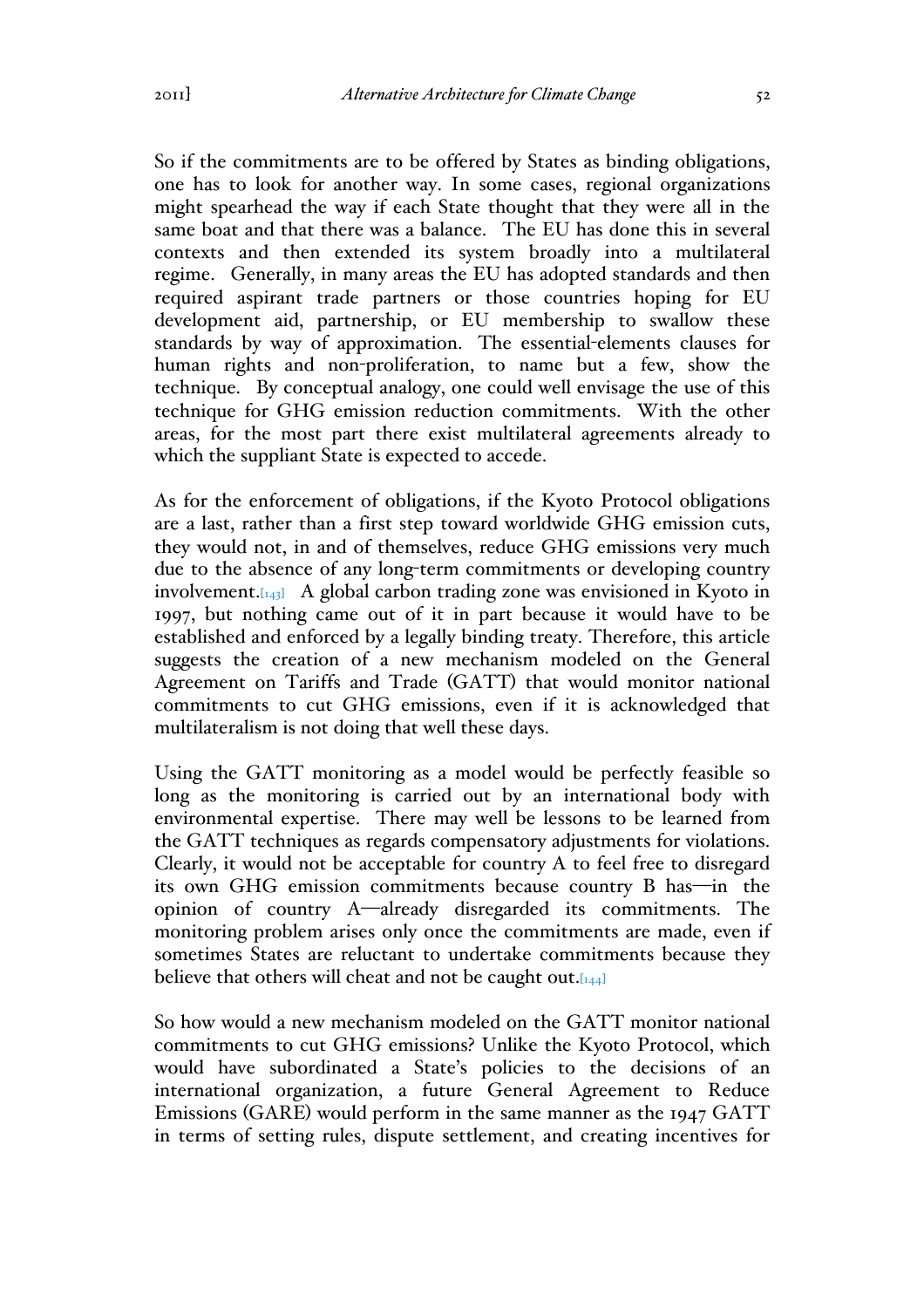countries to coordinate their efforts in reducing greenhouse gas emissions.[145] Just as was the case in the GATT, the advantage of the proposed GARE is that it would not have to be established or enforced by a legally binding treaty.[146] Countries could join the GARE by adopting their own ambitious and verifiable reductions targets based on domestic legislation. So although the international dimension of the GARE would be politically binding, the GARE would be based on legally binding national obligations.

Parties to the GARE would cooperate with each other to make sure that all of them have reliable reporting, monitoring, and enforcement mechanisms. Once the laws of the various participating countries are sufficiently ambitious in reducing emissions, and once they have confidence in one another's compliance with their own targets, international emissions trading would be the logical next step. $[I_{47}]$  A single set of rules would presumably lower the transaction costs for participants; and investors would be inclined to fund projects $[I_48]$  in countries with the most cost-effective emission-reduction policies.[149]

With the high barriers to legislative approval in the U.S., $[x<sub>50</sub>]$  the GARE would be a major incentive for the U.S. because it would not be a treaty but an agreement. The practical implication of this distinction between a treaty and an agreement is that the GARE would require a sixty-vote majority in the U.S. Senate, instead of the sixty-seven votes necessary for treaty ratification. Moreover, current U.S. legislation already authorizes the United States Environmental Protection Agency (EPA) to trade emissions permits with any "national or supranational foreign government" that imposes a mandatory cap on GHG emissions. Furthermore, the current legislation also requires the EPA to determine that the foreign country's program is "at least as stringent as the program established by this title [Title VII], including provisions to ensure at least comparable monitoring, compliance, enforcement".[151] In other words, countries could legislate nationally and coordinate globally.

# VI. CONCLUSION

To sum up, avoiding the linkage between trade and climate change is not possible. From an economic, environmental, and political point of view, these two areas are inextricably linked, and therefore the international community must find a mechanism to continue to lower barriers to trade while also combating climate change. Ideally, the conclusion of an effective and comprehensive global climate change agreement should be a priority. However, in the absence of that, it would make sense to explore the "clubs approach"—such as the MEF or the G-20—the RTAs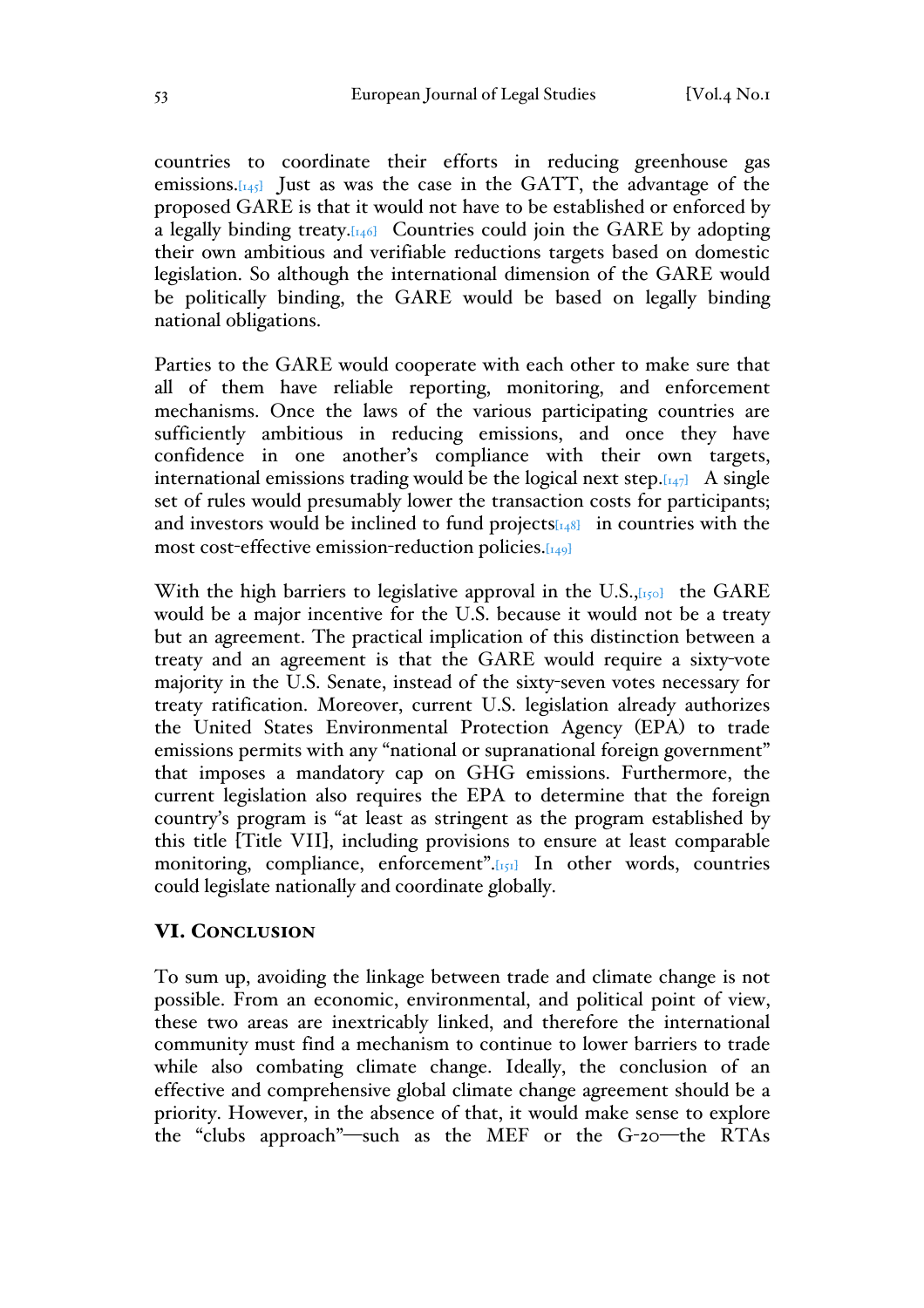possibility, and the future General Agreement to Reduce Emissions avenue for the creation of a global climate change agreement based on the success of international trade agreements in the past. In this sense, using the evolution of the GATT and WTO as a model for building an effective global architecture to combat climate change is desirable.

Regarding ways to move the climate change agenda forward, it is well known that equitable and efficient international cooperation multilaterally is very difficult. No breakthroughs will take place regarding a global climate change agreement until there is more political maturity on the side of the U.S., and until rapidly emerging economies such as China and India indicate that they are ready to play their part in tackling climate change, since they are part of the solution. Large emitters of GHG need to be involved for negotiations to come to a conclusion. Much progress is still needed until we reach an international agreement that covers all the world's countries and that is strong enough to tackle climate change effectively, and equitable enough to gain the sympathy of all countries.

Based on the experience of incremental multilateralism in the context of the WTO and the EU, an incremental and gradual approach to multilateralism in climate change may take time until all countries of the world are covered by a global agreement on climate change. However, so long as the major GHG emitters are reducing their emissions, not having the full UNFCCC membership on board does not really matter, given that the contribution to climate change by non-major emitters of GHGs is minimal. Moreover, the fact that perhaps only a club of major emitting countries may move the climate change agenda forward plurilaterally to limit GHG emissions—instead of the entire UNFCCC membership—is not as problematic as would be the case in the multilateral trading system, where issues of violation of the WTO law principle of non-discrimination would arise. Unlike the case of multilateral trade agreements, in the climate field, it is better to have a mini-lateral climate change agreement (through clubs or coalitions of the willing) than no agreement at all,  $[I_{152}]$ if that means making sure that the Earth's rising temperature is being addressed. There are clear costs and risks to not reaching a climate change agreement. Therefore, in the absence of a global climate change agreement, proceeding without the entire UNFCCC membership as the second best option is a wise option.

#### **REFERENCES**

[1] Kyoto Protocol, FCCC/CP/1997/L.7/add.1, 10 December 1997, reprinted in (1998)

-------------------------------------------------------------------------------------------------

37 ILM 22. Currently, there are 193 Parties (192 States and 1 regional economic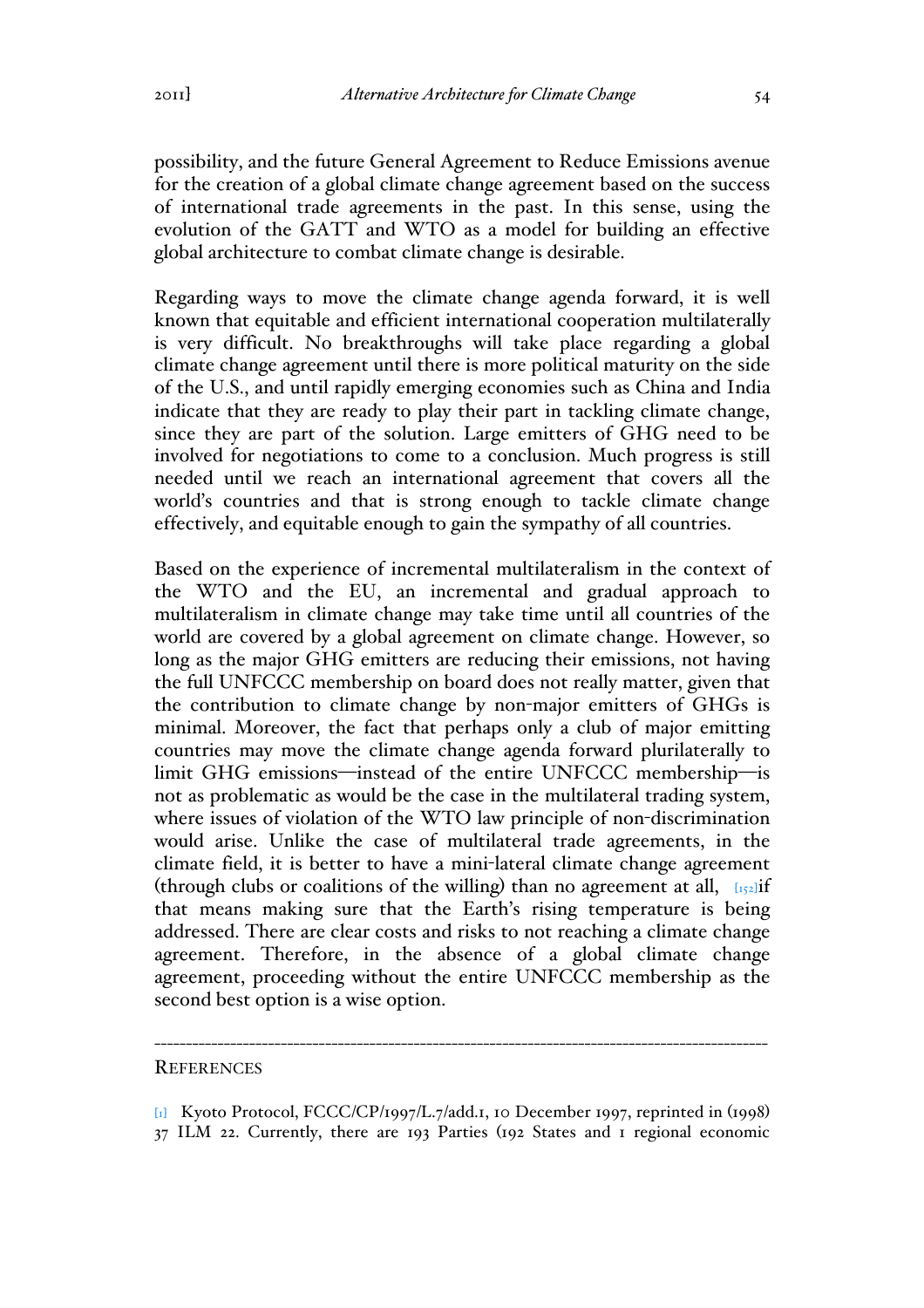integration organization) to the Kyoto Protocol to the United Nations Framework Convention on Climate Change.

See http://unfccc.int/kyoto\_protocol/status\_of\_ratification/items/2613.php. [2] UNFCCC, 9 May 1992, 31 ILM 849.

[3] Article 1.5 of the UNFCCC defines greenhouse gases as "those gaseous constituents of the atmosphere, both natural and anthropogenic, that absorb and reemit infrared radiation." So greenhouse gas is any gas that absorbs infra-red radiation in the atmosphere. Greenhouse gases include water vapor, carbon dioxide (CO2), methane (CH4), nitrous oxide (N2O), halogenated fluorocarbons (HCFCs), ozone (O3), perfluorinated carbons (PFCs), and hydrofluorocarbons (HFCs).

[4] Article 3 of the Kyoto Protocol.

[5] For example, the climate change minister of New Zealand is the former trade ambassador to the WTO.

[6] Raymond J Kopp, 'The Climate has Changed—So Must Policy' (2011) Issue Brief 11-03 Resources for the Future <http://www.rff.org/News/Features/Pages/The-Climate-Has-Changed-So-Must-Policy.aspx> accessed 22 June 2011 (suggesting what the path for climate change might likely be, given the global economic and political forces shaping the foreign policies of the major nations).

 $\lceil$ <sub>[7]</sub> Including countries undergoing the process of transition to a market economy.

[8] Article 3 of the Kyoto Protocol.

[9] Daniel Farber, 'The Case for Climate Compensation: Justice to Climate Change Victims in a Complex World' (2008) 2 Utah Law Review 377.

[10] The Stern Review: The Economics of Climate Change, Summary of Conclusions,  $p.$  by p. wi, available

at http://webarchive.nationalarchives.gov.uk/+/http://www.hm-

treasury.gov.uk/media/3/2/Summary\_of\_Conclusions.pdf.

 $[n]$  See for instance the UN's Rio Declaration on Environment and Development, A/CONF.151/26 (Vol. I), Principle 16, arguing the 'polluter pays principle, i.e., a highly reasonable approach stating that the country responsible for polluting should take care of the consequences.

[12] These numbers exclude emissions from international bunker fuels, land use change, and forestry. See the report by Kevin Baumert, Timothy Herzog and Jonathan Pershing, 'Navigating the Numbers: Greenhouse Gas Data and International Climate Policy' (2005) World Resources Institute 12 figure 2.1.

[13] Ibid.

 $[i_4]$  Ibid, figures 2.2 and 2.3.

[15] Robert Falkner, Hannes Stephan and John Vogler, 'International Climate Policy after Copenhagen: Towards a 'Building Blocks' Approach' (2010) 1 Global Policy 253.  $[t<sub>16</sub>]$  Ibid.

[17] Currently, there are 195 Parties (194 States and 1 regional economic integration organization) to the UNFCCC.

See http://unfccc.int/essential\_background/convention/status\_of\_ratification/items/ 2631.php.

[18] See David G Victor, *Global Warming Gridlock: Creating More Effective Strategies for Protecting the Planet* (Cambridge University Press, Cambridge 2011) (arguing that a global warming gridlock has arisen because international talks have drifted away from the reality of what countries are willing and able to implement at home. Most of the lessons that policy-makers have drawn from the history of other international environmental problems will not actually work on the problem of global warming. Victor argues that a radical rethinking of global warming policy is required and shows how to make international law on global warming more effective).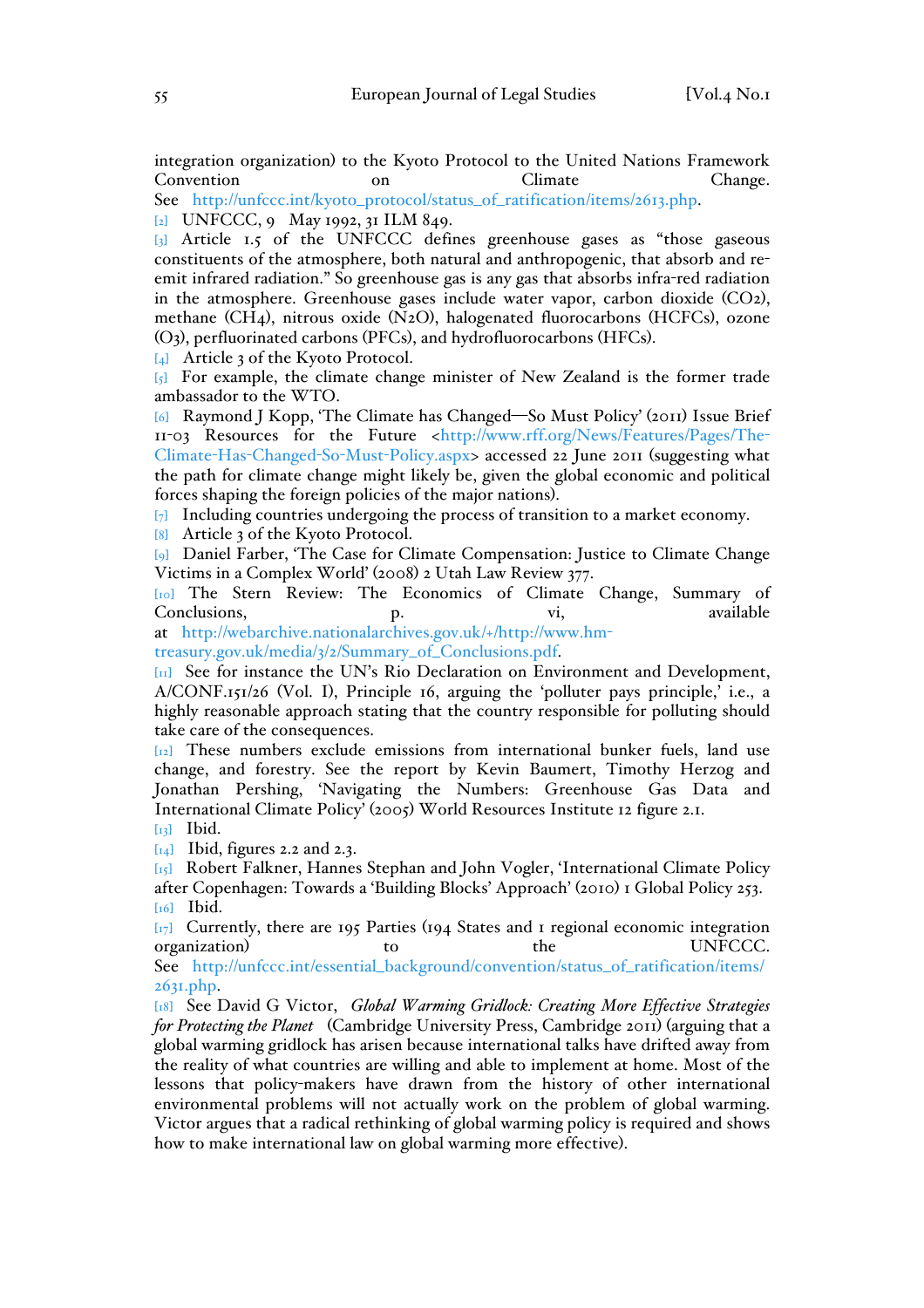[19] Matthew J Hoffmann, *Climate Governance at the Crossroads: Experimenting with a Global Response after Kyoto* (OUP, Oxford 2011).

[20] For an analysis of the 2 degrees Celsius requirement, see Malte Meinshausen *et al* 'Greenhouse-gas emission targets for limiting global warming to 2 degrees C' (2009) 458 Nature 1158.

[21] The Conference of the Parties (COP) is the supreme body of the UN Framework Convention on Climate Change. It comprises all the 180-plus states that have ratified the Convention. It held its first session (COP-1) in Berlin in 1995 and meets on a yearly basis unless the Parties decide otherwise. The COP's role is to promote and review the implementation of the Convention. It periodically reviews existing commitments in light of the Convention's objective, new scientific findings, and the effectiveness of national climate change programs. The COP can adopt new commitments through amendments and protocols. In December 1997, at its third session (COP-3), it adopted the Kyoto Protocol, containing stronger emissionsrelated commitments for developed countries in the post-2000 period.

[22] See Steve Rayner and Gwyn Prins 'The Wrong Trousers: Radically Rethinking Climate Policy' (2007) Discussion Paper of the James Martin Institute for Science and Civilization.

[23] Gwyn Prins, Isabel Galiana, Christopher Green, Reiner Grundmann, Mike Hulme, Atte Korhola, Frank Laird, Ted Nordhaus, Roger Pielke, Steve Rayner, Daniel Sarewitz, Michael Shellenberger, Nico Stehr, Hiroyuki Tezuka, 'The Hartwell Paper: A New Direction for Climate Policy after the Crash of 2009' (2010) London School of Economics and Political Science and University of Oxford

<http://sciencepolicy.colorado.edu/admin/publication\_files/resource-2821-

2010.15.pdf> accessed 22 June 2011.

 $[24]$  Bolivia subsequently threatened to launch a legal challenge to the Cancún decisions before the International Court of Justice based on the alleged violation of procedural rules, i.e., the lack of complete consensus. This raises the following interesting questions: What does consensus mean in international law? Are the Cancún decisions legally binding agreements? Usually, if the agreement is adopted as a treaty—as opposed to a political agreement—it is legally binding. A politically binding agreement, however, is a *bona fides* pledge that a country will comply with an international agreement through its domestic laws. If a country does not comply with a politically binding agreement, it suffers embarrassment but not sanctions, which are typical of a legally binding agreement. For more analysis on the various dimensions of bindingness, see Judith Goldstein, Miles Kahler, Robert O. Keohane, and Anne-Marie Slaughter (eds) *Legalization and World Politics* (MIT Press, 2001); Daniel Bodansky, *The Art and Craft of International Environmental Law* (Harvard University Press, 2009).

[25] On the link between climate change and the G-20, see Trevor Houser, 'A Role for the G-20 in Addressing Climate Change?' (2010) Peterson Institute for International Economics Working Paper Series 10; Anthony Giddens, *The Politics of Climate Change* (Polity, 2009).

[26] On sub-national, national, and regional approaches to climate change, see Randall S Abate, 'Kyoto or Not, Here We Come: The Promise and Perils of the Piecemeal Approach to Climate Change Regulation in the United States' (2006) 15 Cornell JL & Pub Policy 369; Alejandro Camacho, 'Climate Change and Regulatory Fragmentation in the Great Lakes Basin' (2008) 17 Mich St J Int'l L 139; Cinnamon Carlarne, 'Notes From a Climate Change Pressure-Cooker: Subfederal Attempts at Transformation Meet National Resistance in the USA' (2008) 40 Conn L Rev 1351; Claire Carothers, 'United We Stand: the Interstate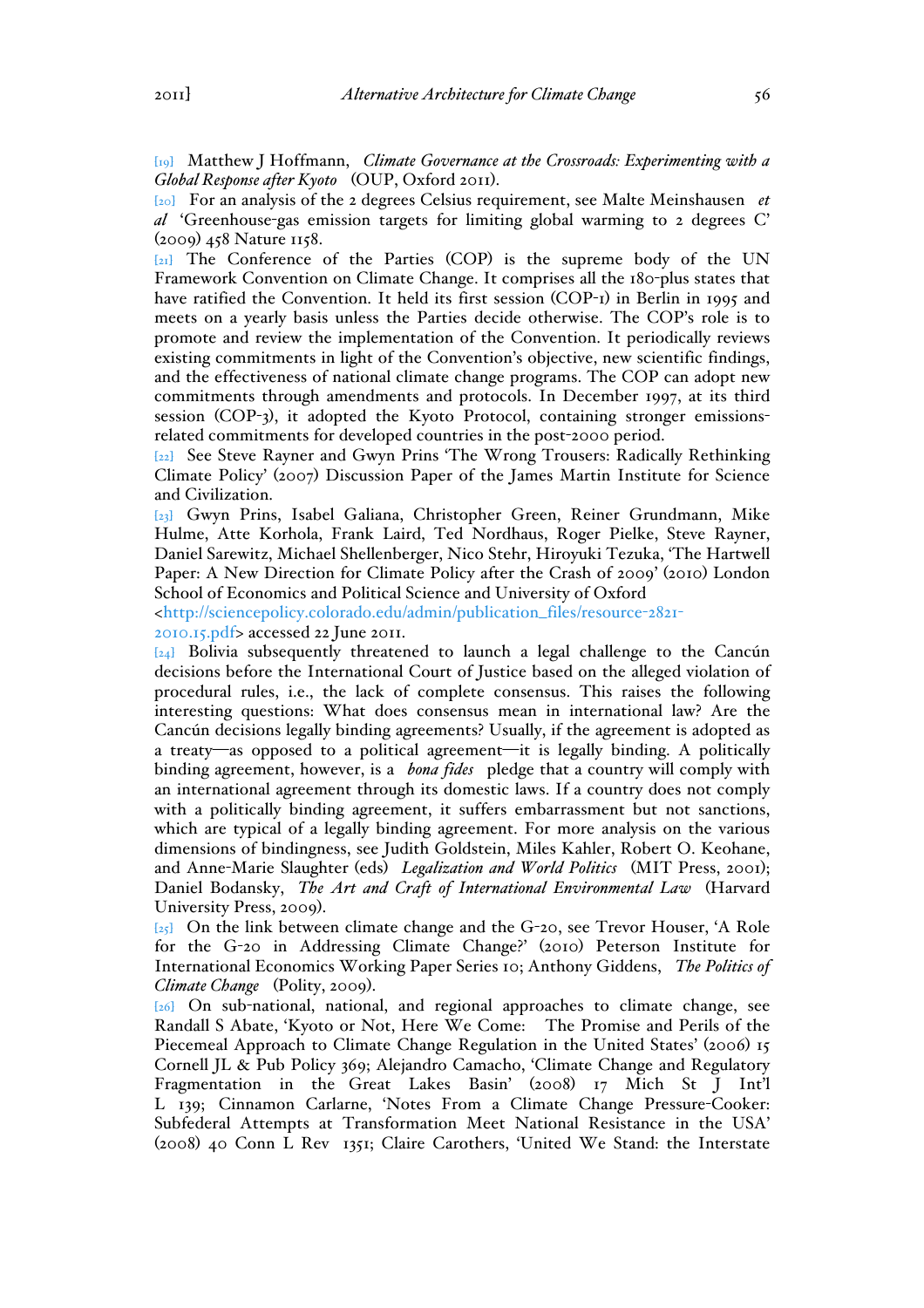Compact as a Tool for Effecting Climate Change' (2006) 41 Ga L Rev 229; Kirsten Engel, 'Mitigation Global Climate Change in the United States: a Regional Approach' (2005) 14 NYU Envtl LJ 54; Joshua Fershee, 'Levels of Green: State and Regional Efforts, in Wyoming and Beyond, to Reduce Greenhouse Gas Emissions' (2007) 7 Wyoming L Rev 269; William Funk, 'Constitutional Implications of Regional CO2 Cap-and-Trade Programs: The Northeast Regional Greenhouse Gas Initiative as a Case in Point' (2009) 27 UCLA J Envtl L & Pol'y 353; Jeffrey Gracer and Margaret Macdonald, 'State and Regional Carbon Reduction Markets in the United States: Key Developments and Links with Global Carbon Reduction Markets' (2007) 19(4) Envtl Claims J 286; James Holtkamp, 'Dealing with Climate Change in the United States: The Non-Federal Response' (2007) 27 J Land, Resources & Envtl L 79; Alice Kaswan, 'The Domestic Response to Global Climate Change: What Role for Federal, State, and Litigation Initiatives? (2007) 42 USF L Rev 39; Jeremy Lawrence, 'Where Federalism and Globalization Intersect: the Western Climate Initiative as a Model for Cross-Border Collaboration Among States and Provinces' (2008) 38 Envtl L Rep News & Analysis 10796; James Olmsted, 'The Global Warming Crisis: An Analytical Framework to Regional Responses' (2008) 23 J Envtl L & Litig 125; Douglas Scott, 'The Role of Illinois and the Midwest in Responding to the Challenges of Climate Change' (2009) 27 UCLA J Envtl L & Pol'y 261; Michael Smith, 'Murky Precedent Meets Hazy Air: the Compact Clause and the Regional Greenhouse Gas Initiative' (2007) 34 BC Envtl Aff L Rev 387; Jared Snyder and Jonathan Binder, 'The Changing Climate of Cooperative Federalism: The Dynamic Role of the States in a National Strategy to Combat Climate Change' (2009) 27 UCLA J Envtl L & Pol'y 231; Eleanor Stein, 'Regional Initiatives to Reduce Greenhouse Gas Emissions' in Michael B. Gerrard (ed), *Global Climate Change and US Law* (American Bar Association, 2007); David Hodas, 'State Initiatives' in Michael B. Gerrard (ed), *Global Climate Change and US Law* (American Bar Association, 2007); 'The Compact Clause and the Regional Greenhouse Gas Initiative' (2007) 120 Harv L Rev 1958; Michael Wall, 'The Regional Greenhouse Gas Initiative and California Assembly Bill 1493: Filling the American Greenhouse Gas Regulation Void' (2007) 41 U Rich L Rev 567.

[27] See for example Onno Kuik, Jeroen Aerts, Frans Berkhout, Frank Biermann, Jos Bruggink, Joyeeta Gupta and Richard Tol, 'Post-2012 Climate Policy Dilemmas: A Review of Proposals,' (2008) 8 Climate Policy 317; Joseph Aldy and Robert Stavins (eds.) *Post-Kyoto International Climate Policy: Implementing Architectures for Agreement* (Cambridge University Press, 2010); Frank Biermann, Philipp Pattberg, Harro van Asselt and Fariborz Zelli, 'The Fragmentation of Global Governance Architectures: A Framework for Analysis,' (2009) 9 Global Environmental Politics 14; Joseph Aldy, Scott Barrett and Robert Stavins, 'Thirteen Plus One: A Comparison of Global Climate Policy Architectures,' (2003) 3 Climate Policy 373; Kevin Baumert, Odile Blanchard, Silvi Llosa and James Perkaus (eds) *Building on the Kyoto Protocol: Options for Protecting the Climate*(World Resources Institute, 2002); Daniel Bodansky *International Climate Efforts beyond 2012: A Survey of Approaches* (Pew Center on Global Climate Change, 2004); Matthew Hoffmann, *Climate Governance at the Crossroads: Experimenting with a Global Response after Kyoto* (OUP 2011).

[28] United Nations Ozone Secretariat*, Handbook for the Montreal Protocol on Substances that Deplete the Ozone Layer* (8thedn, UNEP 2009).

 $[29]$  26 ILM 1529, 1985.

[30] See Donald Kaniaru, *The Montreal Protocol: Celebrating 20 Years of Environmental Progress, Ozone Layer and Climate Protection* (Cameron May, 2007); United Nations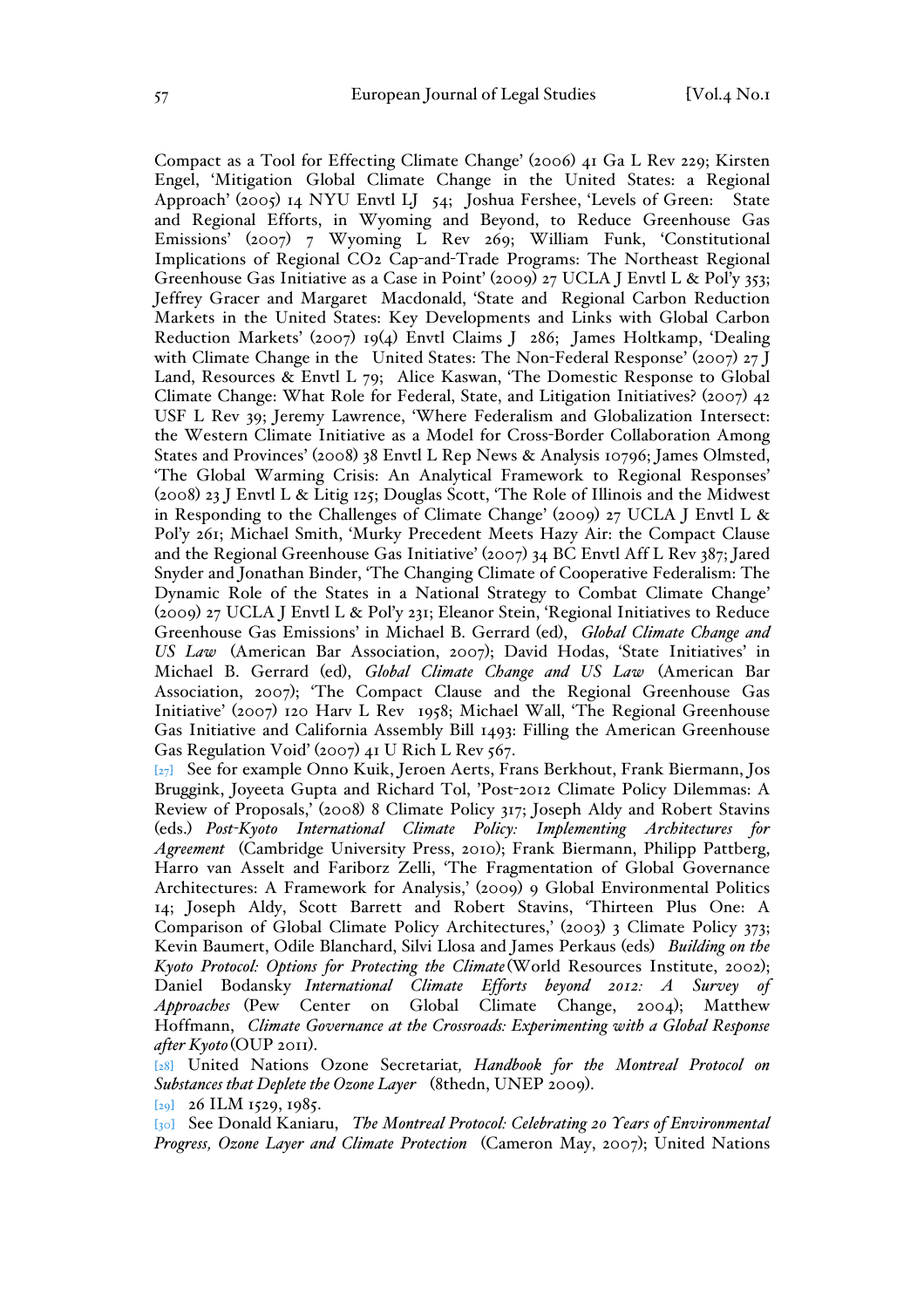Ozone Secretariat, *The Montreal Protocol on Substances That Deplete the Ozone Layer: A Success in the Making* (UNEP, 2007).

 $\begin{bmatrix} \overline{31} \\ \overline{31} \end{bmatrix}$  Richard Benedick has argued that a strong Protocol regarding the ozone hole would have been created in any event. See Richard Benedick, *Ozone Diplomacy: New Directions in Safeguarding the Planet* (2nd edn, Harvard University Press 1998).

[32] For an informative comparison of EU and U.S. domestic implementation of the Montreal Protocol and post-Montreal obligations, as well as a useful summary of pre-Montreal developments, see James K Hammitt, 'CFCs: A Look Across Two Continents' in Winston Harrington, Richard Morgenstern and Thomas Sterner (eds) *Choosing Environmental Policy: Comparing Instruments and Outcomes in the United States and Europe* (Resources for the Future, 2004).

[33] John Broder, 'A Novel Tactic in Climate Fight Gains Some Traction,' (2010) The New York Times <http://nyti.ms/efUIhf>.

[34] As of 2011, the Montreal Protocol has more than 190 parties, whereas as of August 1990 it had only 63 parties, and only 46 initially signed it between 1987 and 1988, prior to its entry into force on 1 January 1989. Seehttp://ozone.unep.org/Ratification\_status/.

[35] Article 12 of the Kyoto Protocol.

[36] Robert Keohane and David Victor, 'The Regime Complex for Climate Change' (2011) 9 Perspectives on Politics 7.

 $\frac{5}{7}$  Source: Ibid, 10. The regimes and institutions within the oval are those in which substantial rule-making or other activities have already taken place, focused on one or more of the tasks needed to manage the diversity of cooperation problems that arise with climate change. Those completely or partially outside the oval are those regimes in which additional rule-making is needed.

[38] See generally Thomas Cottier and Panagiotis Delimatsis (eds) *The Prospects of International Trade Regulation: From Fragmentation to Coherence* (Cambridge University Press, 2011).

[39] For an understanding of how the GATT came into being, see Douglas Irwin, Petros Mavroidis and Alan Sykes, *The Genesis of the GATT* (Cambridge University Press, 2008).

[40] See Statement of the GATT Director-General on the Tokyo Round, April 12, 1979, 18 I.L.M. 553.

[41] For further elaboration of the argument, see Rafael Leal-Arcas, *International Trade and Investment Law: Multilateral, Regional and Bilateral Governance*(Edward Elgar, 2010).

[42] See the work by Thomas Cottier, 'Confidence-building for Global Challenges: The Experience of International Economic Law and Relations' (2011) NCCR Trade Working Paper No. 2011/40 <http://www.wti.org/fileadmin/user\_upload/nccrtrade.ch/wp5/5.5a/International%20Economic%20Law%20Cottier%20final%200311 %20%282%29.pdf> (exploring to what extent the experience in international trade regulation could be employed to design an appropriate architecture in climate change mitigation).

[43] The members of the G-20 are the finance ministers and central bank governors of 19 countries: Argentina, Australia, Brazil, Canada, China, France, Germany, India, Indonesia, Italy, Japan, Mexico, Russia, Saudi Arabia, South Africa, South Korea, Turkey, the United Kingdom, and the United States. The European Union is also a member, represented by the rotating Council presidency (since the entry into force of the Lisbon Treaty, it is the European Council president) and the European Central Bank. To ensure that global economic *fora* and institutions work together, the Managing Director of the International Monetary Fund (IMF) and the President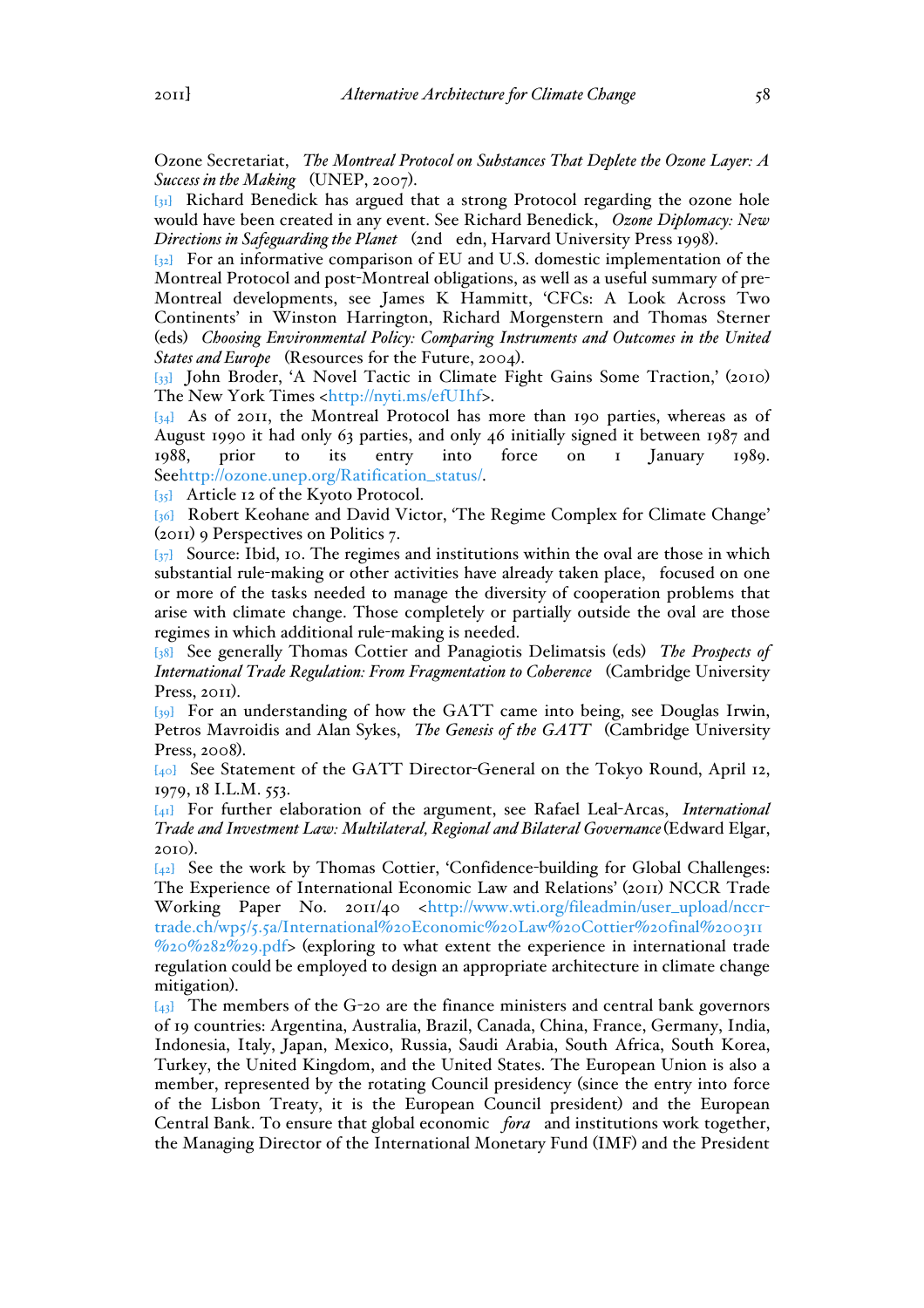of the World Bank, plus the chairs of the International Monetary and Financial Committee and Development Committee of the IMF and World Bank, also participate in G-20 meetings on an ex-officio basis. See http://www.g20.org/about\_what\_is\_g20.aspx.

[44] In the case of the EU integration process trying to find the right balance between the maintenance of any redefined division of competences between the EU and its Member States and ensuring that the European dynamic does not come to a halt, the failed EU Constitutional Treaty had envisaged a flexibility clause (Article I-18 of the Constitutional Treaty), which is the procedure which gives the European Union new competences in areas unspecified by the Constitutional Treaty. According to the flexibility clause, if the European Commission deems it necessary to conduct a new action in order to reach the Union's objectives, it makes a proposal to that effect to the EU Council, which acts unanimously after obtaining the approval of the European Parliament. With respect to the control procedure of the subsidiarity principle, the EU Council may assign the necessary competences to the Union. The new competences cannot, however, entail harmonization of Member States' laws or regulations in cases where the EU Constitutional Treaty excludes such harmonization.

[45] See generally Elinor Ostrom, *Governing the Commons: The Evolution of Institutions for Collective Action* (Cambridge University Press, 1990).

[46] See Robert Keohane and David Victor, 'The Regime Complex for Climate Change' (2011) 9 Perspectives on Politics 7 (arguing that there is no integrated regime governing efforts to limit the extent of climate change. Instead, there is a regime complex: a loosely coupled set of specific regimes).

[47] See the views of UNFCCC Executive Secretary Christiana Figueres at http://www.clintonglobalinitiative.org/ourmeetings/2010/meeting\_annual\_multimedia \_player.asp?id=26&Section=OurMeetings&PageTitle=Multimedia.

[48] On the complexity of setting agreements and institutions in any given area, see Kal Raustiala and David Victor, 'The Regime Complex for Plant Genetic Resources' (2004) 59 International Organization 277.

[49] See for instance Rafael Leal-Arcas, 'Proliferation of Regional Trade Agreements: Complementing or Supplanting Multilateralism?'(2011) II Chicago Journal of International Law 597 (arguing that, with the creation of the WTO in 1995, the pyramidal design of the international trading system placed multilateralism at the top of the pyramid, regionalism/bilateralism in the middle, and the domestic trade and economic policies of WTO Member States at the bottom of the pyramid. The author questions whether this vertical structure is still the case today, given the tremendous proliferation of regional trade agreements in recent years and the fact that the WTO is losing its centrality in the international trading system).

 $\begin{bmatrix} \overline{\text{50}} \\ \overline{\text{50}} \end{bmatrix}$  Despite its evolutionary structure, the EU also went through crises. One example resulted from a provision in the Treaty of Rome which stipulated that, with effect from 1 January 1966, unanimous voting would gradually be replaced by qualified-majority voting. France, under General de Gaulle, opposed the changeover by rejecting a series of European Commission proposals, blocking their adoption in the EU Council, and refusing to move from unanimous to qualified-majority voting. The French Government decided to express its disapproval by applying the 'empty chair' policy, where France refused to participate in EU Council meetings. The veto of a single country was brought into question. On January 28, 1966, through the Luxembourg Compromise, France agreed to resume its Council seat. It was decided that the majority vote procedure would be replaced by unanimous vote if an EU Member State considers that "very important interests" are at stake.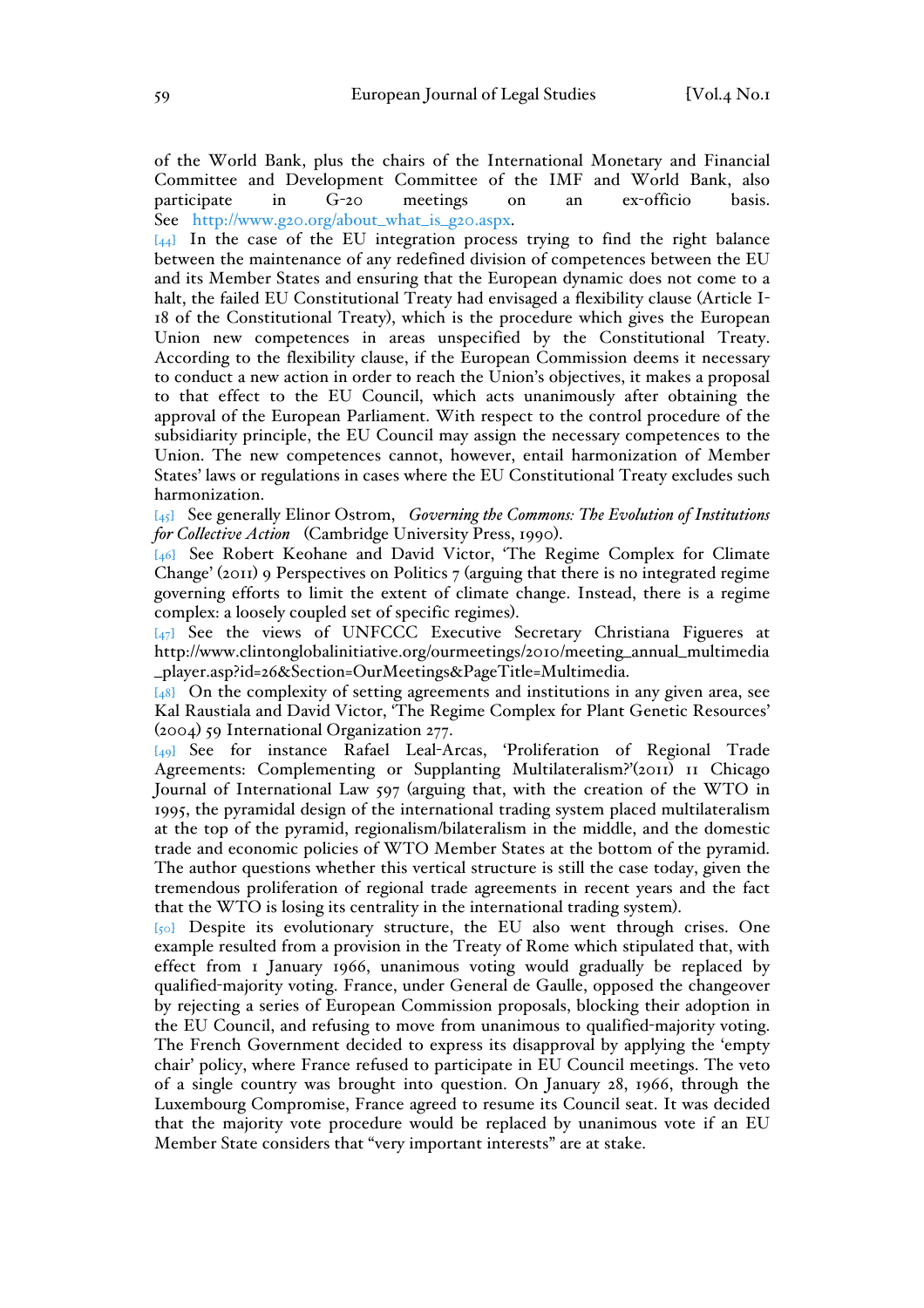$\lbrack \xi x \rbrack$  The members of the finance G-8 are the US, Canada, UK, Germany, France, Italy, Russia, and Japan.

[52] See generally Kenneth Abbot and Duncan Snidal, 'Hard and Soft Law in International Governance,' in Judith Goldstein, Miles Kahler, Robert O. Keohane, and Anne-Marie Slaughter (eds) *Legalization and World Politics* (MIT Press, 2001); Kal Raustiala, 'Form and Substance in International Agreements' (2005) 99 American Journal of International Law 581.

[53] See U.S. Energy Information Administration, *International Energy Statistics 2009*, 2009.

 $[54]$  Ibid.

[55] See the study in Raymond Saner, 'International Governance Options to Strengthen WTO and UNFCCC' (2011) CSEND.

[56] See generally Farhana Yamin and Joanna Depledge, *The International Climate Change Regime: A Guide to Rules, Institutions and Procedures* (Cambridge University Press, 2004).

[57] See the analysis by Daniel Bodansky and Elliot Diringer, *The Evolution of Multilateral Regimes: Implications for Climate Change*(Pew Center on Global Climate Change, 2010).

 $[58]$  See http://www.climatefinanceoptions.org/cfo/node/147; see also http://www.climatefundsupdate.org/listing/adaptation-fund. For an analysis of the adaptation fund, see J. Brown, N. Bird, & L. Schalatek, 'Direct Access to the

Adaptation Fund: Realizing the Potential of National Implementing Entities', Heirich Böll Stiftung/ODI Climate Finance Policy Brief No 3, November 2010.

[59] Article 12 of the Kyoto Protocol.

[60] See for instance the Copenhagen Accord as an example of a political commitment.

[61] Daniel Bodansky and Elliot Diringer, *The Evolution of Multilateral Regimes: Implications for Climate Change* (Pew Center on Global Climate Change, 2010).

[62] Ibid.

[63] Ibid, 23.

[64] For various options, see H Winkler and J Beaumount, 'Fair and Effective Multilateralism in the Post-Copenhagen Climate Negotiations' (2010) 10 Climate Policy 638.

[65] See for instance W Hare, C Stockwell, C Flachsland, S Oberthür, 'The Architecture of the Global Climate Regime: A Top-Down Perspective' (2010) 10 Climate Policy 600 (arguing that a legally binding, multilateral agreement is a necessary condition for achieving the highest levels of GHG emission reductions consistent with limiting warming to below either  $2^{\circ}$ C or below 1.5°C. Clear legally binding commitments within a multilaterally agreed process with strong legal and institutional characteristics are needed to give countries the confidence that their economic interests are being fairly and equally treated).

[66] H Shue, 'Global Environment and International Inequality' (1999) 75 International Affairs 531.

[67] J Cao, 'Beyond Copenhagen: Reconciling International Fairness, Economic Development, and Climate Protection' (2010) Harvard Project on International Climate Agreements Discussion Paper Series 2010.

[68] Article 3.1 of the UNFCCC.

[69] On per capita allocation proposals, see A Agarwal, 'Making the Kyoto Protocol Work: Ecological and Economic Effectiveness, and Equity in the Climate Regime' Centre for Science and Environment <http://old.cseindia.org/programme/geg/pdf/cse\_stat.pdf>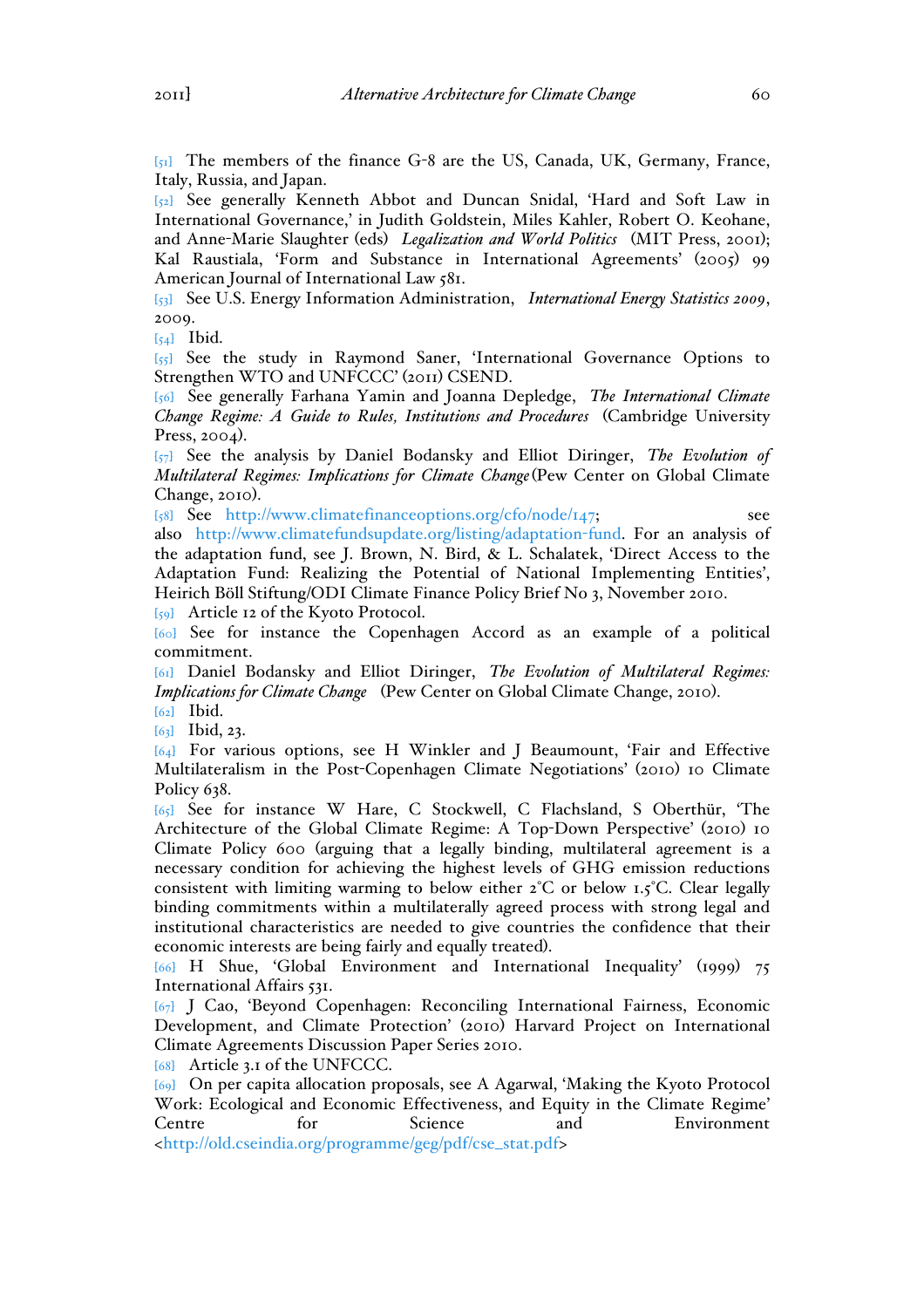[70] For differentiating commitments, see the methodology by J Gupta, 'Engaging Developing Countries in Climate Change: (KISS and Make-Up!)' in D Michel (ed) *Climate Policy for the 21stCentury: Meeting the Long-Term Challenge of Global Warming* (Center for Transatlantic Relations, 2003).

 $\lbrack \tau_1 \rbrack$  Regarding international trade terminology, it is interesting to note that Jagdish Bhagwati prefers to use the terminology of preferential trade agreement (PTA) instead of RTA "because the PTAs are not always regional in any meaningful sense. For example, the U.S.-Israel FTA is not regional." I share his views. J Bhagwati, *Termites in the Trading System: How Preferential Agreements Undermine Free Trade* (OUP 2008).

[72] GATT Article I.

[73] That said, the WTO's dispute settlement system is not applicable to disputes within an RTA.

[74] (*footnote original*) On the issue that decision-making in the WTO has become ever more difficult as the number of WTO Members rises and the range of issues tackled broadens, see Patrick Low, *WTO Decision-making for the Future* (World Trade Crganization 2009), online

at http://www.wto.org/english/res\_e/statis\_e/tait\_sept09\_e/tait\_sept09\_e.htm.

[75] Rafael Leal-Arcas, 'Proliferation of Regional Trade Agreements: Complementing or Supplanting Multilateralism?' (2011) 11 Chicago Journal of International Law 597.

[76] D Ljunggren, 'G20 Leaders Drop Doha Target, See Smaller Deals' (2010), Reuters <http://www.reuters.com/article/idUSTRE65P27P20100627>.

[77] T Houser, 'Copenhagen, the Accord, and the Way Forward' (2010) PB10-5 Peterson Institute for International Economics 16.

[78] Ghosh and Yamarik have studied the impact of RTAs on the environment. They found that membership in an RTA reduces the amount of environmental damage by increasing the volume of trade and raising per capita income. They did not, however, find that RTAs directly impact the environment. These results suggest that recent surge of regional trading arrangements will not increase the amount of pollution, but in fact may help the environment. See S Ghosh and S Yamarik, 'Do Regional Trading Arrangements Harm the Environment? An Analysis of 162 Countries in 1990' (2006) 6 Applied Econometrics and International Development.

[79] Some scholars have compared developments in the trade policy area with the building-block approach to climate change governance. See Daniel Bodansky and Elliot Diringer, 'Towards an Integrated Multi-Track Climate Framework' (2007) Pew Center on Global Climate Change <http://www.pewclimate.org/docUploads/Multi-Track-Report.pdf>; W Antholis, 'Five 'Gs': Lessons from World Trade for Governing Global Climate Change' in L Brainard and I Sorkin, (eds) *Climate Change, Trade, and Competitiveness: Is a Collision Inevitable?* (Brookings Institution Press, 2009).

[80] T Sugiyama and J Sinton, 'Orchestra of Treaties: A Future Climate Regime Scenario with Multiple Treaties among Like-minded Countries' (2005) 5 International Environmental Agreements 65.

[81] See for instance R Stewart, 'Environmental Regulatory Decision Making Under Uncertainty' in R O Zerbe, and T Swanson (eds), *An Introduction to the Law and Economics of Environmental Policy: Issues in Institutional Design* (Elsevier, 2002).

[82] See generally F Biermann, P H Pattberg, H van Asselt and F Zelli, 'The Fragmentation of Global Governance Architectures: A Framework for Analysis' (2009) 9 Global Environmental Politics 14.

[83] Ibid, 26.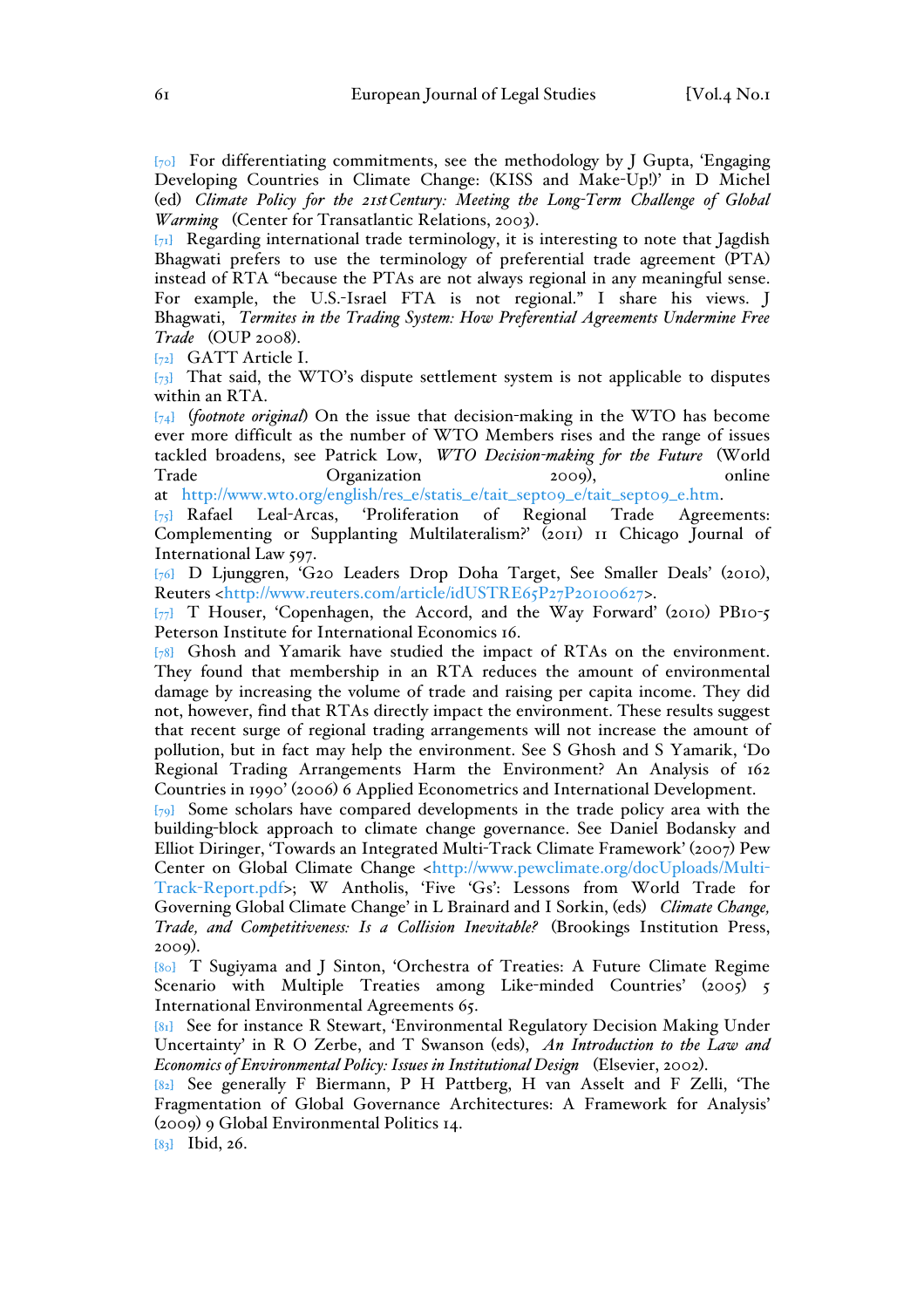[84] See G Prins, Isabel Galiana, Christopher Green, Reiner Grundmann, Mike Hulme, Atte Korhola, Frank Laird, Ted Nordhaus, Roger Pielke, Steve Rayner, Daniel Sarewitz, Michael Shellenberger, Nico Stehr, Hiroyuki Tezuka, 'The Hartwell Paper: A New Direction for Climate Policy after the Crash of 2009' (2010) London School of Economics and Political Science and University of Oxford

< http://sciencepolicy.colorado.edu/admin/publication\_files/resource-2821-

2010.15.pdf> accessed 22 June 2011; M Hulme, 'Moving Beyond Climate Change' (2010) 52 Environment 15; S Rayner, 'How to Eat an Elephant: A Bottom-Up Approach to Climate Policy' (2010) 10 Climate Policy 615; N Pennell, R Fowler, A Johnstone-Burt and Ian Watt, 'Bottom Up & Country Led: A New Framework for Climate Action' (2010) Booz & Company.

[85] See T Nordhaus and M Shellenberger, 'The End of Magical Climate Thinking' (2010) Foreignpolicy.com

<http://www.foreignpolicy.com/articles/2010/01/13/the\_end\_of\_magical\_climate\_thin king>.

[86] R Reinstein, 'A Possible Way Forward on Climate Change' (2004) 9 Mitigation and Adaptation Strategies 295.

[87] Bodansky and Diringer have studied the possibility of a step-by-step integration process of the climate agenda. See Daniel Bodansky and Elliot Diringer, 'Towards an Integrated Multi-Track Climate Framework' (2007) Pew Center on Global Climate Change <http://www.pewclimate.org/docUploads/Multi-Track-Report.pdf>.

[88] See the fact sheet of the Asia-Pacific Partnership on Clean Development and Climate, available available at the set of  $\alpha$ 

http://www.asiapacificpartnership.org/pdf/translated\_versions/Fact\_Sheet\_English.pd f.

[89] Charter of the Asia-Pacific Partnership on Clean Development and Climate, preamble.

[90] Ibid, para. 2.1.1.

[91] Ibid, para. 1.1.

 $[92]$  U.S. Code, Title 42, Chapter 85.

[93] That said, there are American organizations that oppose the cap-and-trade system. See for instance FreedomWorks at http://www.freedomworks.org/publications/top-10-reasons-to-oppose-cap-andtrade.

[94] John C Nagle, 'Climate Exceptionalism' (2010) 40 Envtl. L. 53; N Bianco and F Litz, *Reducing Greenhouse Gas Emissions in the United States Using Existing Federal Authorities and State Action* (World Resources Institute, 2010).

[95] Regional Greenhouse Gas Initiative, Memorandum of Understanding, December 2005, available at http://rggi.org/docs/mou\_final\_12\_20\_05.pdf.

[96] A Diamant, *Key Institutional Design Considerations and Resources Required to Develop a Federal Greenhouse Gas Offsets Program in the United States* (Electric Power Research Institute 2011) (which evaluates the governmental institutional requirements and resources needed to develop a large-scale national domestic GHG emissions offset program in the United States, and the potential institutional barriers that might limit the ability of the evolving carbon market to generate significant offset supplies in the U.S.).

[97] On international cooperation, see D Victor, 'Toward Effective International Cooperation on Climate Change: Numbers, Interests and Institutions' (2006) 6 Global Environmental Politics 90.

[98] Deborah Seligsohn, Robert Heilmayr, Xiaomei Tan, and Lutz Weischer, 'China, the United States, and the Climate Change Challenge' (2009) World Resources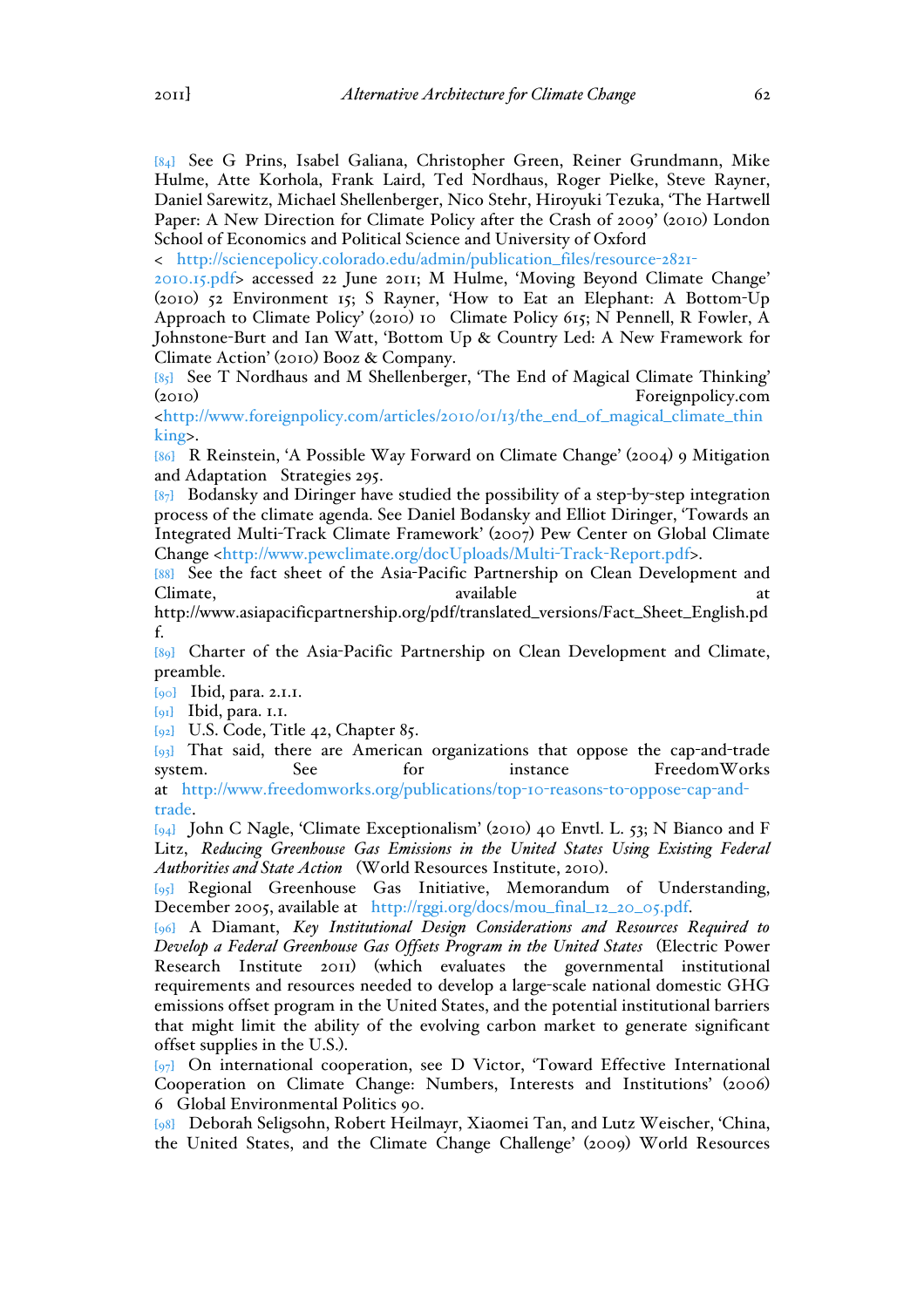Institute Policy Brief; Pew Center & Asia Society, 'Common Challenge, Collaborative Response: A Roadmap for U.S.-China Cooperation on Energy and Climate Change' (2009); R Stewart and J Wiener, *Reconstructing Climate Policy: Beyond Kyoto* (American Enterprise Institute 2003), Chapter 3 and pp. 102-109 (on how to attract the participation of China and other major developing countries).

[99] S Pacala and R Socolow, 'Stabilization Wedges: Solving the Climate Problems for the Next 50 Years with Current Technologies' (2004) 305 Science 968.

[100] S Wolfson, 'Gathering Momentum for U.S.-China Cooperation on Climate Change' (2009) Tsinghua University Law Journal.

[101] N Jiang and E J Chua 'Clean Development Mechanism in China' (2006) 21 J Int'l Bank L & Reg 569; M Kim and R Jones, 'China: Climate Change Superpower and the Clean Technology Revolution' (2008) 22(3) Nat Resources & Envt 9; Hiranya Fernando, John Venezia, Clay Rigdon, Preeti Verma, 'Capturing King Coal: Deploying Carbon Capture and Storage Systems in the U.S. at Scale' (World Resources Institute, 2008); M Gerrard 'Coal-fired Power Plants Dominate Climate Change Litigation,' (2009) New York Law Journal; D Biello, 'The Price of Coal in China: Can China Fuel Growth without Warming the World?' (2010) Scientific America.

[102] K Khoday, 'Mobilizing Market Forces to Combat Global Environmental Change: Lessons from UN-Private Sector Partnerships in China' (2007) 16(2) Rev Euro Comm & Int'l Envtl L 173.

[103] Fan Gang, Nicholas Stern, Ottmar Edenhofer, Xu Shanda, Klas Eklund, Frank Ackerman, Li Lailai and Karl Hallding (eds), *The Economics of Climate Change in China:Towards a Low Carbon Economy* (Earthscan, 2010).

[104] The White House, Office of the Press, 'U.S.-China Cooperation on 21st Century Coal' <http://www.chinafaqs.org/files/chinainfo/US-China\_Fact\_Sheet\_Coal.pdf>.

[105] M Kim and R Jones, 'China: Climate Change Superpower and the Clean Technology Revolution' (2008) 22 (3) Nat Resources & Envt 9.

[106] See for instance PricewaterhouseCoopers, 'The US-China cleantech connection: shaping a new commercial diplomacy' (2011) <http://www.pwc.com/en\_US/us/technology/assets/us-china-cleantechconnection.pdf>.

[107] See for instance US-China Quarterly Market Review, Spring 2011, (which examines the most significant developments in renewable energy markets, finance, and policy in the U.S. and China during the first quarter of 2011).

[108] L Hunter *et al*, *Renewable Energy in America: Markets, Economic Development and Policy in the 50 States* (American Council on Renewable Energy 2011).

[109] J Firestone and J Kehne, 'Wind,' in M Gerrard (ed), *The Law of Clean Energy: Efficiency and Renewables* (American Bar Association 2011); C Komanoff, 'Whither Wind? A journey through the heated debate over wind power' (2006) Orion 30; M Hoffert, 'Renewable Energy Options – An Overview' (2004) from workshop proceedings, *The 10-50 Solution: Technologies and Policies for a Low-Carbon Future*, The Pew Center on Global Climate Change and the National Commission on Energy Policy 1-19, 1-19, http://www.pewclimate.org/docUploads/10-50\_Full%20Proceedings.pdf>.

[110] J McGee and R Taplin, 'The Asia-Pacific Partnership and the United States' International Climate Change Policy' (2008) 19 Colo J Int'l Envtl L & Pol'y 179.

[III] http://www.uschinaecp.org/.

[112] http://ucgef.org/en.

[113] http://www.cleanenergyforum.org/.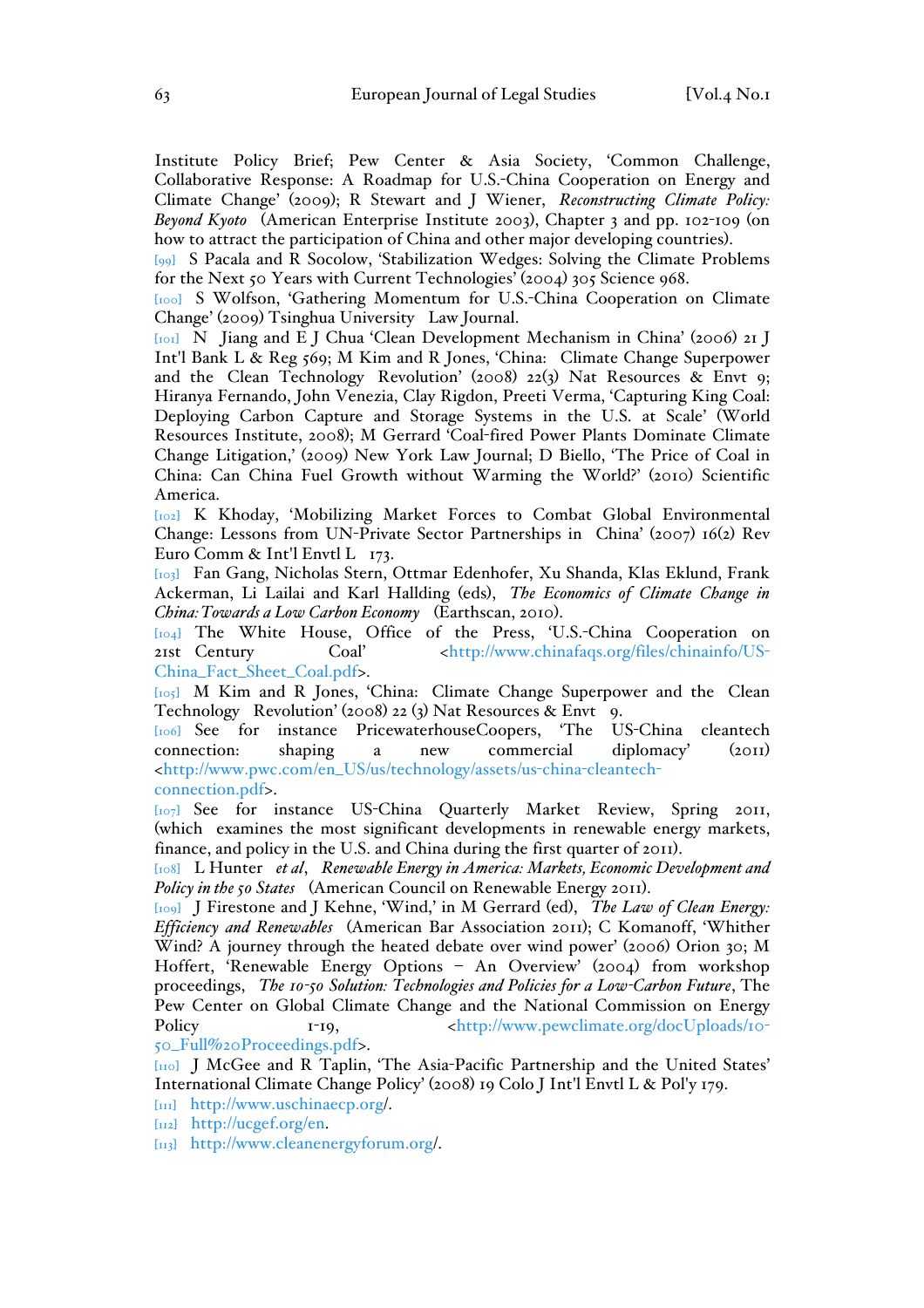#### [114] http://www.juccce.com/.

[115] On side payments, see the analysis by Scott Barrett, *Environment and Statecraft: The Strategy of Environmental Treaty-making* (OUP, 2003).

[ $116$ ] Ibid, chapter 12.

 $\left[\frac{1}{2}I_{17}\right]$  See for instance B Müller, 'UNFCCC – The Future of the Process: Remedial Action on Process Ownership and Political Guidance' (2011) Climate Strategies (where Benito Müller looks at the use of small groups, be it during negotiations or informal consultations, and considers the way in which high-level stakeholders are to give guidance to the climate change negotiations process. The report gives a number of simple and practical ideas for dealing with these issues in a way that benefits the negotiating process).

[118] Choosing the appropriate *forum* is not always easy. For example, if the MEF were to be chosen as the *forum* to move forward the climate change agenda, there would be a free-riding issue with Iran, which is a major GHG emitter, but not an MEF member.

[119] The "Green Room" is a phrase taken from the informal name of the WTO director-general's conference room. It is used to refer to meetings of 20-40 delegations. These meetings can be called by a committee chairperson as well as the WTO director-general, and can take place elsewhere, such as at Ministerial Conferences. In the past, delegations have sometimes felt that Green Room meetings could lead to compromises being struck behind their backs. So, extra efforts are made to ensure that the process is handled correctly, with regular reports back to the full membership. In the end, decisions have to be taken by all members and by consensus. No one has been able to find an alternative way of achieving consensus on difficult issues, because it is virtually impossible for WTO members to change their positions voluntarily in meetings of the full membership.

 $\begin{bmatrix} 1 & 0 \\ 0 & 0 \end{bmatrix}$  This trade G-7 should not be confused with the finance G-7 representing the most industrialized nations in the world. The trade G-7 has replaced the so-called "Quadrilateral Trade Ministers' Meeting" or Quad and is composed of the Quad (the US, the EU, Canada, and Japan) plus China, India, and Brazil. Its purpose is to see how key trade and investment matters can be moved forward.

[121] On variable geometry, see the criticism by Daniel Drache of the Sutherland and Warwick Commissions in Daniel Drache, 'The Structural Imbalances of the WTO Reconsidered: A Critical Reading of the Sutherland and Warwick Commissions' Chaos International 9 (arguing that the downside of variable geometry, if adopted, is that it would, de facto, create two classes of WTO Members, making it more difficult for developing countries to defend their legitimate interests at the WTO. <http://www.yorku.ca/drache/academic/papers/structuralimbalancesoftheWTO.pdf>. [122] In the EU context, this concept refers to a situation in which some countries may integrate more (or faster) than others. This phenomenon has been given many other different names—among them, flexibility, differentiated integration, closer (or enhanced) cooperation, concentric circles, Europe *à la carte*, and two-speed (or multi-speed) Europe. The 1997 Treaty of Amsterdam represented the first attempt to formalize this principle. Before that, however, the UK's and Denmark's opt-outs on the Economic and Monetary Union, the UK's and Ireland's exemptions from the Schengen Agreement, and Denmark's opt-out on anything to do with a common EU defense policy had already created *de facto* variable geometry. Another example was the admission to the EU of the neutral states of Austria, Finland, Sweden, and Ireland, which were not full members of the Western European Union and would inevitably be forced to resort occasionally to constructive abstention in foreign and security affairs. Given the prospect of the EU growing even less homogeneous with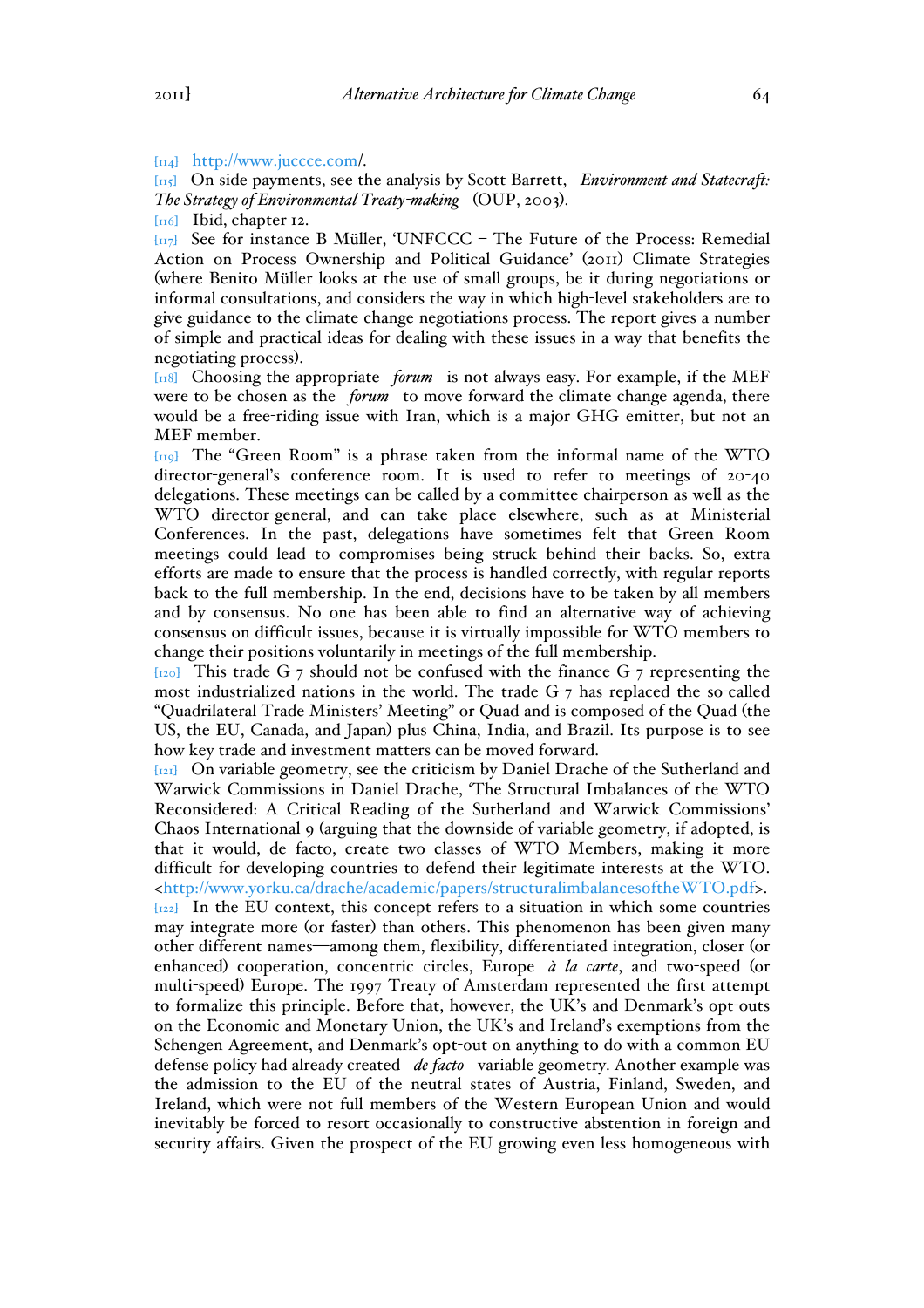the accession of former Soviet bloc countries, such divergences appeared likely to increase rather than to diminish.

[123] K Abbot and D Snidal, 'Why States Act Through Formal International Institutions' (1998) 41 Journal of Conflict Resolution 1.

[124] A Poteete, M Janssen and E Ostrom, *Working Together: Collective Action, the Commons, and Multiple Methods in Practice* (Princeton University Press, 2010).

 $\begin{bmatrix} 1 & 2 \\ 2 & 3 \end{bmatrix}$  Note that the data are pre-2007. Since then, China, and not the U.S., is the largest emitter of GHGs.

[126] See the views by Michael Levi, 'Beyond Copenhagen: Why Less May be More in Global Climate Talks' (2010) Foreign Affairs; see also R Stavins, 'Options for the Institutional Venue for International Climate Negotiations' (2010) Issue Brief 2010-3 The Harvard Project on International Climate Agreements.

 $\begin{bmatrix} 1 & 2 \\ 1 & 2 \end{bmatrix}$  The climate G-8 would be composed of China, the U.S., the EU, India, Brazil, South Africa, Japan, and Russia.

[128] I am referring to the G-2 (U.S. and China) plus the EU.

[129] See S Barrett,*Environment and Statecraft: The Strategy of Environmental Treatymaking* (OUP, 2003).

[130] M Kahler, 'Multilateralism with Small and Large Numbers' (1992) 46 International Organization 706.

[131] See for instance the work of Elinor Ostrom on the management of common pool resources and on global environmental change in E Ostrom, 'Beyond Markets and States: Polycentric Governance of Complex Economic Systems' (2010) 100 American Economic Review 641; E Ostrom, 'Polycentric Systems for Coping with Collective Action and Global Environmental Change'(2010) 20 Global Environmental Change 550.

[132] The MEF has gone through a number of name changes. It was previously called the Major Emitters Forum and the Major Economies Process on Energy Security and Climate Change.

[133] See Major Economies Forum on Energy and Climate <http://www.majoreconomiesforum.org/about/descriptionpurpose.html>.

[134] J Broder 'Clinton Says U.S. is Ready to Lead on Climate' (2009) The New York Times <http://nyti.ms/huEbYb>. These numbers include land-use change.

[135] K Oye, 'Explaining Cooperation under Anarchy' (1985) 38 World Politics 21.

[136] On differentiation of countries' future commitments, see for instance M Berk and M den Elzen, 'Options for Differentiation of Future Commitments in Climate Policy: How to Realise Timely Participation to Meet Stringent Climate Goals?' (2001)1 Climate Policy 465; M den Enzen, 'Differentiation of Countries' Future Commitments in a Post-2012 Climate Regime: An Assessment of the 'South-North' Dialogue' (2007) 10 Environmental Science and Policy 185.

[137] See http://www.g20.org/about\_what\_is\_g20.aspx.

[138] See U.S. Energy Information Administration, *International Energy Statistics 2009*, 2009.

[139] In the case of investment treaties, see for example Rafael Leal-Arcas, 'The Multilateralization of International Investment Law' (2009) 35:1 North Carolina Journal of International Law and Commercial Regulation 33.

[140] Some highly successful treaties both set up a regime and have a built in reciprocal element, such as the Vienna Convention on Diplomatic Relations. See E Denza, *Diplomatic Law: Commentary on the Vienna Convention on Diplomatic Relations*(3rd edn, OUP, 2008). The Treaty on the Non-Proliferation of Nuclear Weapons of 1968 is an example of a treaty which contained a *quid pro quo* as well as establishment of a regime and a system for verification of compliance which has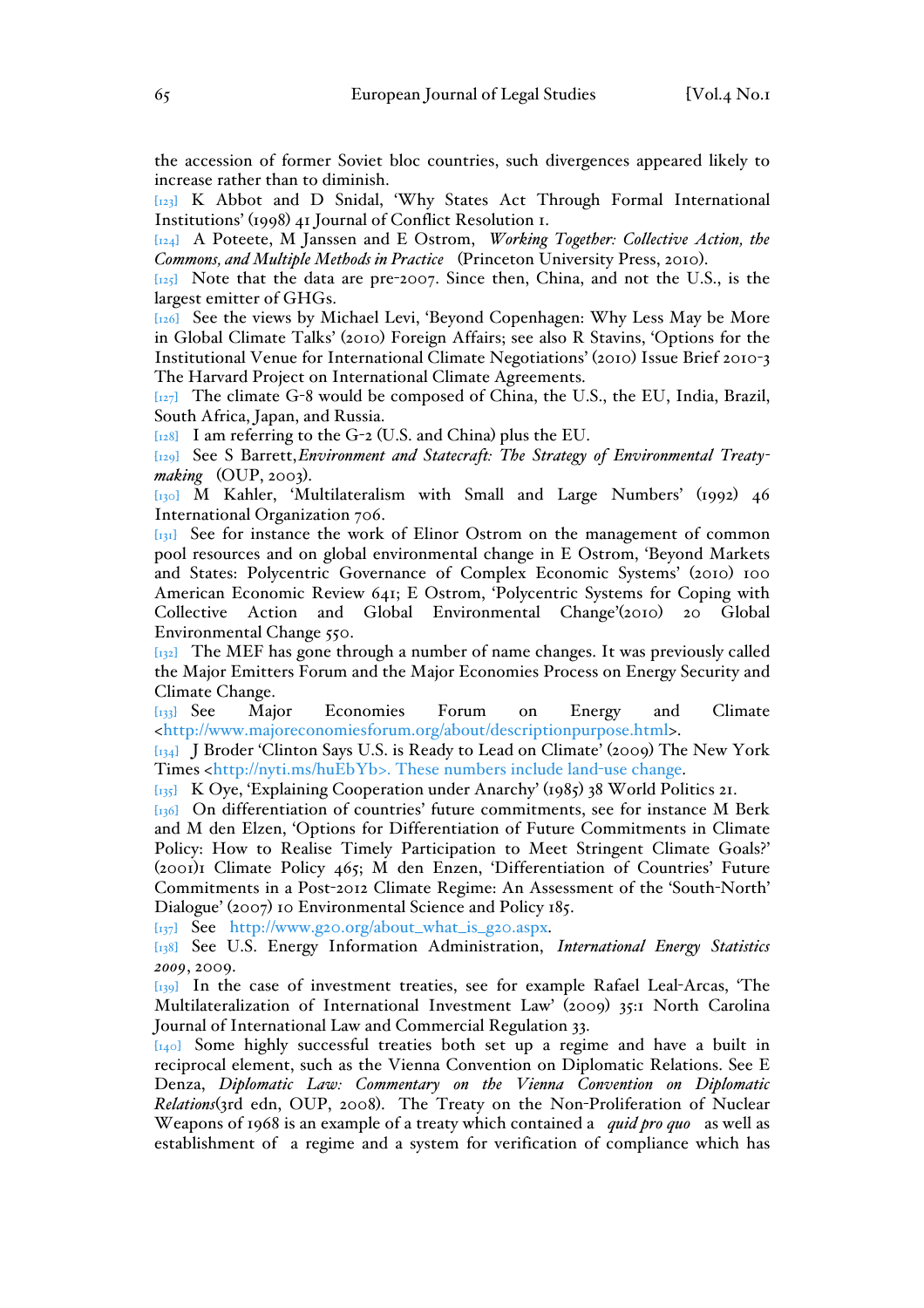been extended. For an analysis, see D Joyner, *International Law and the Proliferation of Weapons of Mass Destruction* (OUP, 2009) Chapter 1.

[141] See the proposal by the Brazilian Ministry of Science and Technology, "Technical Note on the Time-Dependent Relationship Between Emission of Greenhouse Gases and Climate Change," January 2000; see also proposed elements of a Protocol to the UNFCCC, presented by Brazil in response to the Berlin Mandate.

[142] See, for example, the string of law-making agreements and environmental agreements such as that on the ozone layer in the 1985 Vienna Convention for the Protection of the Ozone Layer (1985) 26 ILM 1527 and the 1987 Montreal Protocol on Substances that Deplete the Ozone Layer (1987) 26 ILM 1550.

[143] S Barrett, 'Climate treaties and the imperative of enforcement' (2008) 24 Oxford Review of Economic Policy 239; Xueman Wang & Glen Wiser, 'The Implementation and Compliance Regimes Under the Climate Change Convention and its Kyoto Protocol' (2002) 11 RCEIL 181; D Victor and E Skolnikoff, 'Translating Intent Into Action: Implementing Environmental Commitments,' (1999) 41 Environment 16.

[144] For an analysis of the problem of enforcement of obligations, see G Ulfstein (ed), *Making Treaties Work: Human Rights, Environment and Arms Embargo* (Cambridge University Press, 2007).

 $[t_{45}]$  William Antholis and Strobe Talbott have studied the possibility of creating an international mechanism modelled on the GATT that would monitor national commitments and create incentives for other countries to coordinate their efforts to cut greenhouse gas emissions. See W Antholis and S Talbott, *Fast Forward: Ethics and Politics in the Age of Global Warming* (Brookings Institution Press, 2010).

 $[t_{46}]$  There is a difference between a treaty and an (executive) agreement. A treaty is an agreement formally signed, ratified, or adhered to between two or more nations or sovereigns and governed by international law. "The legal terminology used by the United States to describe international agreements is markedly different from that employed elsewhere. Under the U.S. Constitution, the term 'treaty' has a particular meaning—an agreement made by the President with the advice and consent of the Senate." See D Bederman, International Law Frameworks (2001) 158. An executive agreement, however, is an international agreement entered into by the President, without approval by the Senate, and usually involving routine diplomatic or military matters. See B Garner, *Black's Law Dictionary* (9th edn, West 2009) 651.

[147] For an examination of whether international emissions trading falls within the scope of WTO Agreements, whether it might violate substantive WTO rules and, if so, whether it could be covered by exemption clauses, see C Voigt, 'WTO Law and International Emissions Trading: Is there Potential for Conflict?' (2008) 2:1 Carbon and Climate Law Review 52.

[148] Already in the 2009 COP-15 in Copenhagen, consensus was emerging among the Parties to the UNFCCC that a new international climate fund should be established, a fund which would dwarf all existing funds dedicated to supporting developing-country climate change activities. At the same time, there is a growing realization that the current relationship providing guidance and ensuring accountability between the UNFCCC's Conference of Parties and the existing operating entity, is in need of reform. For an analysis of how such a reform could be carried out and how it could be used in providing a legitimate and effective process to set up the new fund, see B Müller, 'Why Reinvent the Wheel?: on establishing new funds while guiding and holding accountable operating entities of the UNFCCC financial mechanism' (2010) Oxford Energy and Environment Comment. See also B